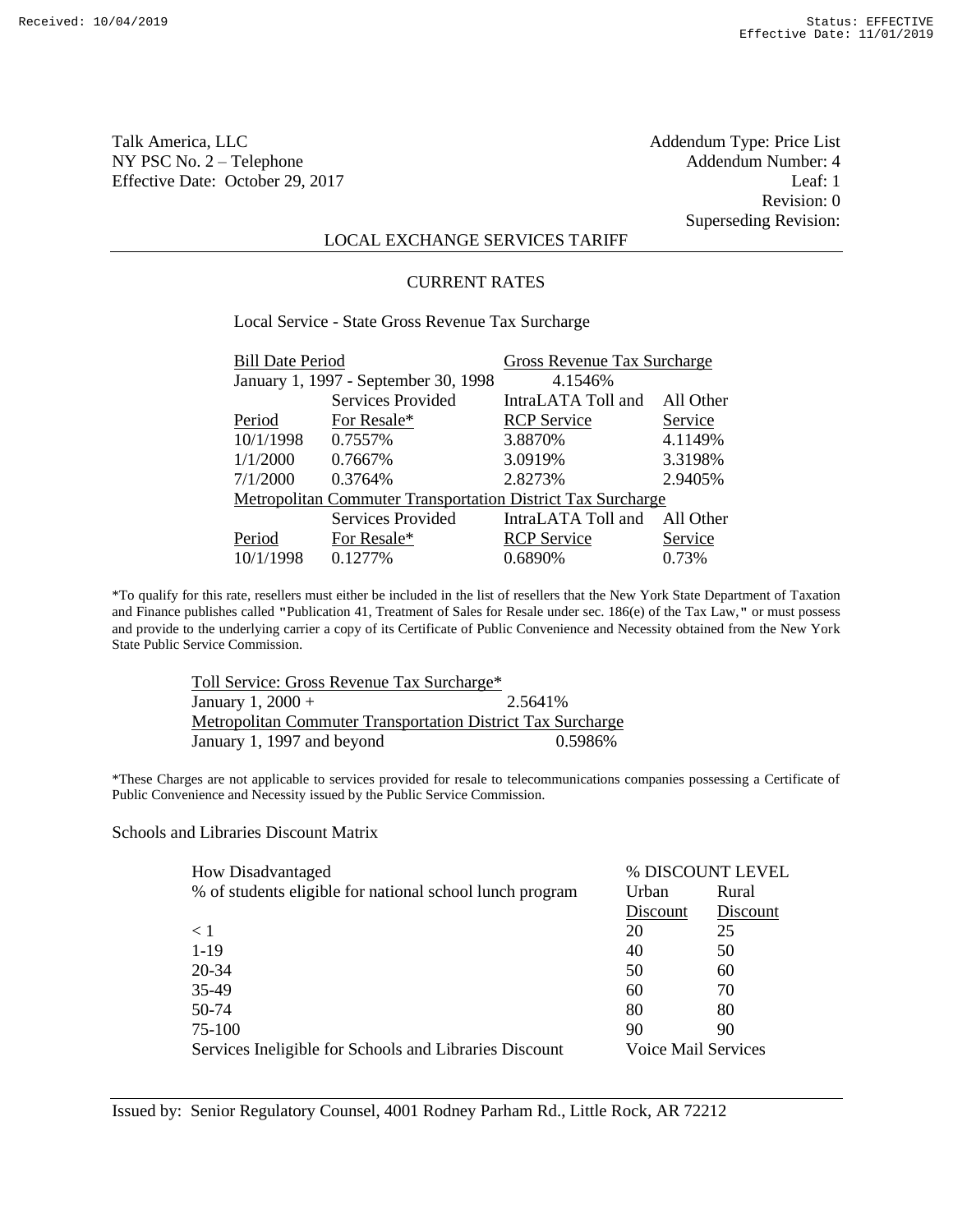Talk America, LLC Addendum Type: Price List NY PSC No. 2 – Telephone Addendum Number: 4<br>Effective Date: November 1, 2019 Leaf: 2 Effective Date: November 1, 2019

Revision: 1 Superseding Revision: 0

# LOCAL EXCHANGE SERVICES TARIFF

#### CURRENT RATES, (CONT'D.)

| Section 3 – Connection Charges                             |                            |                      |
|------------------------------------------------------------|----------------------------|----------------------|
| Restoral Charge (Section 3.2)<br>Residential               | <b>Nonrecurring Charge</b> |                      |
| Per Occasion:                                              | Residential                | <b>Business</b>      |
| <b>First Line</b>                                          | \$38.50                    | $$100.00$ (I)        |
| Each Additional Line                                       | \$38.50                    | $$100.00$ (I)        |
| Moves, Adds and Changes (Section 3.3)                      |                            |                      |
|                                                            | <b>Nonrecurring Charge</b> |                      |
| Line Installation / Move / Add                             | Residential                | <b>Business</b>      |
| <b>First Line</b>                                          | \$80.00                    | \$80.00              |
| Each Additional Line, Same Order                           | \$75.00                    | \$25.00              |
| Line Change Charge (Add, Change or Delete Plan or Feature) |                            |                      |
| <b>First Line</b>                                          | \$10.80                    | \$75.00              |
| Each Additional Line, Same Order                           | \$0.00                     | $\mathbb{S}$<br>0.00 |
| Line Change Charge (Change Telephone Number)               |                            |                      |
| <b>First Line</b>                                          | \$25.00                    | \$75.00              |
| Each Additional Line, Same Order                           | \$25.00                    | \$75.00              |
| Line Disconnect Charge                                     | \$10.00                    | \$10.00              |
| Charges Associated with Premises Visit (Section 3.4)       |                            |                      |
| <b>Trouble Isolation Charge</b>                            |                            |                      |
| Residential, per 1/4 hour or fraction                      | \$12.00                    |                      |
| Business, per 1/4 hour or fraction                         | \$19.00                    |                      |
| Primary Interexchange Carrier Change Charge (Section 3.5)  |                            |                      |
| Per Line                                                   | \$5.00                     |                      |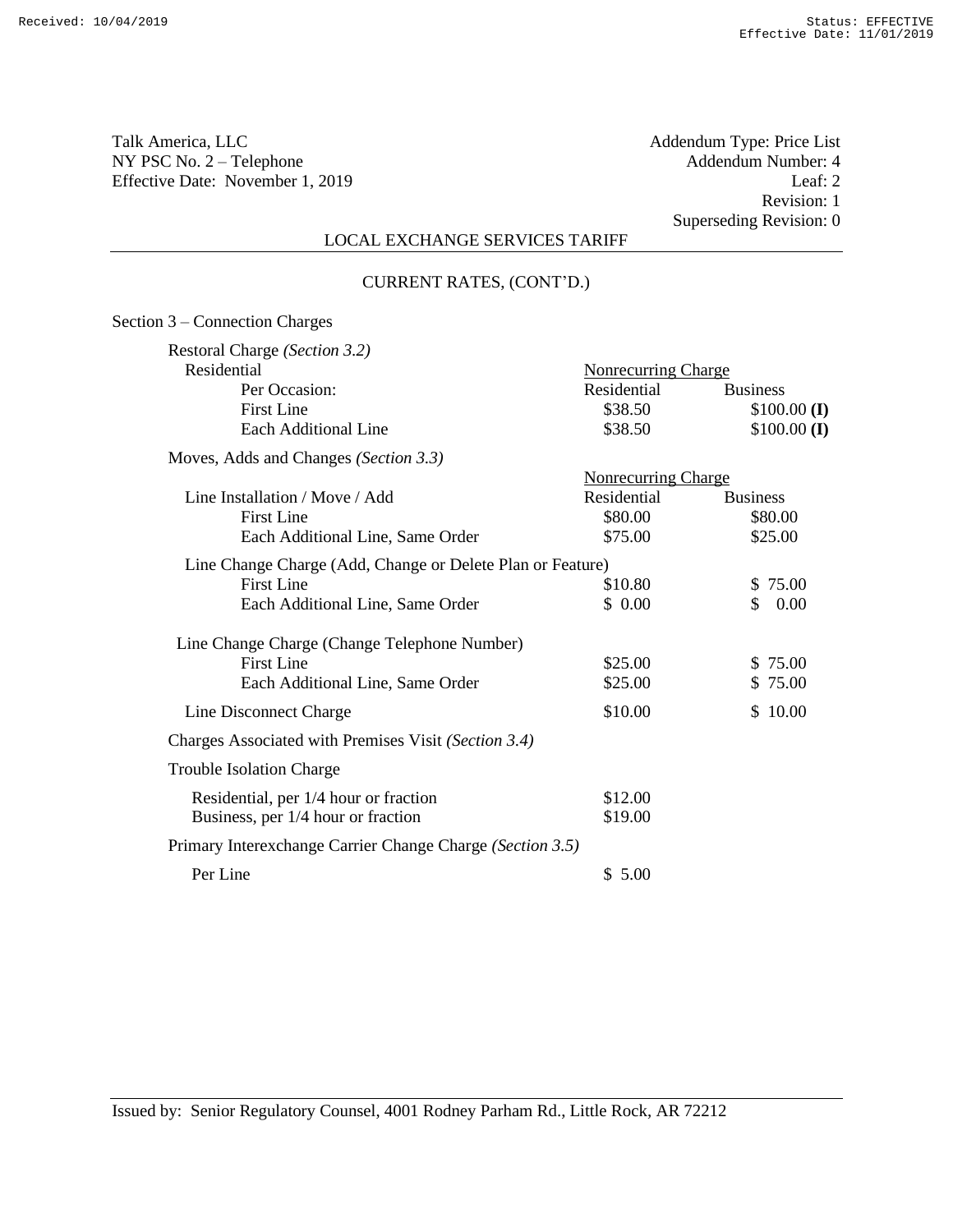Talk America, LLC Addendum Type: Price List NY PSC No. 2 – Telephone Addendum Number: 4<br>Effective Date: October 29, 2017 Leaf: 3 Effective Date: October 29, 2017

Revision: 0 Superseding Revision:

## LOCAL EXCHANGE SERVICES TARIFF

#### CURRENT RATES, (CONT'D.)

Section 4 – Supplemental Services

A La Carte Custom Calling Features *(Section 4.1.3)*

| А. | Monthly Recurring Charges, Per Line | <b>Monthly Recurring Charge</b> |                 |
|----|-------------------------------------|---------------------------------|-----------------|
|    |                                     | Residential*                    | <b>Business</b> |
|    | - Three Way Calling/Call Hold       | \$4.15                          | \$6.23          |
|    | - Call Forwarding                   | \$4.15                          | \$6.23          |
|    | - Call Waiting/Cancel Call Waiting  | \$5.19                          | \$11.68         |
|    | - Distinctive Ringing               |                                 |                 |
|    | 1st Additional Number               | \$5.14                          | \$7.53          |
|    | 2nd Additional Number               | \$7.22                          | \$10.90         |
|    | - Speed Calling                     |                                 |                 |
|    | 8 Number List                       | \$4.15                          | \$6.23          |
|    | 30 Number List                      | \$6.23                          | \$10.38         |
| Β. | Nonrecurring Charge                 | See Section 3                   |                 |

*\*As of December 31, 2011, this service is grandfathered and available only to existing Customers at existing locations.*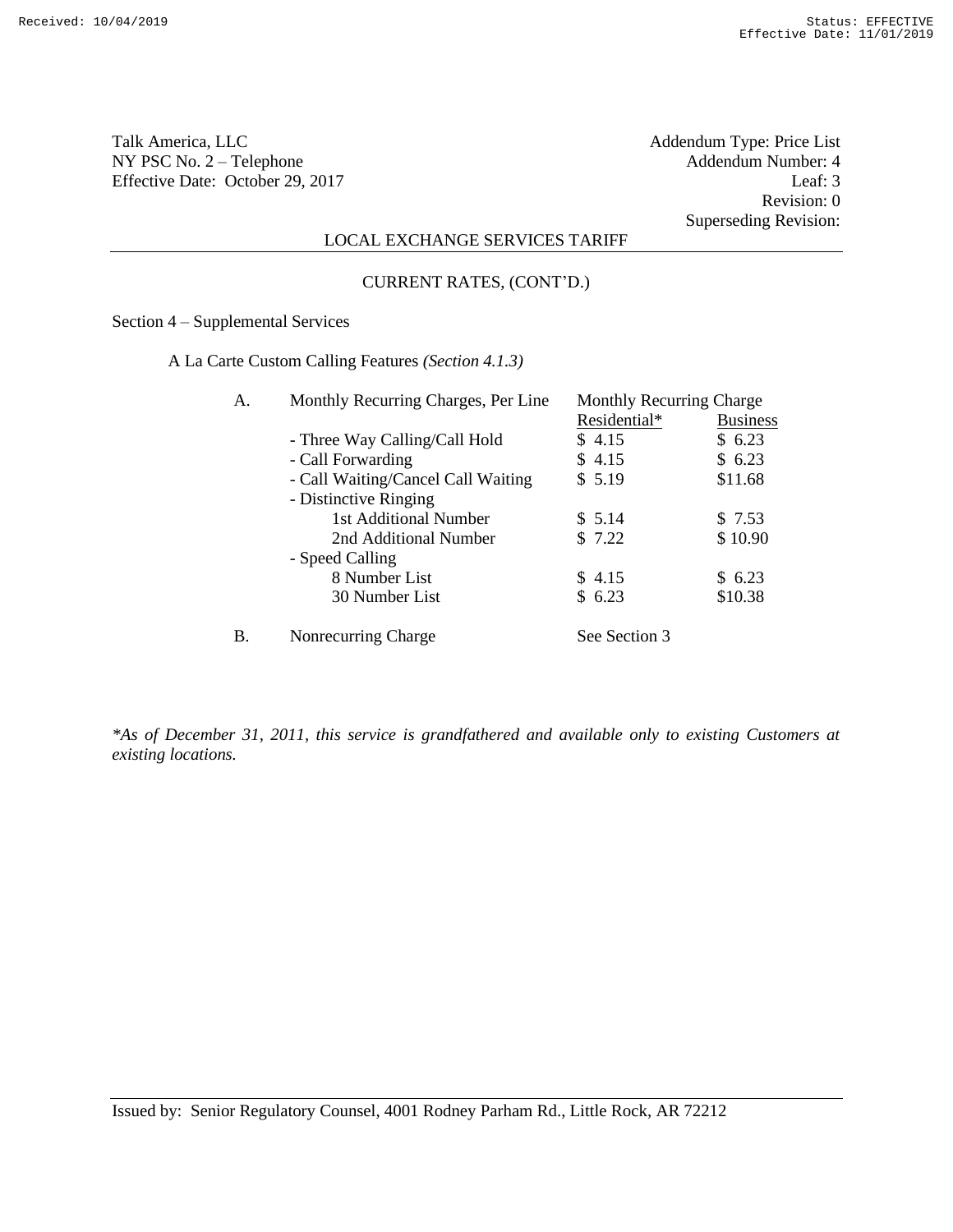Talk America, LLC Addendum Type: Price List NY PSC No. 2 – Telephone Addendum Number: 4<br>Effective Date: October 29, 2017 Leaf: 4 Effective Date: October 29, 2017

Revision: 0 Superseding Revision:

## LOCAL EXCHANGE SERVICES TARIFF

#### CURRENT RATES, (CONT'D.)

Section 4 – Supplemental Services

Bundled Service Custom Calling Features *(Section 4.1.3)*

A. Monthly Recurring Charges, Per Line Monthly Recurring Charge

|            | Call Waiting                      | \$4.45        |
|------------|-----------------------------------|---------------|
|            | Caller ID                         | \$6.45        |
|            | Caller ID with Name               | \$6.45        |
|            | Call Waiting with ID and Name     | \$6.95        |
|            | <b>Internet Call Waiting</b>      | \$3.95        |
|            | Call Forwarding                   | \$3.45        |
|            | Ring no answer Call Forward       | \$3.95        |
|            | <b>Busy Call Forward</b>          | \$3.95        |
|            | <b>Call Forward Remote Access</b> | \$4.95        |
|            | 3-way Calling*                    | \$2.95        |
|            | 3-way Calling with Call Transfer  | \$4.45        |
|            | Call Return*                      | \$2.45        |
|            | Call Return Block                 | \$3.95        |
|            | Speed Dialing 30                  | \$4.45        |
|            | <b>Speed Dialing 8</b>            | \$2.95        |
|            | Repeat Dialing*                   | \$2.45        |
|            | Anonymous Call Rejection          | \$2.45        |
|            | <b>Call Block</b>                 | \$3.95        |
|            | 900/976 Block                     | \$0.00        |
|            | Privacy Director                  | \$3.95        |
|            | Distinctive Ring I                | \$3.95        |
|            | Distinctive Ring II               | \$5.95        |
|            | <b>Custom Toll Restriction</b>    | \$1.45        |
| $\bf{B}$ . | Nonrecurring Charge               | See Section 3 |

*\*Also available on a per call basis.*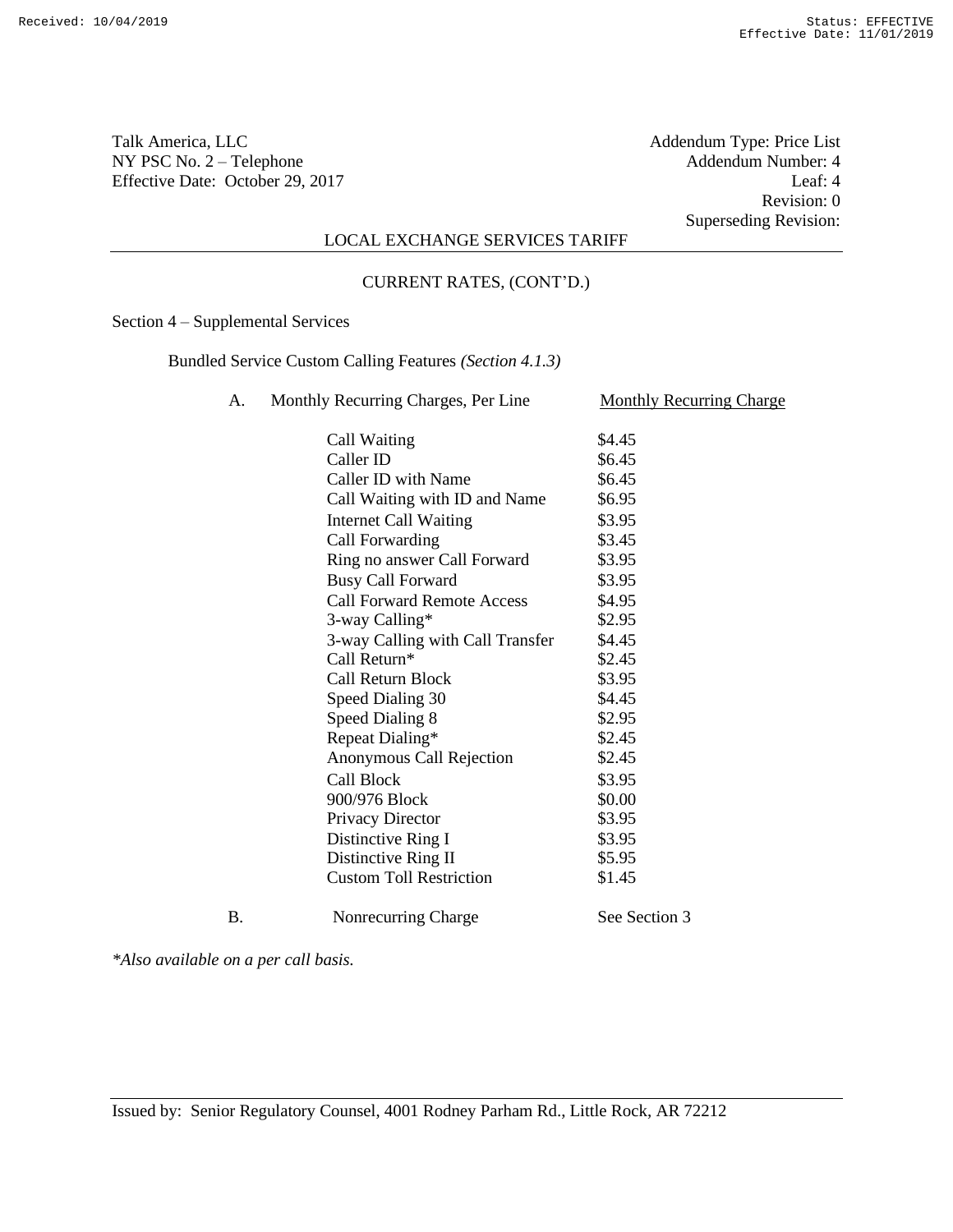Talk America, LLC Addendum Type: Price List NY PSC No. 2 – Telephone Addendum Number: 4<br>Effective Date: October 29, 2017 Leaf: 5 Effective Date: October 29, 2017

Revision: 0 Superseding Revision:

# LOCAL EXCHANGE SERVICES TARIFF

#### CURRENT RATES, (CONT'D.)

Section 4 – Supplemental Services

Talk America Value Plan Optional Calling Features *(Section 4.1.3)*

A. Monthly Recurring Charge, Per Line, Per Feature:

|                                   | <b>Monthly Recurring Charge</b> |                         |
|-----------------------------------|---------------------------------|-------------------------|
|                                   | <b>Individual Feature</b>       | <b>Standard Feature</b> |
|                                   | Package                         | Package                 |
| Feature                           | (A)                             | (B)                     |
| Call Waiting                      | \$4.00                          | Included                |
| Caller ID                         | \$4.00                          | Included                |
| Caller ID with Name               | \$5.00                          | \$1.00                  |
| Call Waiting with ID and Name     | \$5.00                          | \$1.00                  |
| Internet Call Waiting             | \$4.00                          | \$0.00                  |
| Remote Call Forward               | \$4.00                          | \$0.00                  |
| Ring No Answer Call Forward       | \$4.00                          | \$0.00                  |
| <b>Busy Call Forward</b>          | \$4.00                          | \$0.00                  |
| <b>Call Forward Remote Access</b> | \$4.00                          | \$0.00                  |
| 3-Way Calling                     | \$4.00                          | Included                |
| 3-Way Calling with Call Transfer  | \$4.00                          | \$0.00                  |
| Call Return                       | \$4.00                          | \$0.00                  |
| Call Return Block                 | \$4.00                          | \$0.00                  |
| Speed Dialing 30                  | \$5.00                          | \$0.00                  |
| Speed Dialing 8                   | \$4.00                          | Included                |
| <b>Repeat Dialing</b>             | \$4.00                          | \$0.00                  |
| Anonymous Call Rejection          | \$4.00                          | \$0.00                  |
| Call Trace                        | \$4.00                          | \$0.00                  |
| Call Block                        | \$4.00                          | \$0.00                  |
| 900/976 Block                     | \$0.00                          | \$0.00                  |
| Privacy Director/Mgr              | \$5.00                          | \$5.00                  |
| Distinctive Ringing I             | \$4.00                          | \$0.00                  |
| Distinctive Ringing II            | \$5.00                          | \$0.00                  |
| Ringmaster I                      | \$4.00                          | \$0.00                  |
| <b>Ringmaster II</b>              | \$5.00                          | \$0.00                  |
| <b>Custom Toll Restriction</b>    | \$2.00                          | Included                |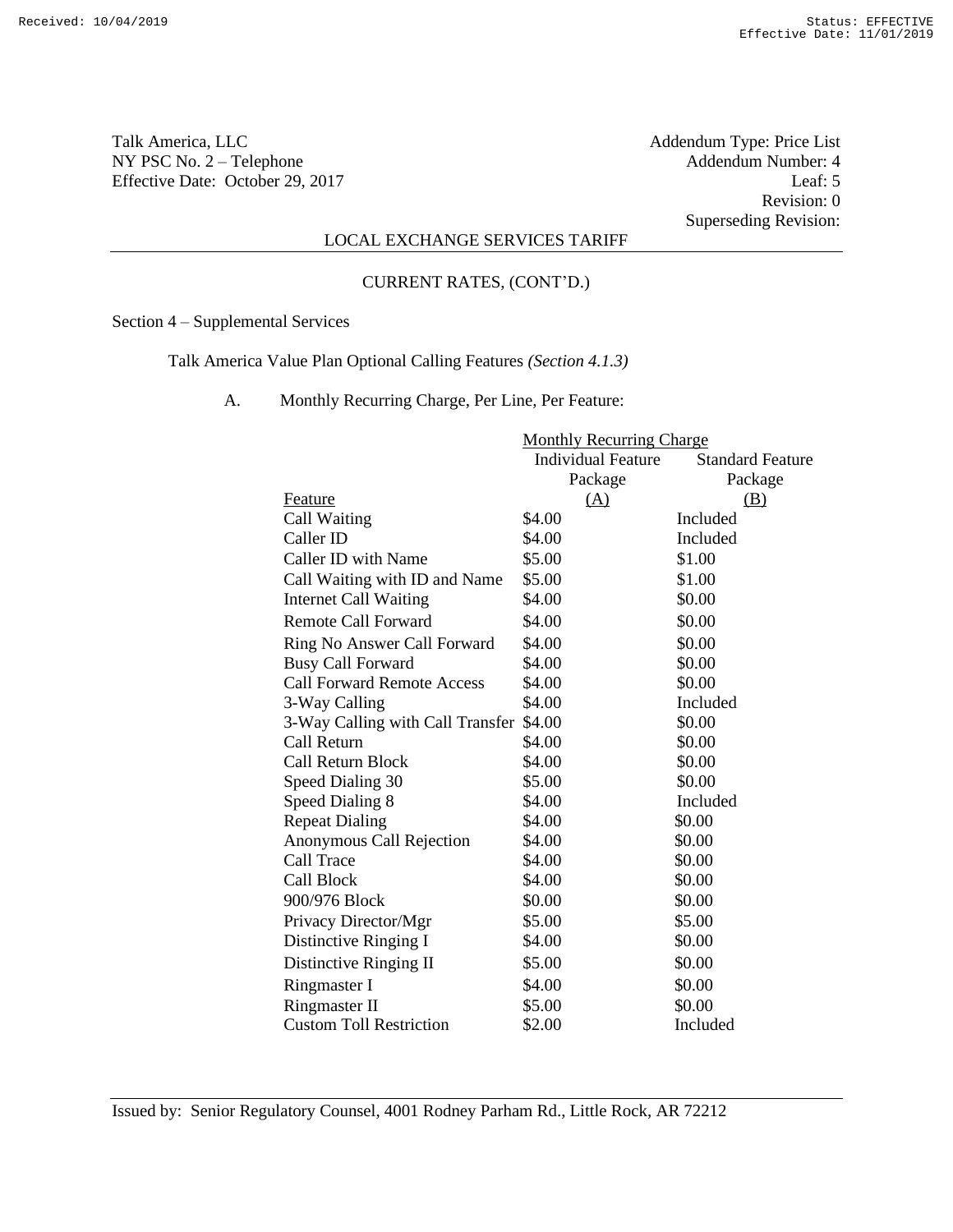Revision: 0 Superseding Revision:

# LOCAL EXCHANGE SERVICES TARIFF

CURRENT RATES, (CONT'D.)

Section 4 – Supplemental Services

FiberTREX Optional Calling Features

The following features are only available to Customers subscribing to bundled service plans that include the FiberTREX Optional Calling Features.

| <b>FiberTREX Service</b>               | <b>Monthly Recurring Charge</b><br>\$2.50 |
|----------------------------------------|-------------------------------------------|
| <b>Basic Standard Features</b>         |                                           |
| <b>Consultation Hold</b>               | Free                                      |
| <b>Call Transfer</b>                   | Free                                      |
| Three-Way Calling                      | Free                                      |
| <b>Automatic Call Back</b>             | Free                                      |
| <b>Call Forwarding Variable</b>        | Free                                      |
| Call Hold                              | Free                                      |
| Speed Calling 30                       | Free                                      |
| <b>Selectable Standard Features</b>    |                                           |
| Intercom                               | Free                                      |
| Call Forwarding (Busy/Don't Answer)    | Free                                      |
| Call Pick-Up                           | Free                                      |
| <b>Call Restriction Options</b>        | Free                                      |
| Distinctive Ringing                    | Free                                      |
| Hunting                                | Free                                      |
| Call Waiting - Originating/Terminating | Free                                      |
| Tone Block / Cancel Call Waiting       | Free                                      |
| <b>Optional Features</b>               |                                           |
| <b>Call Block</b>                      | \$1.25                                    |
| Call Park                              | \$1.25                                    |
| Caller ID                              | \$6.50                                    |
| Directed Call Park                     | \$1.25                                    |
| Last Number redial                     | \$1.25                                    |
| <b>Remote Access Forward</b>           | \$5.50                                    |
| <b>Repeat Call</b>                     | \$1.25                                    |
| <b>Return Call</b>                     | \$1.25                                    |
|                                        |                                           |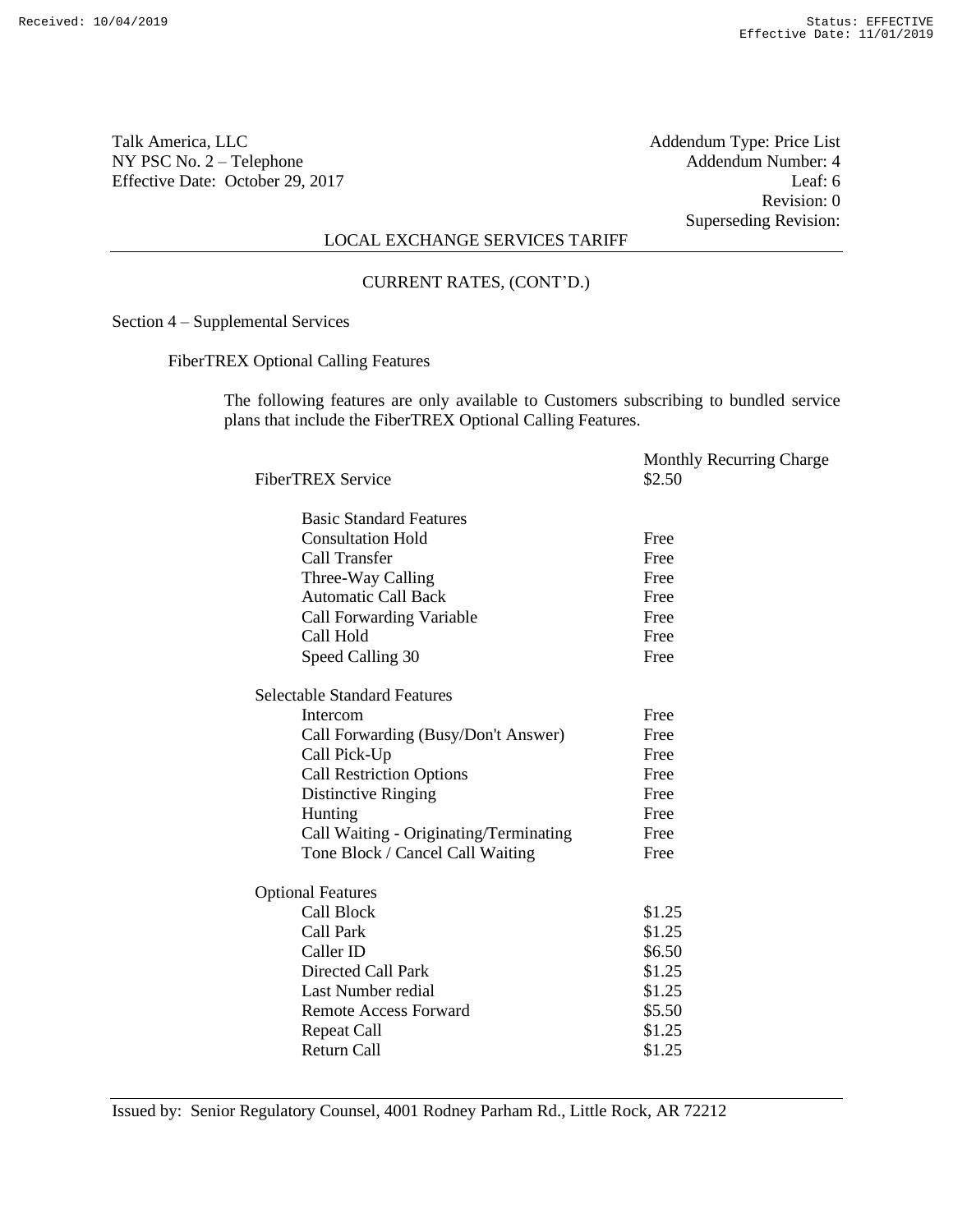Talk America, LLC Addendum Type: Price List NY PSC No. 2 – Telephone Addendum Number: 4<br>Effective Date: October 29, 2017 Leaf: 7 Effective Date: October 29, 2017

Revision: 0 Superseding Revision:

# LOCAL EXCHANGE SERVICES TARIFF

#### CURRENT RATES, (CONT'D.)

Section 4 – Supplemental Services, (Cont'd.)

Value Phone Plan Optional Calling Features\* *(Section 4.1.3.D)*

The following features are only available to Customers subscribing to the residential Value Phone Plan.

| <b>Optional Calling Feature</b>    |          |
|------------------------------------|----------|
| <b>Caller ID Manager With Name</b> | \$5.75   |
| <b>Remote Call Forwarding</b>      | \$5.00   |
| Call Block                         | \$3.75   |
| Call Waiting                       | \$3.25   |
| <b>Call Forward Variable</b>       | \$3.25   |
| Anonymous Call Rejection           | \$2.65   |
| Speed Dial 8                       | Included |
| 3-Way Calling                      | Included |
|                                    |          |

*\*As of December 31, 2011, this service is grandfathered and available only to existing Customers at existing locations.*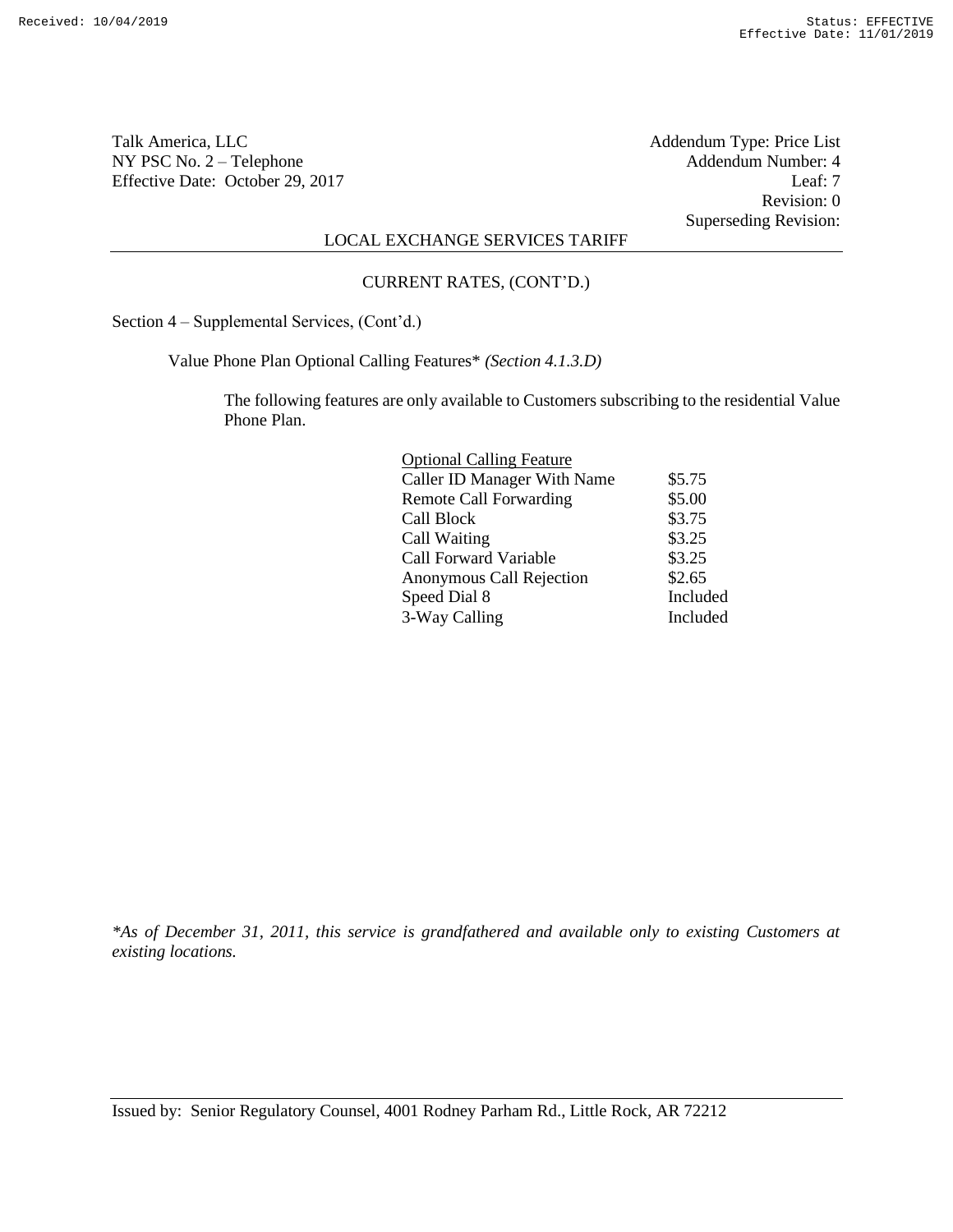Revision: 0 Superseding Revision:

## LOCAL EXCHANGE SERVICES TARIFF

#### CURRENT RATES, (CONT'D.)

Section 4 – Supplemental Services

Custom Calling Service, (Cont'd.)

Per Use Calling Features *(Section 4.1.3)*

The following Customer Calling Features are available on a per use basis. The Customer does not need to be presubscribed to these features. Rates are billed on a per use basis.

|                            | Residential* | <b>Business</b> |
|----------------------------|--------------|-----------------|
| - Return Call              | \$0.75       | \$0.75          |
| - Repeat Dialing           | \$0.75       | \$0.75          |
| - Three-Way Calling        | \$0.75       | \$0.75          |
| - Customer Originate Trace | \$1.00       | \$1.00          |

CLASS Services

A La Carte CLASS Features *(Section 4.2.3)*

|    | Monthly Rates (Per Line, per month | Residential*  | <b>Business</b> |
|----|------------------------------------|---------------|-----------------|
|    | - Call ID                          | \$7.50        | \$8.50          |
|    | - Automatic Redial                 | \$3.50        | \$4.50          |
|    | - Automatic Recall                 | \$3.50        | \$4.50          |
| В. | <b>Connection Charges</b>          | See Section 3 |                 |

Busy Verification and Interrupt Service *(Section 4.4)*

| Verification Charge, Per Request<br>Interrupt Charge, Per Request                                   | \$1.00<br>\$1.50 |
|-----------------------------------------------------------------------------------------------------|------------------|
| Local Directory Assistance Service (Section 4.5)                                                    |                  |
| Per Local Directory Assistance Query<br>Each Directory Assistance Call Completed<br>by the Operator | \$1.95<br>\$0.35 |

*\*As of December 31, 2011, this service is grandfathered and available only to existing Customers at existing locations.*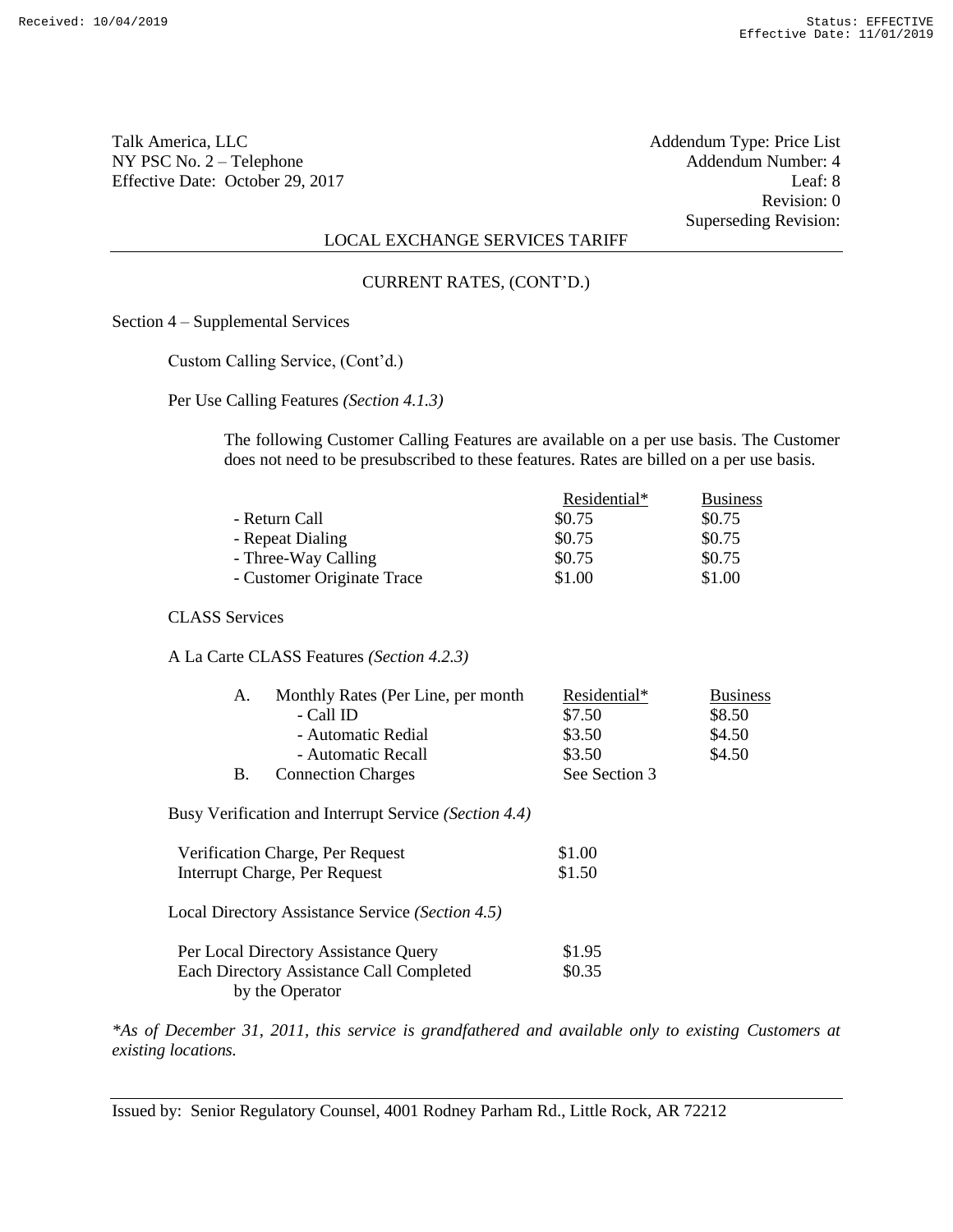Talk America, LLC Addendum Type: Price List NY PSC No. 2 – Telephone Addendum Number: 4<br>Effective Date: August 12, 2018 Leaf: 9 Effective Date: August 12, 2018

Revision: 1 Superseding Revision: 0

Per Call

# LOCAL EXCHANGE SERVICES TARIFF

#### CURRENT RATES, (CONT'D.)

Section 4 – Supplemental Services

Local Operator Service *(Section 4.6)*

| <b>Customer Dialed Calling Card Station</b> | \$0.36 |
|---------------------------------------------|--------|
| Billed To Third Number                      | \$1.20 |
| Person to Person                            | \$3.15 |
| All Other                                   | \$1.43 |
|                                             |        |

Blocking Service *(Section 4.7)*

| 900 and 700 Blocking<br>- Residential<br>- Business (up to 200 lines) | Nonrecurring Charge<br>\$0.00<br>\$9.32  |          |
|-----------------------------------------------------------------------|------------------------------------------|----------|
| 976 Blocking<br>- Residential<br>- Business (up to 200 lines)         | Nonrecurring Charge<br>\$0.00<br>\$56.43 | (C), (D) |

Pricing for Blocking Service for a business Customer with more than 200 lines will be based on the costs incurred by Company to provide the service.

Connection charges apply as specified in Section 3 of this tariff.

Non-Published Service *(Section 4.8)*

|                                  | <b>Monthly Recurring Charge</b> | \$5.95          |
|----------------------------------|---------------------------------|-----------------|
|                                  | Nonrecurring Charge             | See Section 3.6 |
| Non-Listed Service (Section 4.9) |                                 |                 |
|                                  | <b>Monthly Recurring Charge</b> | \$2.95          |
|                                  | Nonrecurring Charge             | See Section 3.6 |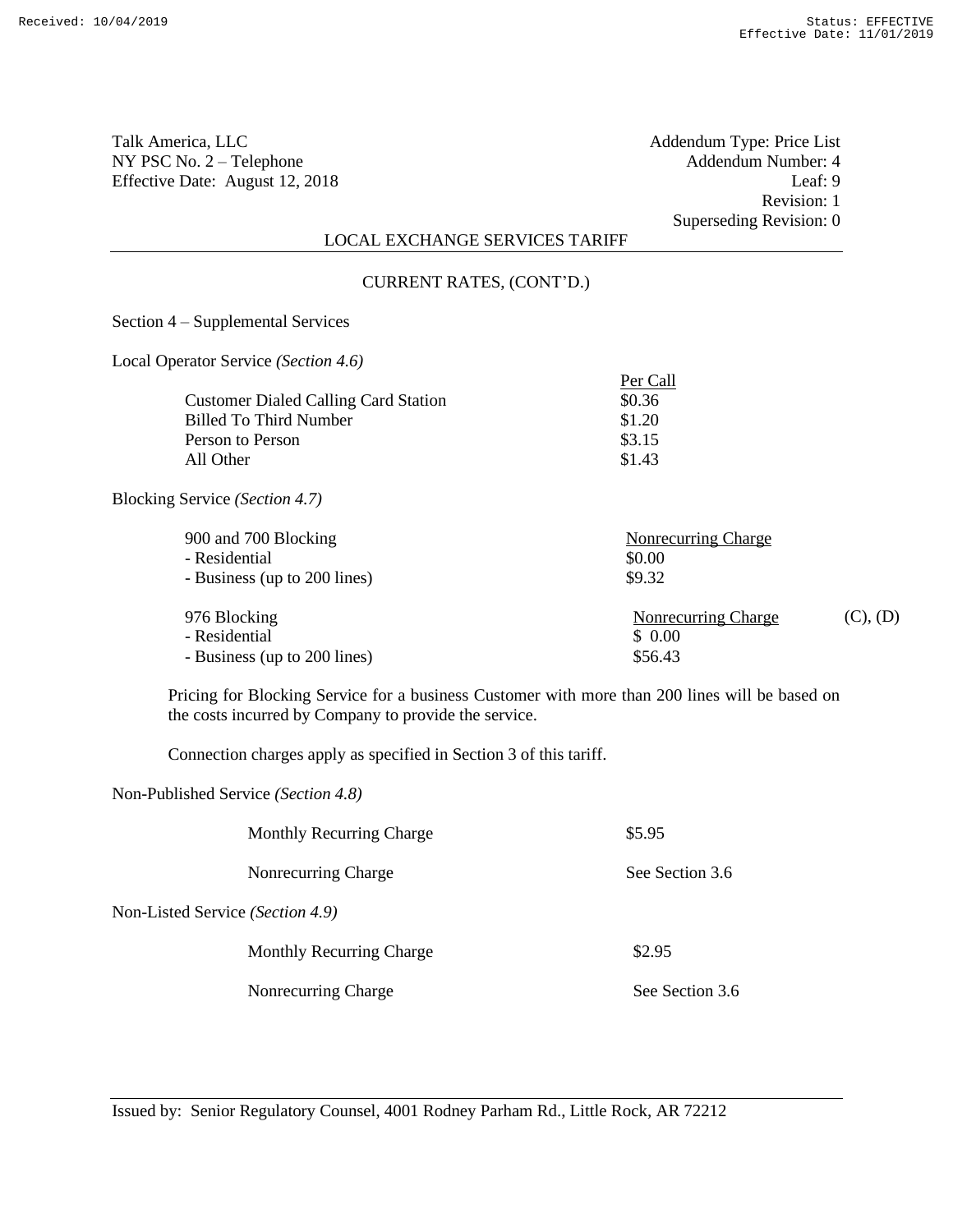Revision: 0 Superseding Revision:

# LOCAL EXCHANGE SERVICES TARIFF

CURRENT RATES, (CONT'D.)

Section 5 – Residential Network Switched Services

Residential Flat Rate Service\* *(Section 5.2.1)*

Nonrecurring Connection Charge: See Section 3

Monthly Recurring Charges:

Each Service Line, including Local Usage within Primary Calling Area

|                           |                                                                           | <b>Monthly Recurring Charge</b>           |
|---------------------------|---------------------------------------------------------------------------|-------------------------------------------|
|                           | Rate Group 1                                                              | \$10.77                                   |
|                           | Rate Group 3                                                              | \$12.00                                   |
|                           | Rate Group 5                                                              | \$13.31                                   |
|                           | Rate Group 7                                                              | \$14.55                                   |
|                           | Rate Group 9                                                              | \$17.71                                   |
|                           | Residential Message Rate Service* (Section 5.2.2)                         |                                           |
|                           | Nonrecurring Connection Charge:                                           | See Section 3                             |
|                           | Each Base Service Line                                                    | <b>Monthly Recurring Charge</b><br>\$5.50 |
| <b>Combination Charge</b> |                                                                           |                                           |
|                           | <b>UNE-P Combination Charge</b><br><b>Total Resale Combination Charge</b> | \$10.00<br>\$10.00                        |
|                           |                                                                           |                                           |

Residential Message Usage Charges within the Primary Calling Area or the Home Region

Per Message  $\$$  0.0954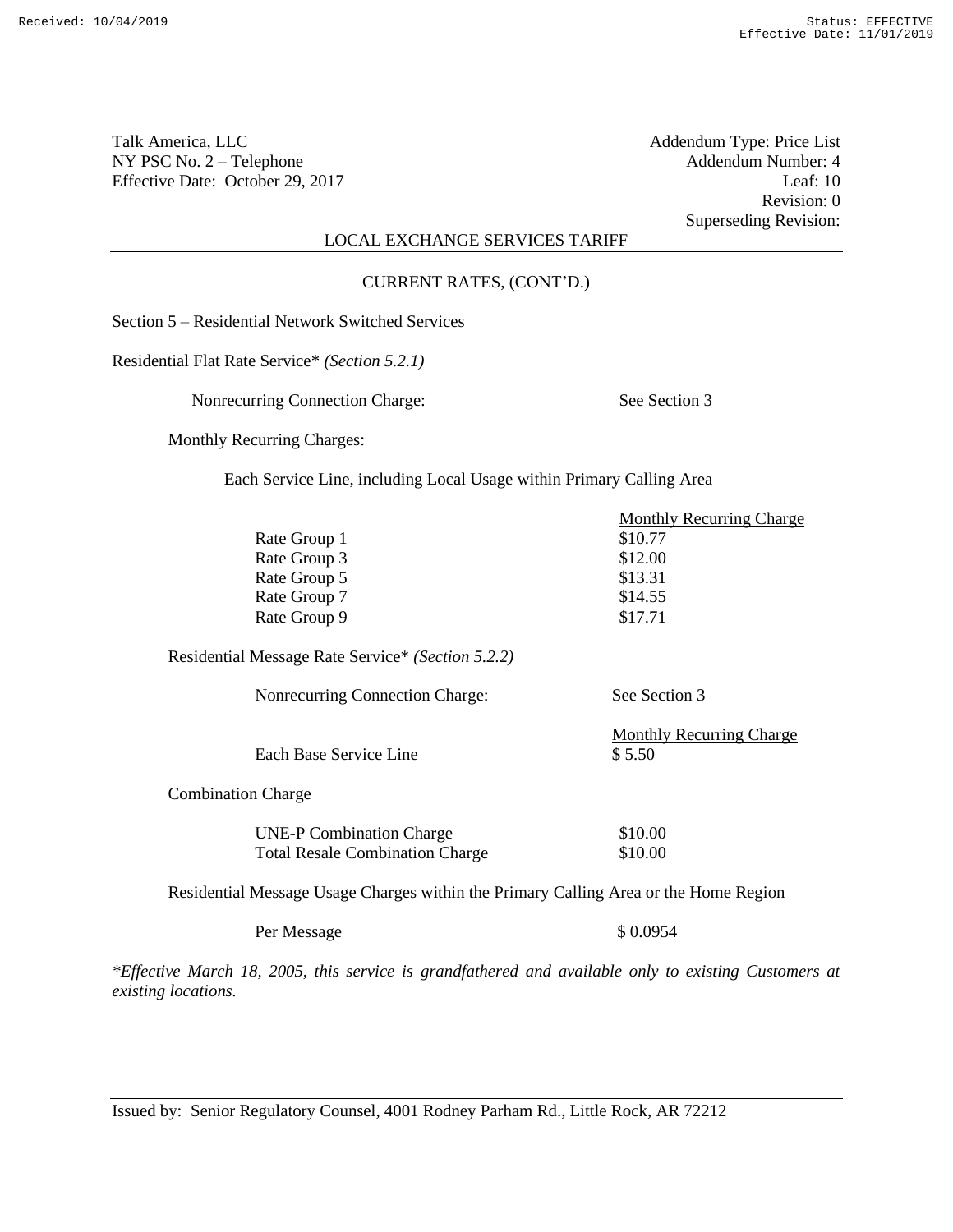Revision: 0 Superseding Revision:

## LOCAL EXCHANGE SERVICES TARIFF

#### CURRENT RATES, (CONT'D.)

Section 5 – Residential Network Switched Services, (Cont'd.)

Residential Local Bundled Service\* *(Section 5.2.3)*

Combination Charge

UNE-P Combination Charge \$10.00 Total Resale Combination Charge \$10.00

Monthly Recurring Charge

Feature Installation Charge

When the Local Bundle Customer adds Custom Calling or CLASS features to an existing service or to an additional line, a nonrecurring charge applies per order, per line. This charge applies in lieu of a service order change charge when the only change is feature activation.

Vacation Hold Discount \* *(Section 5.2.3.A.4)*

| Nonrecurring Charge                                 | \$20.00 |
|-----------------------------------------------------|---------|
| Monthly Recurring Discount for Initial Line         |         |
| Zone 1                                              | \$37.00 |
| Zone 2                                              | \$37.00 |
| Zone 3                                              | \$40.00 |
| Monthly Recurring Discount for Each Additional Line |         |
| Zone 1                                              | \$20.00 |
| Zone 2                                              | \$17.00 |
| Zone 3                                              | \$17.00 |

Vacation Hold II Discount\*\* *(Section 5.2.3.A.5)*

Nonrecurring Charge \$20.00

*\* As of June 30, 2003, this offering is only available to Customers currently subscribed to this Vacation Hold Discount at current locations*.

*\*\*As of December 31, 2011, this service is grandfathered and available only to existing Customers at existing locations.*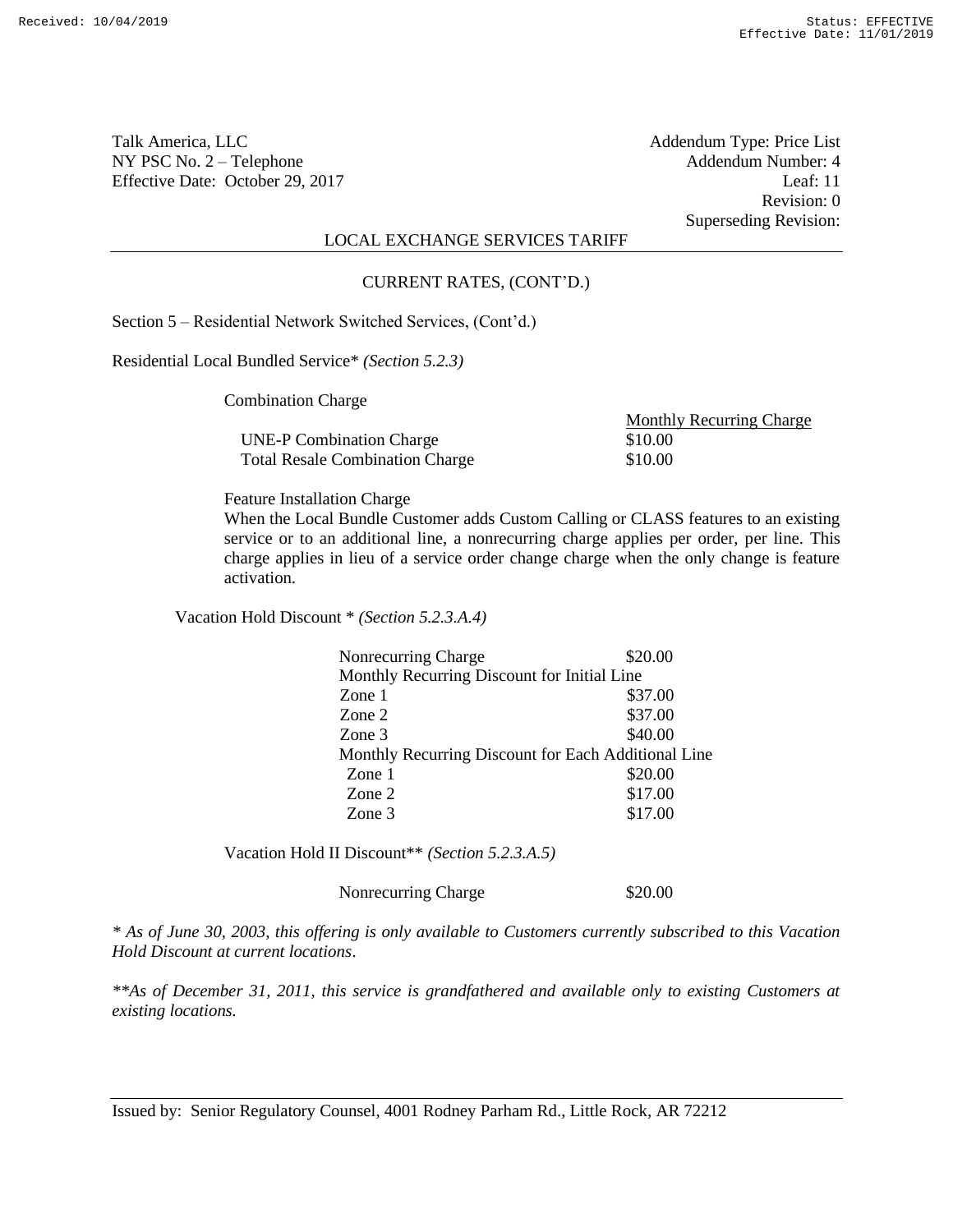Revision: 0 Superseding Revision:

## LOCAL EXCHANGE SERVICES TARIFF

#### CURRENT RATES, (CONT'D.)

Section 5 – Residential Network Switched Services, (Cont'd.)

Residential Local Bundled Service\* *(Section 5.2.3)*

Local Bundle I\* *(Section 5.2.3.B)*

Monthly Recurring Charges, Per Line

|        | <b>Monthly Recurring Charges</b> |
|--------|----------------------------------|
| Zone 1 | \$67.95                          |
| Zone 2 | \$67.95                          |
| Zone 3 | \$82.95                          |

Nonrecurring Service Charges, as set forth in Section 3 apply.

Local Bundle II\**(Section 5.2.3.C)*

Monthly Recurring Charges, Per Line

|        | <b>Monthly Recurring Charges</b> |
|--------|----------------------------------|
| Zone 1 | \$62.95                          |
| Zone 2 | \$62.95                          |
| Zone 3 | \$72.95                          |

Nonrecurring Service Charges, as set forth in Section 3 apply.

Local Bundle III\* *(Section 5.2.3.D)*

Monthly Recurring Charges, Per Line

| $T_{\rm t}$ and $T_{\rm t}$ and $T_{\rm t}$ and $T_{\rm t}$ and $T_{\rm t}$ and $T_{\rm t}$ are $T_{\rm t}$ and $T_{\rm t}$ |                                  |
|-----------------------------------------------------------------------------------------------------------------------------|----------------------------------|
|                                                                                                                             | <b>Monthly Recurring Charges</b> |
| Zone 1                                                                                                                      | \$77.95                          |
| Zone 2                                                                                                                      | \$77.95                          |
| Zone 3                                                                                                                      | \$92.95                          |
|                                                                                                                             |                                  |

Nonrecurring Service Charges, as set forth in Section 3 apply.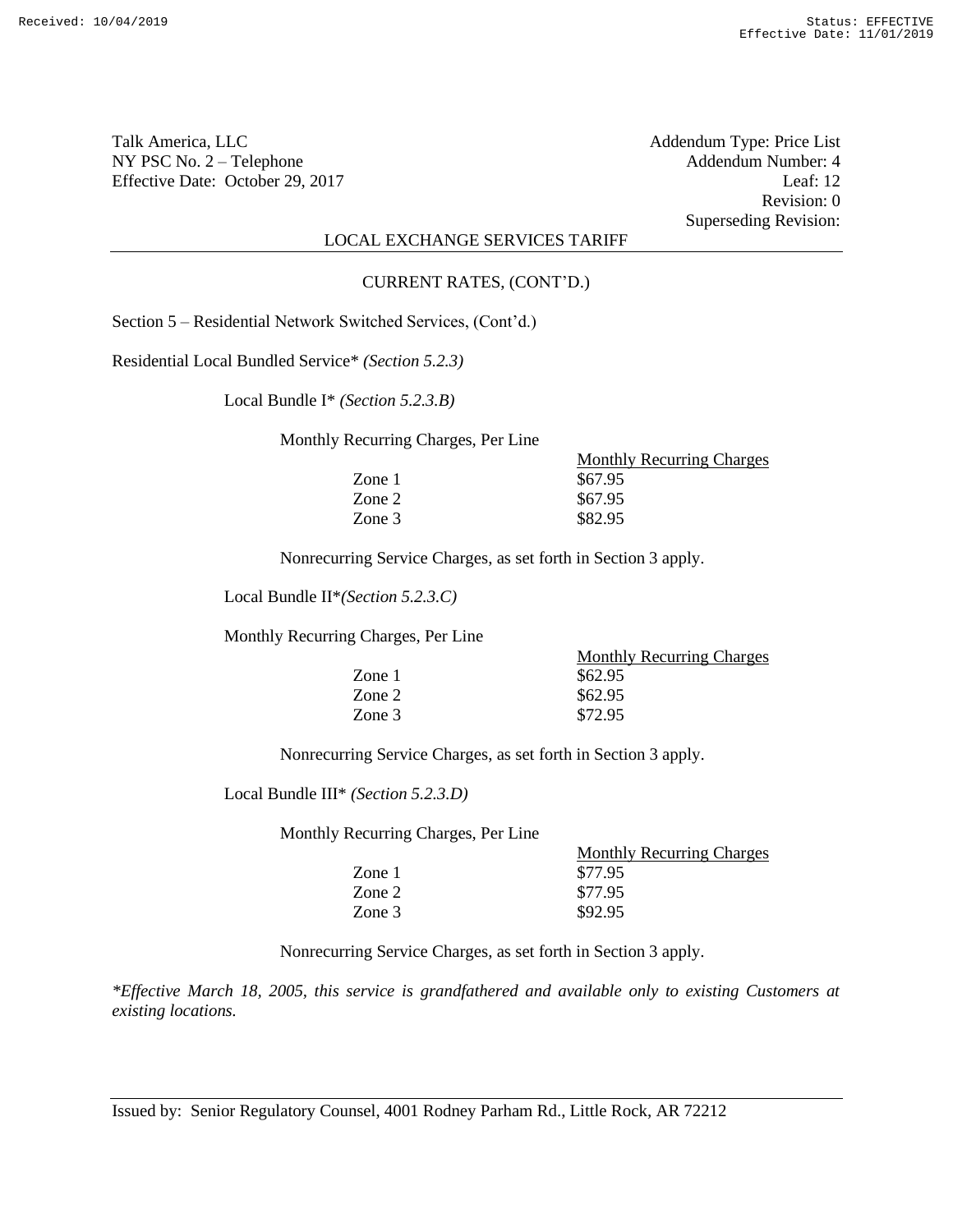Revision: 0 Superseding Revision:

# LOCAL EXCHANGE SERVICES TARIFF

#### CURRENT RATES, (CONT'D.)

Section 5 – Residential Network Switched Services, (Cont'd.)

Residential Local Bundled Service\* *(Section 5.2.3)*

Local Bundle IV\* *(Section 5.2.3.E)*

| Monthly Recurring Charges, Per Line |                                  |
|-------------------------------------|----------------------------------|
| Initial Line                        | <b>Monthly Recurring Charges</b> |
| Zone 1                              | \$82.95                          |
| Zone 2                              | \$82.95                          |
| Zone 3                              | \$97.95                          |
| Each Additional Line                |                                  |
| Zone 1                              | \$43.00                          |
| Zone 2                              | \$43.00                          |
| Zone 3                              | \$48.00                          |

Nonrecurring Charges listed in Section 3 apply.

Bundle VII\**(Section 5.2.3.F)*

|                                        | Per Minute                      |
|----------------------------------------|---------------------------------|
| Local Usage applies to calls in excess | \$0.025                         |
| of call allowance                      |                                 |
| Monthly Recurring Charges, Per Line    |                                 |
| Initial Line                           | <b>Monthly Recurring Charge</b> |
| Zone 1                                 | \$49.95                         |
| Zone 2                                 | \$49.95                         |
| Zone 3                                 | \$67.95                         |
| <b>Additional Lines</b>                |                                 |
| Zone 1                                 | \$33.00                         |
| Zone 2                                 | \$33.00                         |
| Zone 3                                 | \$33.00                         |
| Monthly Recurring Charge Discount      | \$2.00                          |

Nonrecurring Charges listed in Section 3 apply.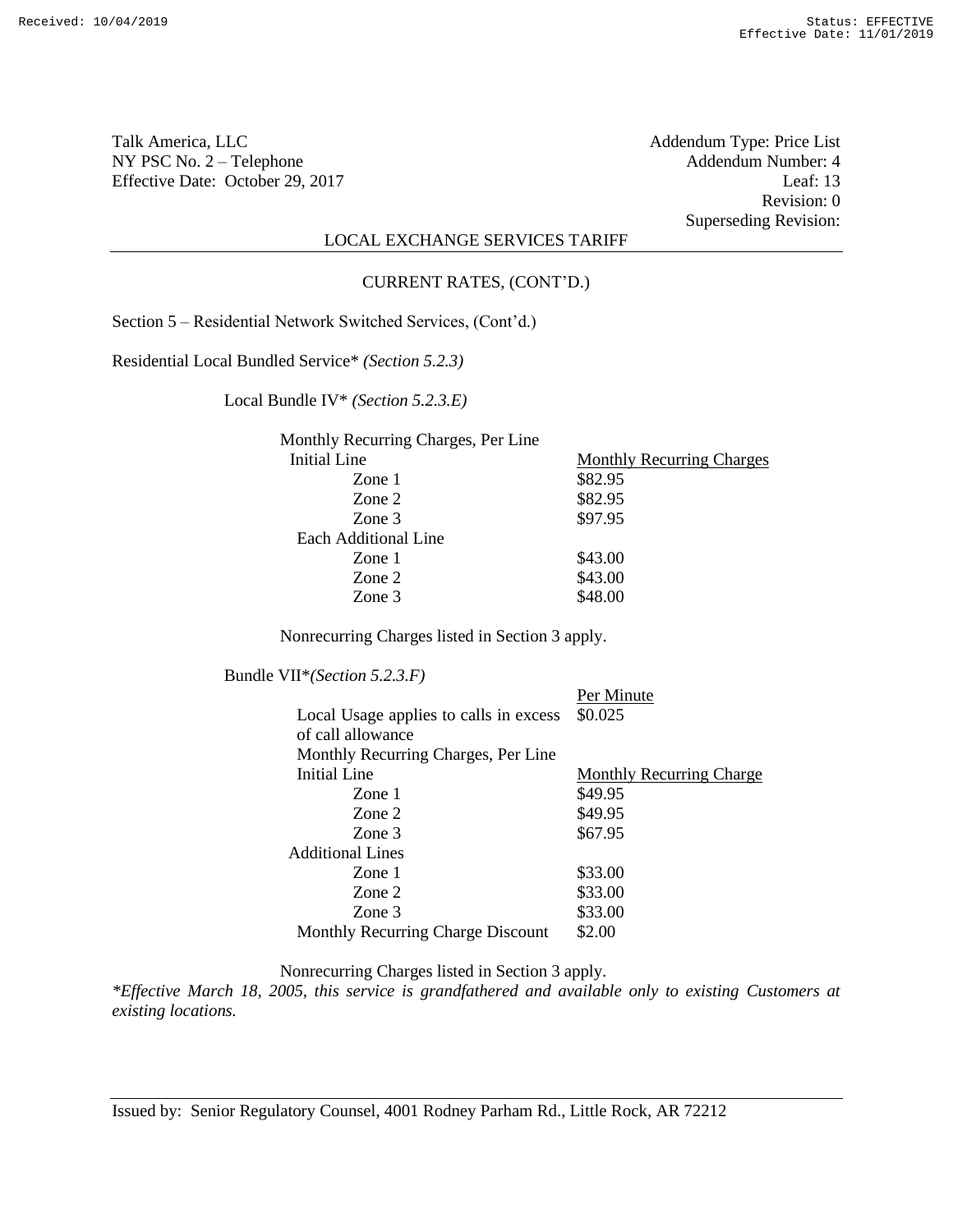Revision: 0 Superseding Revision:

# LOCAL EXCHANGE SERVICES TARIFF

#### CURRENT RATES, (CONT'D.)

Section 5 – Residential Network Switched Services, (Cont'd.)

Residential Local Bundled Service\* *(Section 5.2.3)*

Bundle VIII\* *(Section 5.2.3.G)*

Monthly Recurring Charges, Per Line

| Initial Line         | <b>Monthly Recurring Charges</b> |
|----------------------|----------------------------------|
| Zone $1$             | \$82.95                          |
| Zone 2               | \$82.95                          |
| Zone 3               | \$97.95                          |
| Each Additional Line |                                  |
| Zone $1$             | \$43.00                          |
| Zone 2               | \$43.00                          |
| Zone 3               | \$43.00                          |

Nonrecurring Charges listed in Section 3 apply.

Local Bundle IX (United Plan)\* *(Section 5.2.3.H)*

| InterLATA Toll in excess of Allowance | See Company's Toll Tariff        |
|---------------------------------------|----------------------------------|
| Initial Line                          | <b>Monthly Recurring Charges</b> |
| Zone 1                                | \$62.95                          |
| Zone 2                                | \$62.95                          |
| Zone 3                                | \$72.95                          |
| Each Additional Line                  |                                  |
| Zone 1                                | \$43.00                          |
| Zone 2                                | \$43.00                          |
| Zone 3                                | \$48.00                          |
|                                       |                                  |

Nonrecurring Charges listed in Section 3 apply.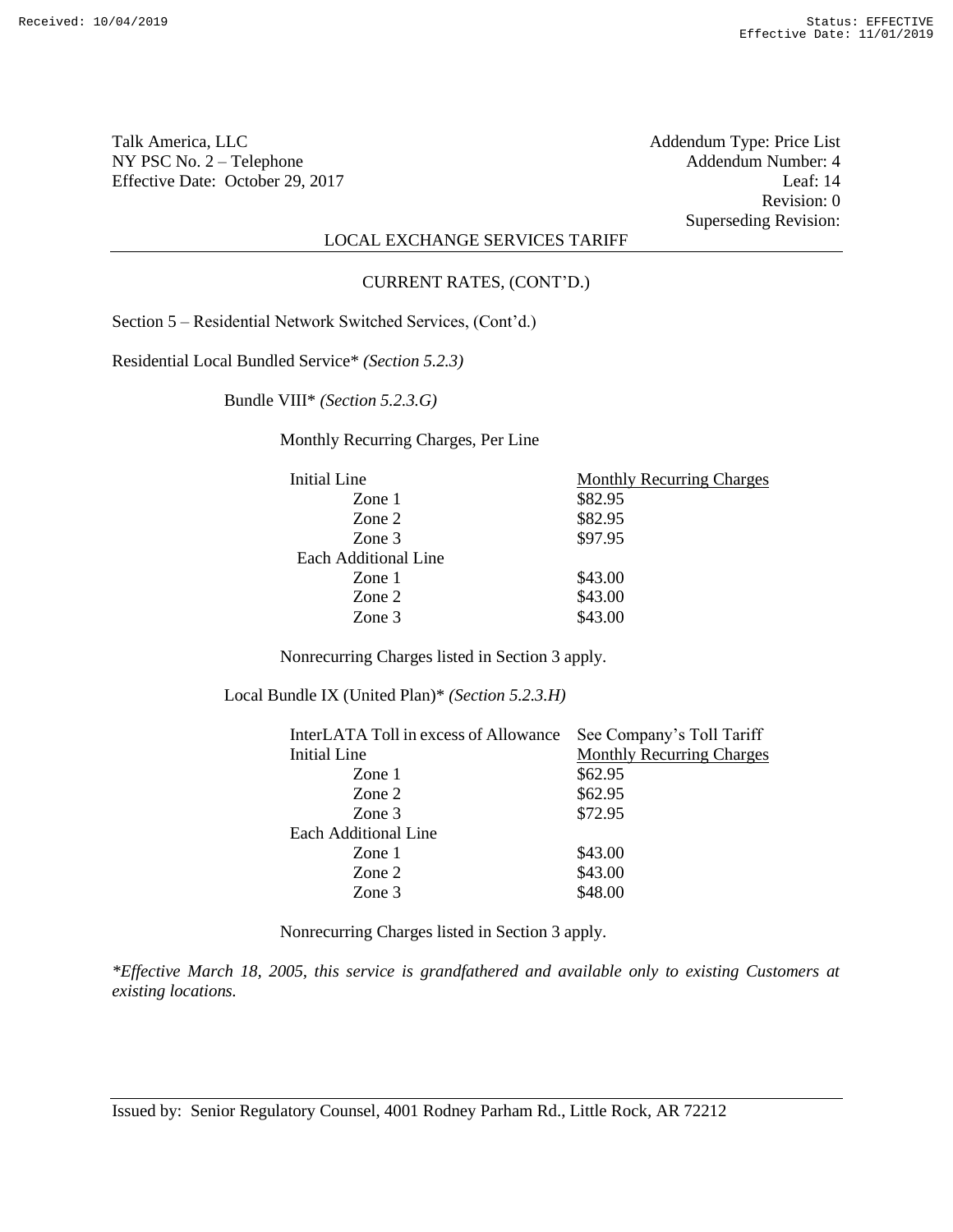Revision: 0 Superseding Revision:

## LOCAL EXCHANGE SERVICES TARIFF

#### CURRENT RATES, (CONT'D.)

Section 5 – Residential Network Switched Services, (Cont'd.)

Residential Local Bundled Service\* *(Section 5.2.3)*

| Local Bundle X (United 1000 Plan)* (Section 5.2.3.1) |                                  |
|------------------------------------------------------|----------------------------------|
|                                                      | Per Minute                       |
| Local Calling in excess of the 1000                  | \$0.010                          |
| minute allowance                                     |                                  |
|                                                      |                                  |
| IntraLATA Toll                                       | \$0.089                          |
| InterLATA Toll                                       | See Company's Toll Tariff        |
|                                                      |                                  |
| Monthly Recurring Charges, Per Line                  |                                  |
|                                                      |                                  |
| Initial Line                                         | <b>Monthly Recurring Charges</b> |
| Zone 1                                               | \$38.95                          |
| Zone 2                                               | \$45.95                          |
|                                                      |                                  |
| Zone 3                                               | \$48.95                          |
|                                                      |                                  |
| Each Additional Line                                 |                                  |
| Zone $1$                                             | \$38.95                          |
| Zone 2                                               | \$45.95                          |
| Zone 3                                               | \$48.95                          |

Nonrecurring Charges listed in Section 3 apply.

*\*Effective March 18, 2005, this service is grandfathered and available only to existing Customers at existing locations.*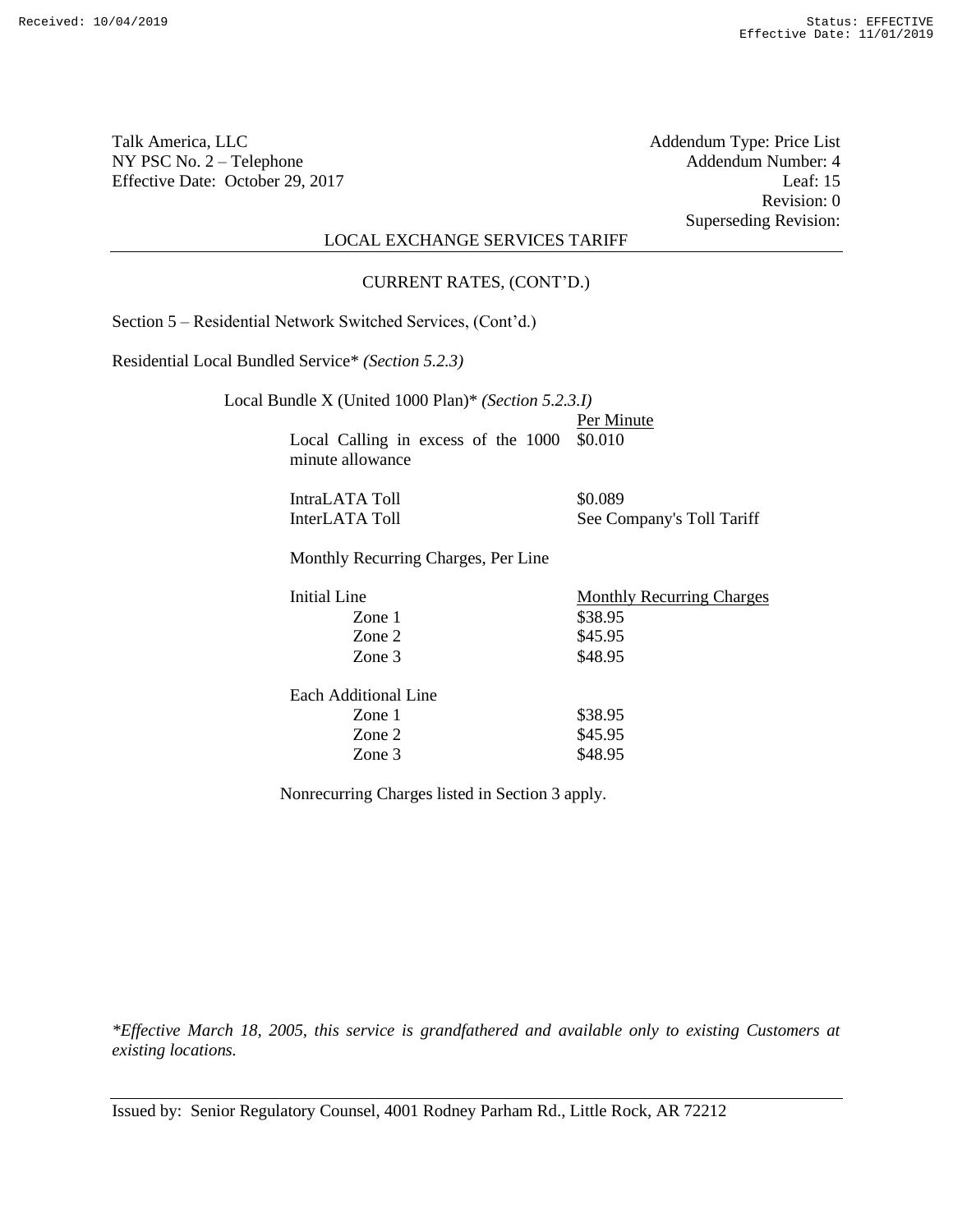Revision: 0 Superseding Revision:

# LOCAL EXCHANGE SERVICES TARIFF

CURRENT RATES, (CONT'D.)

Section 5 – Residential Network Switched Services, (Cont'd.)

Residential Local Bundled Service\* *(Section 5.2.3)*

| Local Bundle XI (United Unlimited Plan)* (Section 5.2.3.J) |                                  |  |
|------------------------------------------------------------|----------------------------------|--|
|                                                            | Per Minute                       |  |
| Local Calls in excess Call Allowance                       | \$0.010                          |  |
| IntraLATA Toll                                             | \$0.089                          |  |
| InterLATA Toll                                             | See the Company's Toll Tariff    |  |
| Initial Line                                               | <b>Monthly Recurring Charges</b> |  |
| Zone 1                                                     | \$48.95                          |  |
| Zone 2                                                     | \$55.95                          |  |
| Zone 3                                                     | \$55.95                          |  |
| Each Additional Line                                       |                                  |  |
| Zone 1                                                     | \$48.95                          |  |
| Zone 2                                                     | \$55.95                          |  |
| Zone 3                                                     | \$55.95                          |  |

Nonrecurring Charges listed in Section 3 apply.

Local Bundle XII (United Regional Plus Plan)\* *(Section 5.2.3.K)* Per Minute Local Calls in excess Call Allowance Local  $$0.010$ <br>
Intra ATA Tell  $$0.010$  $I_{\text{ntmol}}$   $\Lambda$  T $\Lambda$   $\text{Ta}$   $11$ 

| IntraLATA TOIL       | \$0.010                          |
|----------------------|----------------------------------|
| InterLATA Toll       | See the Company's Toll           |
| Initial Line         | <b>Monthly Recurring Charges</b> |
| Zone 1               | \$55.95                          |
| Zone 2               | \$70.95                          |
| Zone 3               | \$79.95                          |
| Each Additional Line |                                  |
| Zone 1               | \$55.95                          |
| Zone 2               | \$70.95                          |
| Zone 3               | \$79.95                          |

Nonrecurring Charges listed in Section 3 apply.

*\*Effective March 18, 2005, this service is grandfathered and available only to existing Customers at existing locations.*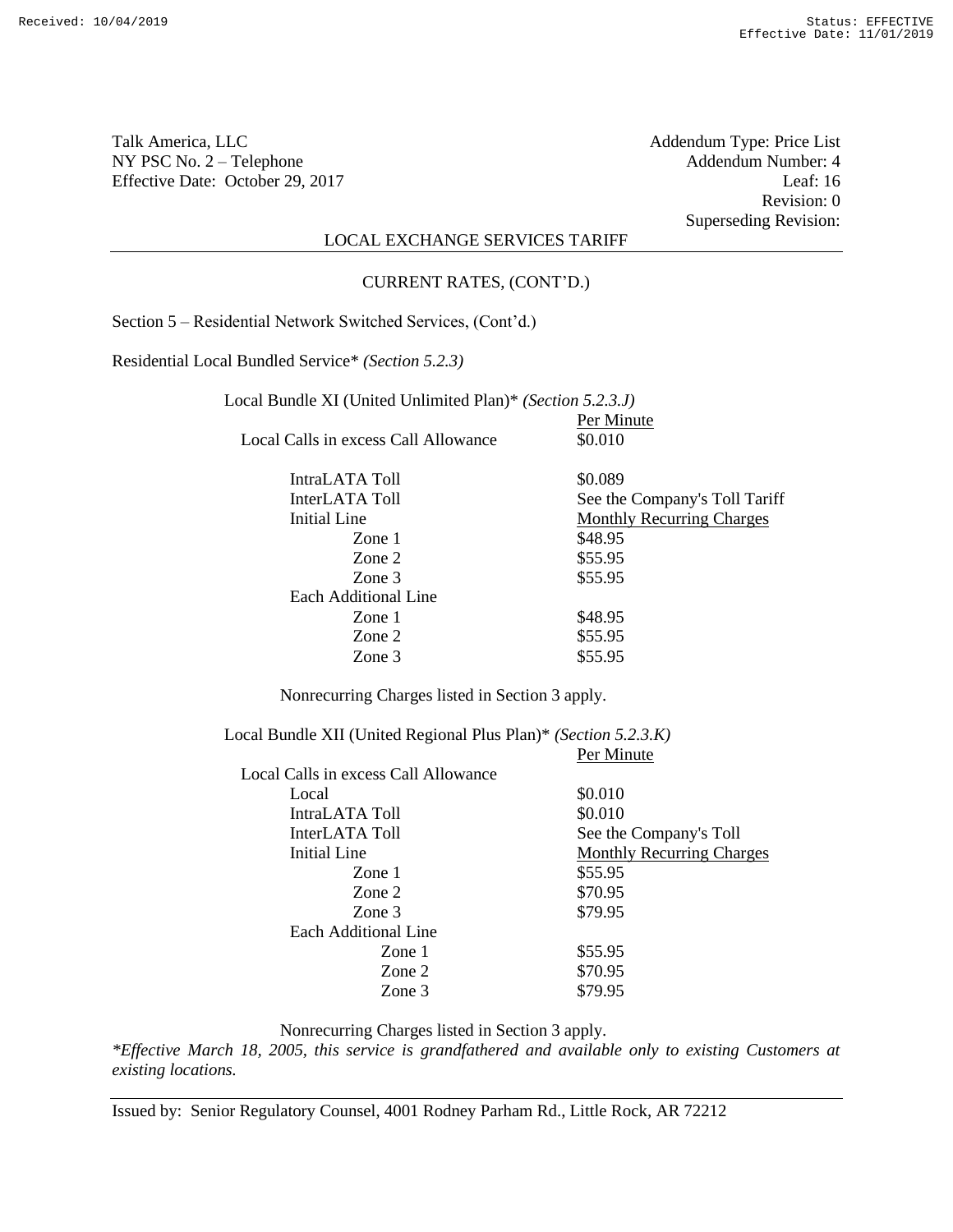Revision: 0 Superseding Revision:

# LOCAL EXCHANGE SERVICES TARIFF

#### CURRENT RATES, (CONT'D.)

Section 5 – Residential Network Switched Services, (Cont'd.)

Residential Local Bundled Service\* *(Section 5.2.3)*

| Local Bundle XIII (United 1000 Plan B) * (Section 5.2.3.L) |            |
|------------------------------------------------------------|------------|
|                                                            | Per Minute |
| Calls in excess of the 1000 minute allowance               | \$0.010    |

| Initial Line         | <b>Monthly Recurring Charges</b> |
|----------------------|----------------------------------|
| Zone 1               | \$29.95                          |
| Zone 2               | \$35.95                          |
| Zone $3$             | \$39.95                          |
| Each Additional Line |                                  |

| ach i ruundinaf Lihe |         |
|----------------------|---------|
| Zone 1               | \$29.95 |
| Zone 2               | \$35.95 |
| Zone $3$             | \$39.95 |
|                      |         |

Nonrecurring Charges listed in Section 3 apply.

Local Bundle XIV (United Unlimited Plan B) \* *(Section 5.2.3.M)*

Monthly Recurring Charges, Per Line

| Initial Line         | <b>Monthly Recurring Charges</b> |
|----------------------|----------------------------------|
| Zone 1               | \$39.95                          |
| Zone 2               | \$48.95                          |
| Zone 3               | \$48.95                          |
| Each Additional Line |                                  |
| Zone 1               | \$39.95                          |
| Zone 2               | \$48.95                          |
| Zone 3               | \$18.95                          |
|                      |                                  |

Nonrecurring Charges listed in Section 3 apply.

*\*As of January 26, 2004,this offering will only be available to current Customers at current locations.*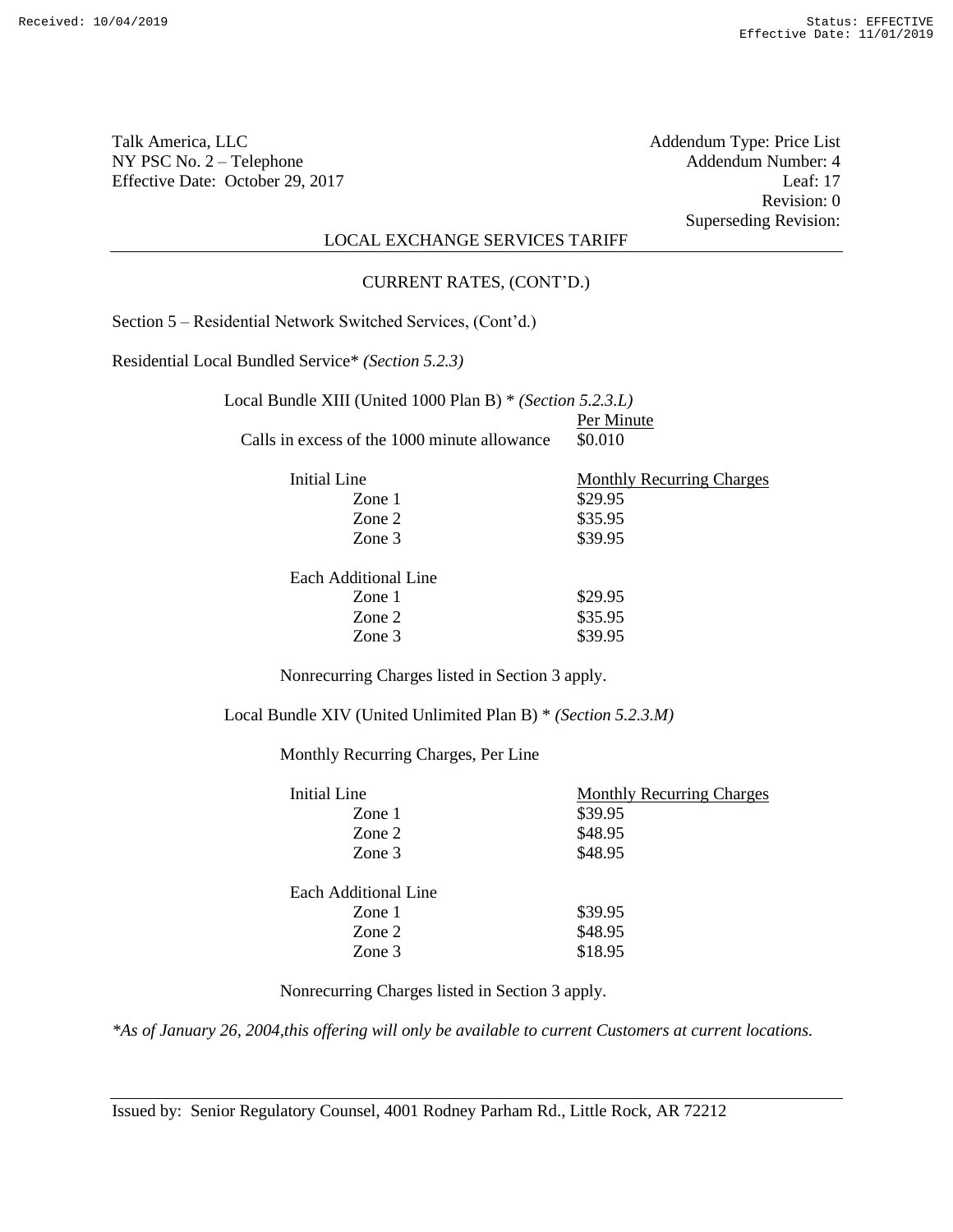Revision: 0 Superseding Revision:

# LOCAL EXCHANGE SERVICES TARIFF

#### CURRENT RATES, (CONT'D.)

Section 5 – Residential Network Switched Services, (Cont'd.)

Residential Local Bundled Service\* *(Section 5.2.3)*

Local Bundle XV (United Unlimited Plus Plan B) \* *(Section 5.2.3.N)*

| Initial Line         | <b>Monthly Recurring Charges</b> |
|----------------------|----------------------------------|
| Zone 1               | \$47.95                          |
| Zone 2               | \$59.95                          |
| Zone 3               | \$69.95                          |
| Each Additional Line |                                  |
| Zone 1               | \$47.95                          |
| Zone 2               | \$59.95                          |
| Zone 3               | \$69.95                          |

Nonrecurring Charges listed in Section 3 apply.

Local Bundle XVI (New York 200 Plan)\* *(Section 5.2.3.O)*

| <b>Monthly Recurring Charges</b> |
|----------------------------------|
| \$47.95                          |
| \$47.95                          |
| \$57.95                          |
|                                  |
|                                  |
| \$47.95                          |
| \$47.95                          |
| \$57.95                          |
|                                  |

Nonrecurring Charges listed in Section 3 apply.

*\* As of January 26, 2004,this offering will only be available to current Customers at current locations*.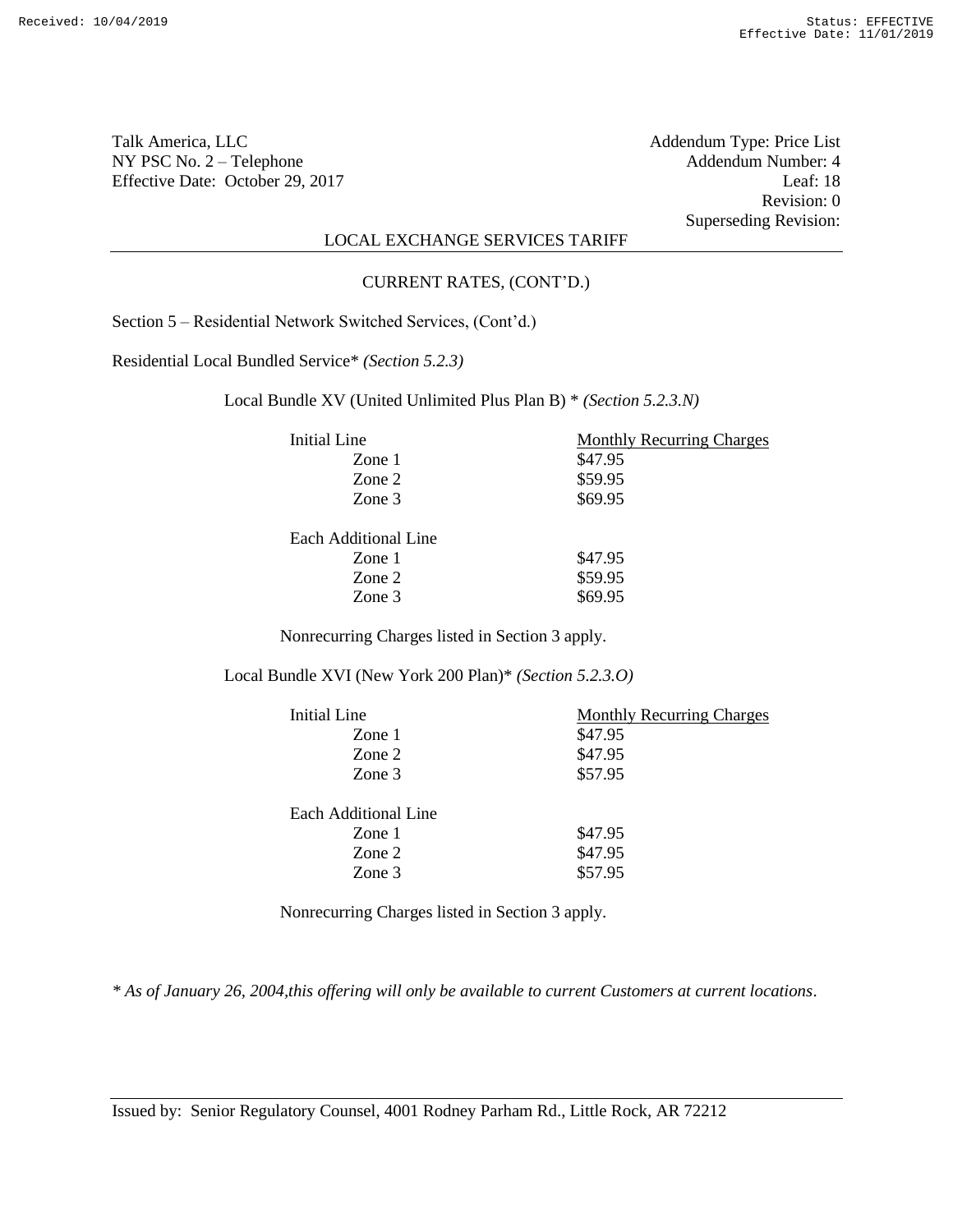Talk America, LLC **Talk America**, LLC **Addendum Type:** Price List NY PSC No. 2 – Telephone <br>
Effective Date: October 29, 2017 <br>
Leaf: 19 Effective Date: October 29, 2017

Revision: 0 Superseding Revision:

# LOCAL EXCHANGE SERVICES TARIFF

CURRENT RATES, (CONT'D.)

Section 5 – Residential Network Switched Services, (Cont'd.)

Residential Local Bundled Service\* *(Section 5.2.3)*

| Bonus Line for Bundled Residential Plans** (Section 5.2.3.P) |                                  |
|--------------------------------------------------------------|----------------------------------|
| Per Line                                                     | <b>Monthly Recurring Charges</b> |
| Zone 1                                                       | \$27.95                          |
| Zone 2                                                       | \$28.95                          |
| Zone $3$                                                     | \$31.95                          |
|                                                              |                                  |

Nonrecurring Charges listed in Section 3 apply.

| Local Bundle XVII (United 1000 Plan v $1.0$ )* (Section 5.2.3.Q) |                                  |
|------------------------------------------------------------------|----------------------------------|
| Initial Line                                                     | <b>Monthly Recurring Charges</b> |
| Zone 1                                                           | \$29.95                          |
| Zone 2                                                           | \$31.95                          |
| Zone 3                                                           | \$39.95                          |
| Each Additional Line                                             |                                  |
| Zone $1$                                                         | \$29.95                          |
| Zone 2                                                           | \$31.95                          |
| Zone 3                                                           | \$39.95                          |
|                                                                  |                                  |

Nonrecurring Charges listed in Section 3 apply.

| Local Bundle XVIII (United Unlimited Plan v 1.0)** (Section 5.2.3.R) |                                  |  |
|----------------------------------------------------------------------|----------------------------------|--|
| Initial Line                                                         | <b>Monthly Recurring Charges</b> |  |
| Zone $1$                                                             | \$42.95                          |  |
| Zone 2                                                               | \$42.95                          |  |
| Zone 3                                                               | \$48.95                          |  |
| Each Additional Line                                                 |                                  |  |
| Zone 1                                                               | \$42.95                          |  |
| Zone 2                                                               | \$42.95                          |  |
| Zone 3                                                               | \$48.95                          |  |
|                                                                      |                                  |  |

Nonrecurring Service Charges, as set forth in Section 3 apply.

*\*Effective March 18, 2005, this service is grandfathered and available only to existing Customers at existing locations.*

*\*\*As of December 31, 2011, this service is grandfathered and available only to existing Customers at existing locations.*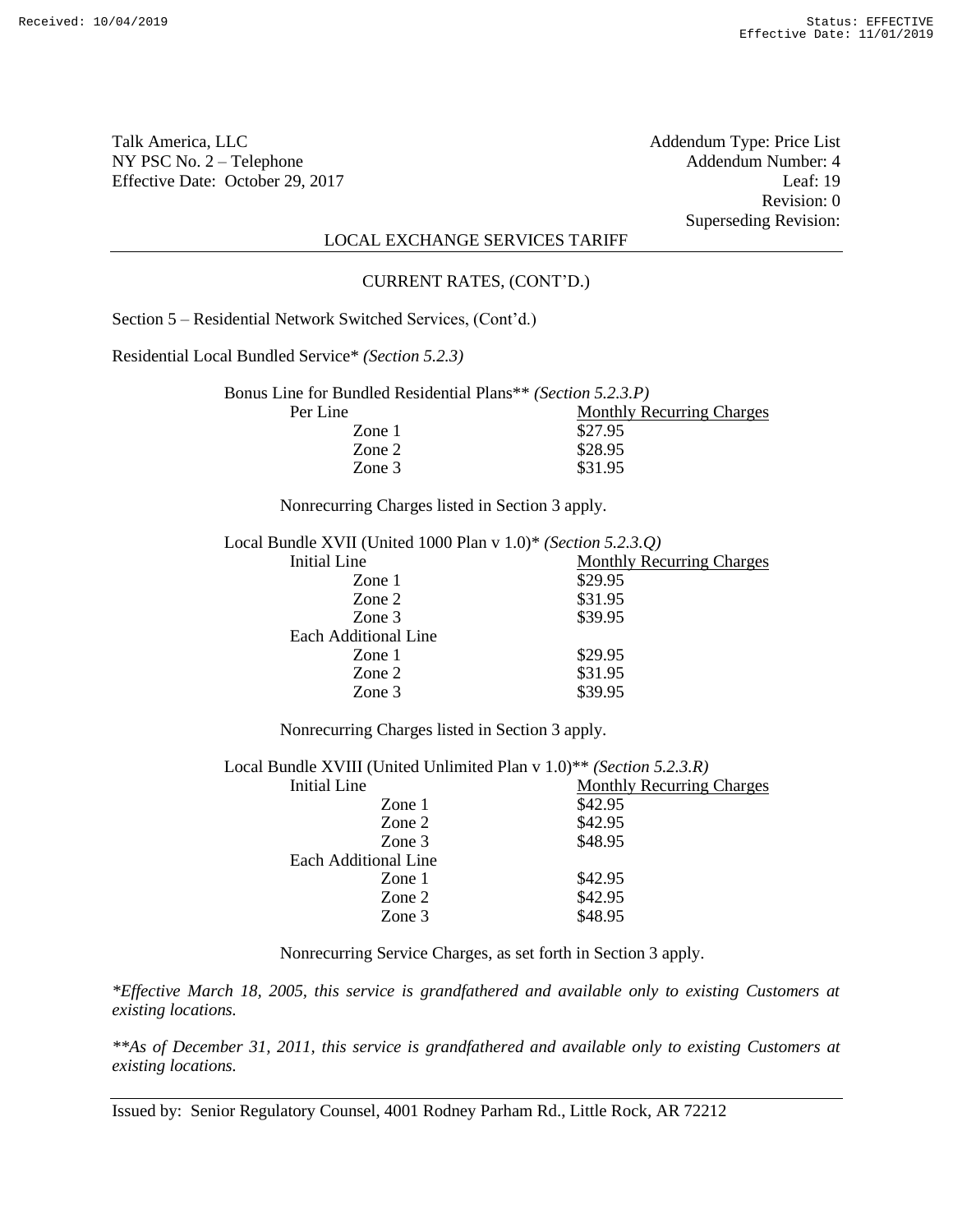Talk America, LLC **Talk America**, LLC **Addendum Type:** Price List NY PSC No. 2 – Telephone <br>
Effective Date: October 29, 2017 <br>
Leaf: 20 Effective Date: October 29, 2017

Revision: 0 Superseding Revision:

# LOCAL EXCHANGE SERVICES TARIFF

#### CURRENT RATES, (CONT'D.)

Section 5 – Residential Network Switched Services, (Cont'd.)

Residential Local Bundled Service\* *(Section 5.2.3)*

Local Bundle XIX (United Unlimited Plus Plan v 1.0)\* *(Section 5.2.3.S)*

| Initial Line         | <b>Monthly Recurring Charges</b> |
|----------------------|----------------------------------|
| Zone 1               | \$51.95                          |
| Zone 2               | \$51.95                          |
| Zone 3               | \$62.95                          |
| Each Additional Line |                                  |
| Zone 1               | \$51.95                          |
| Zone 2               | \$51.95                          |
| Zone 3               | \$62.95                          |
|                      |                                  |

Nonrecurring Service Charges, as set forth in Section 3 apply.

Local Bundle XX (Unlimited Nationwide Plan v1.0)\* *(Section 5.2.3.T)*

| Initial Line         | <b>Monthly Recurring Charges</b> |
|----------------------|----------------------------------|
| Zone 1               | \$62.95                          |
| Zone 2               | \$62.95                          |
| Zone 3               | \$81.95                          |
| Each Additional Line |                                  |
| Zone 1               | \$62.95                          |
| Zone 2               | \$62.95                          |
| Zone 3               | \$81.95                          |

Nonrecurring Service Charges, as set forth in Section 3 apply.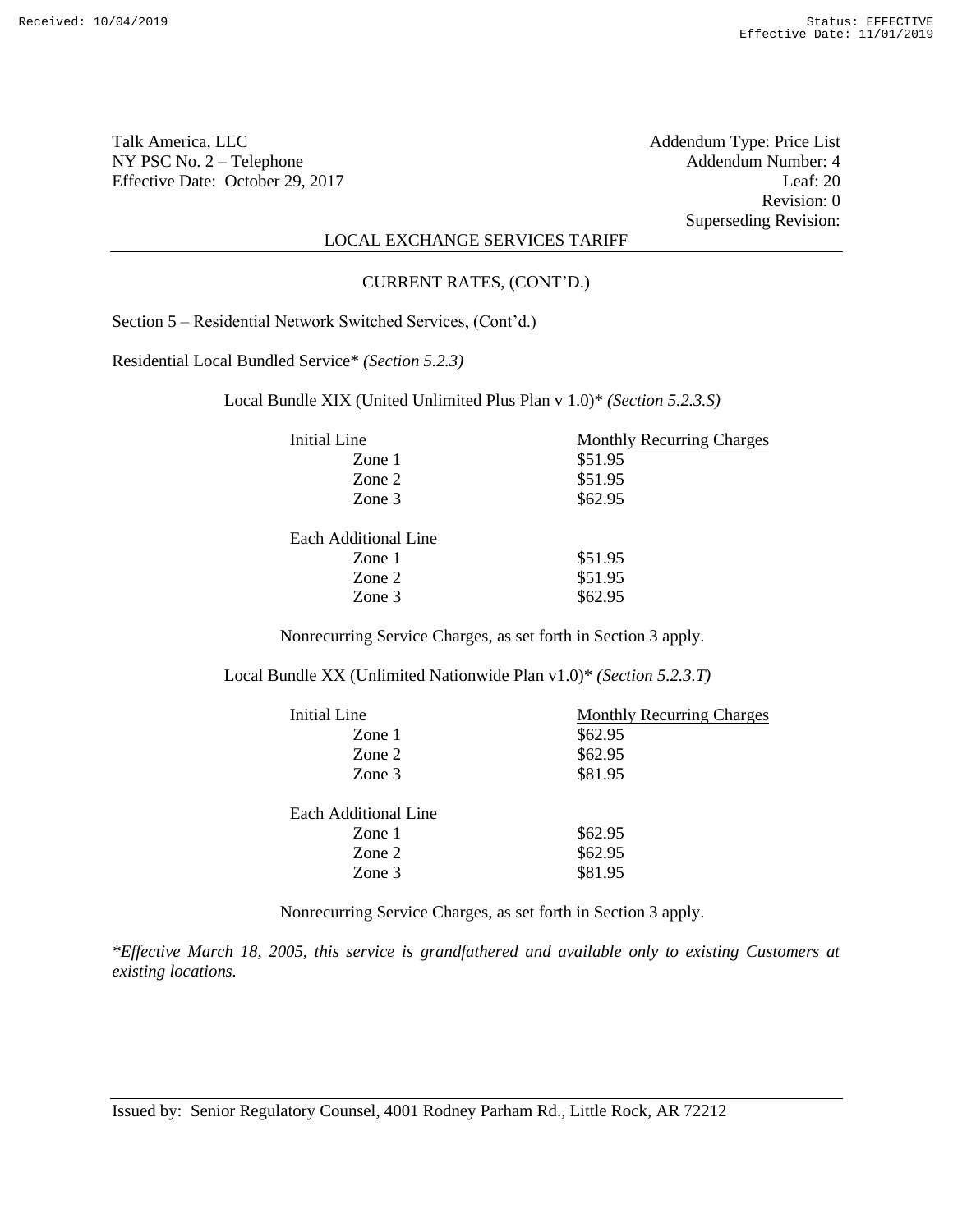Talk America, LLC Addendum Type: Price List NY PSC No. 2 – Telephone Addendum Number: 4<br>Effective Date: October 29, 2017 Leaf: 21 Effective Date: October 29, 2017

Revision: 0 Superseding Revision:

# LOCAL EXCHANGE SERVICES TARIFF

#### CURRENT RATES, (CONT'D.)

Section 5 – Residential Network Switched Services, (Cont'd.)

Residential Local Bundled Service\* *(Section 5.2.3)*

Talk America Value Plan\* *(Section 5.2.3.U)*

|                                 | <b>Monthly Recurring Charges</b> |
|---------------------------------|----------------------------------|
| Zone 1                          | \$45.95                          |
| Zone 2                          | \$51.95                          |
| Zone 3                          | \$51.95                          |
| <b>Standard Feature Package</b> |                                  |
|                                 | <b>Monthly Recurring Charges</b> |
| Zone 1                          | \$5.00                           |
| Zone 2                          | \$5.00                           |
| Zone 3                          | \$5.00                           |
| Premium Feature Package         |                                  |

Monthly Recurring Charges Zone 1 \$8.00 Zone 2 \$8.00 Zone 3 \$8.00

Nonrecurring Charges listed in Section 3 apply.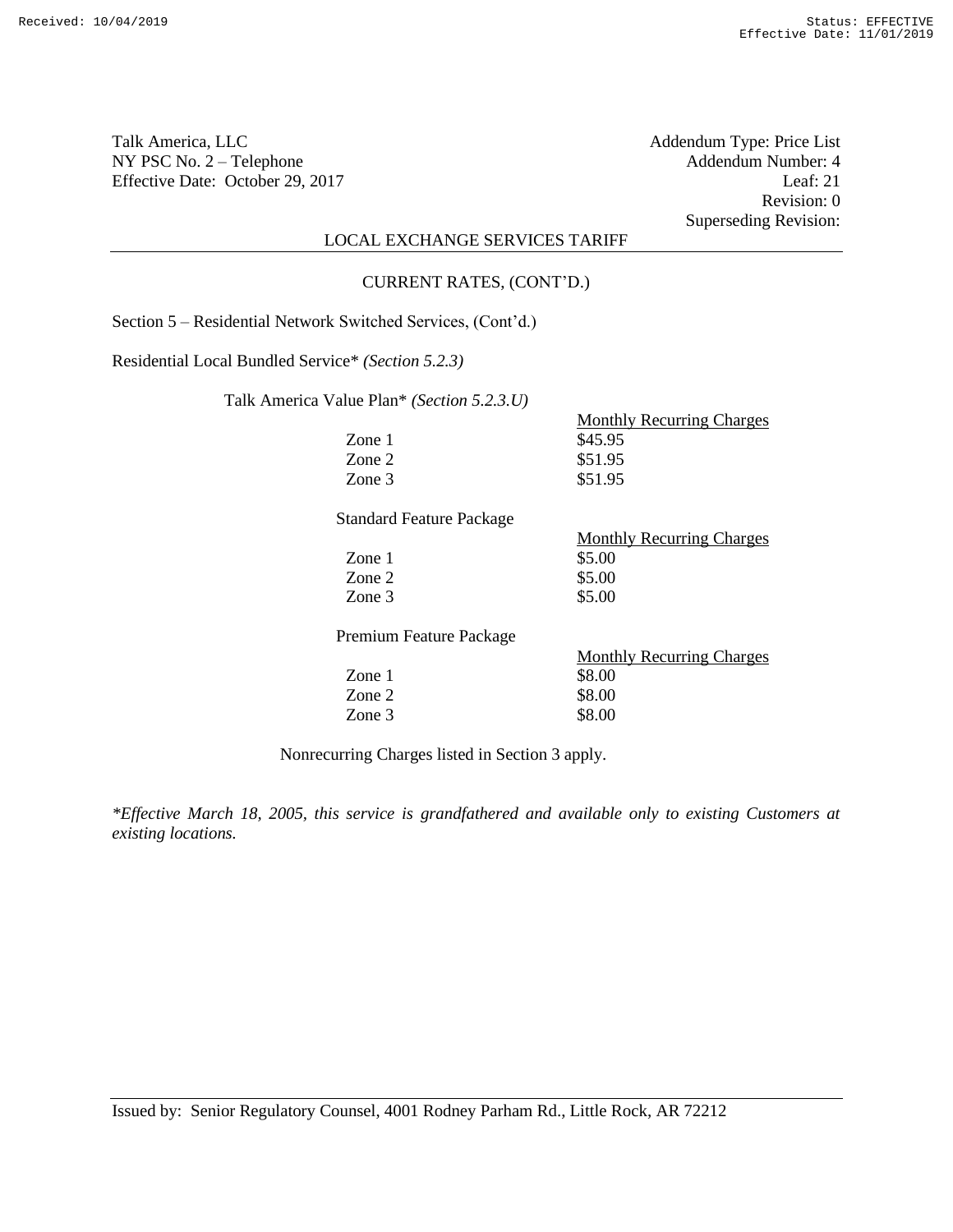Revision: 0 Superseding Revision:

# LOCAL EXCHANGE SERVICES TARIFF

#### CURRENT RATES, (CONT'D.)

Section 5 – Residential Network Switched Services, (Cont'd.)

Residential Local Bundled Service\* *(Section 5.2.3)*

Talk America Saves Value Plan *(Section 5.2.3.V)*

| es Value Plan <i>(Section 5.2.3.V)</i> |                                  |
|----------------------------------------|----------------------------------|
|                                        | <b>Monthly Recurring Charges</b> |
| Zone 1                                 | \$41.95                          |
| Zone 2                                 | \$47.95                          |
| Zone 3                                 | \$47.95                          |
|                                        |                                  |

Feature Packages

| <b>Monthly Recurring Charges</b> |  |
|----------------------------------|--|
| \$5.00                           |  |
| \$5.00                           |  |
| \$5.00                           |  |
|                                  |  |

Nonrecurring Charges listed in Section 3 apply.

Basic Local Bundle Plan\* *(Section 5.2.3.W)*

| <b>Monthly Recurring Charges</b> |
|----------------------------------|
| \$42.95                          |
| \$45.95                          |
| \$47.95                          |
|                                  |

Nonrecurring Charges listed in Section 3 apply.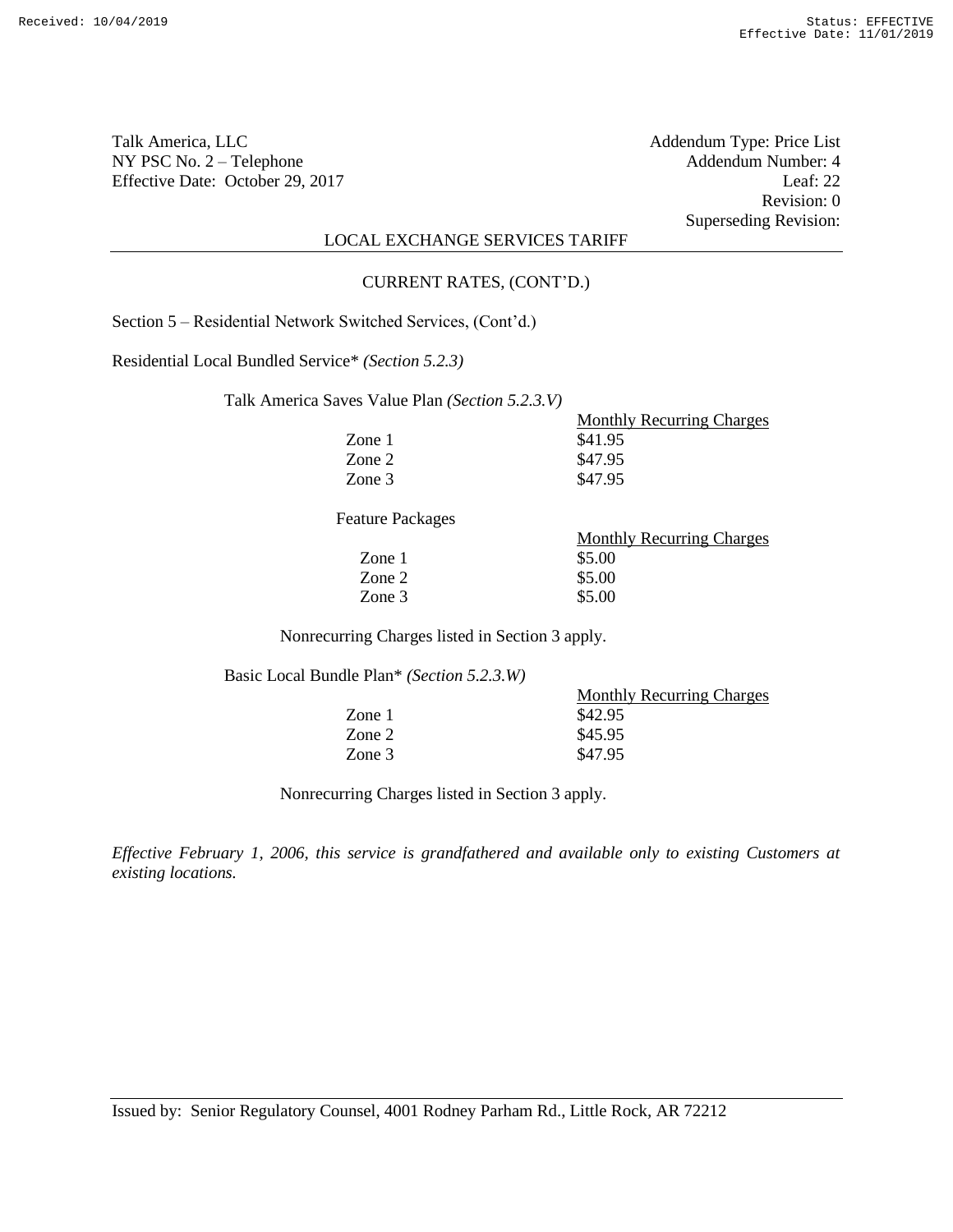Revision: 0 Superseding Revision:

### LOCAL EXCHANGE SERVICES TARIFF

#### CURRENT RATES, (CONT'D.)

Section 5 – Residential Network Switched Services, (Cont'd.)

Residential Local Bundled Service\* *(Section 5.2.3)*

Talk America Customer Value Plan\*\* *(Section 5.2.3.X)*

|        | <b>Monthly Recurring Charges</b> |
|--------|----------------------------------|
| Zone 1 | \$26.95                          |
| Zone 2 | \$26.95                          |
| Zone 3 | \$26.95                          |

Feature Packages

| <b>Monthly Recurring Charges</b> |  |
|----------------------------------|--|
| \$7.00                           |  |
| \$7.00                           |  |
| \$7.00                           |  |
|                                  |  |

Nonrecurring Charges listed in Section 3 apply.

Talk America Residential Flex Plan *(Section 5.2.3.Y)\*)*

| Zone 1<br>\$29.95 | <b>Monthly Recurring Charges</b> |  |
|-------------------|----------------------------------|--|
|                   |                                  |  |
| Zone 2<br>\$29.95 |                                  |  |
| \$29.95<br>Zone 3 |                                  |  |

Nonrecurring Charges listed in Section 3 apply.

*\*As of September 6, 2010, this Plan is grandfathered and only available to existing Customers at existing locations without modification.*

*\*\*As of December 31, 2011, this service is grandfathered and available only to existing Customers at existing locations.*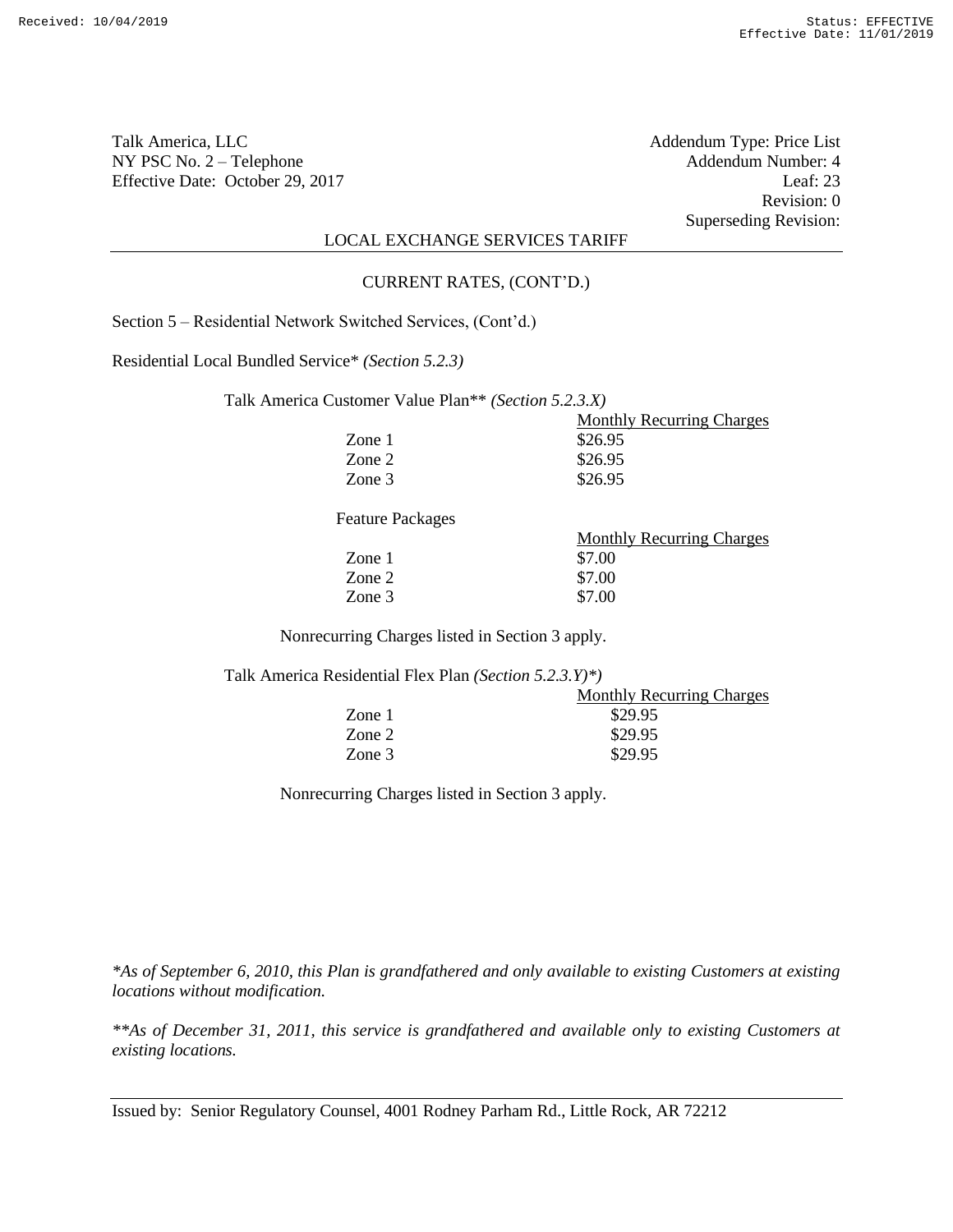Revision: 0 Superseding Revision:

### LOCAL EXCHANGE SERVICES TARIFF

#### CURRENT RATES, (CONT'D.)

Section 5 – Residential Network Switched Services, (Cont'd.)

Residential Local Bundled Service\* *(Section 5.2.3)*

Talk America Residential Unlimited Plan\*\* *(Section 5.2.3.Z)*

|        | <b>Monthly Recurring Charges</b> |
|--------|----------------------------------|
| Zone 1 | \$42.95                          |
| Zone 2 | \$42.95                          |
| Zone 3 | \$42.95                          |

Nonrecurring Charges listed in Section 3 apply.

C2 Bundle\* *(Section 5.2.3.AA)*

Initial Line Monthly Recurring Charges  $\text{Zone} \, 1 \quad \text{554.00}$ 

Each Featureless Basic Add'l Zone 1 \$24.95

Nonrecurring Charges listed in Section 3 apply.

Value Phone Plan\*\* *(Section 5.2.3.AB)*

Nonrecurring Charge Nonrecurring Installation Charge: \$49.95 A \$10 credit will be applied on the Customer's sixth bill

Monthly Recurring Charge Monthly Recurring Charges Per Line \$19.95

*\*Effective October 20, 2009, this Service is grandfathered and only available to existing Customers at existing locations without modification.* 

*\*\*As of December 31, 2011, this service is grandfathered and available only to existing Customers at existing locations.*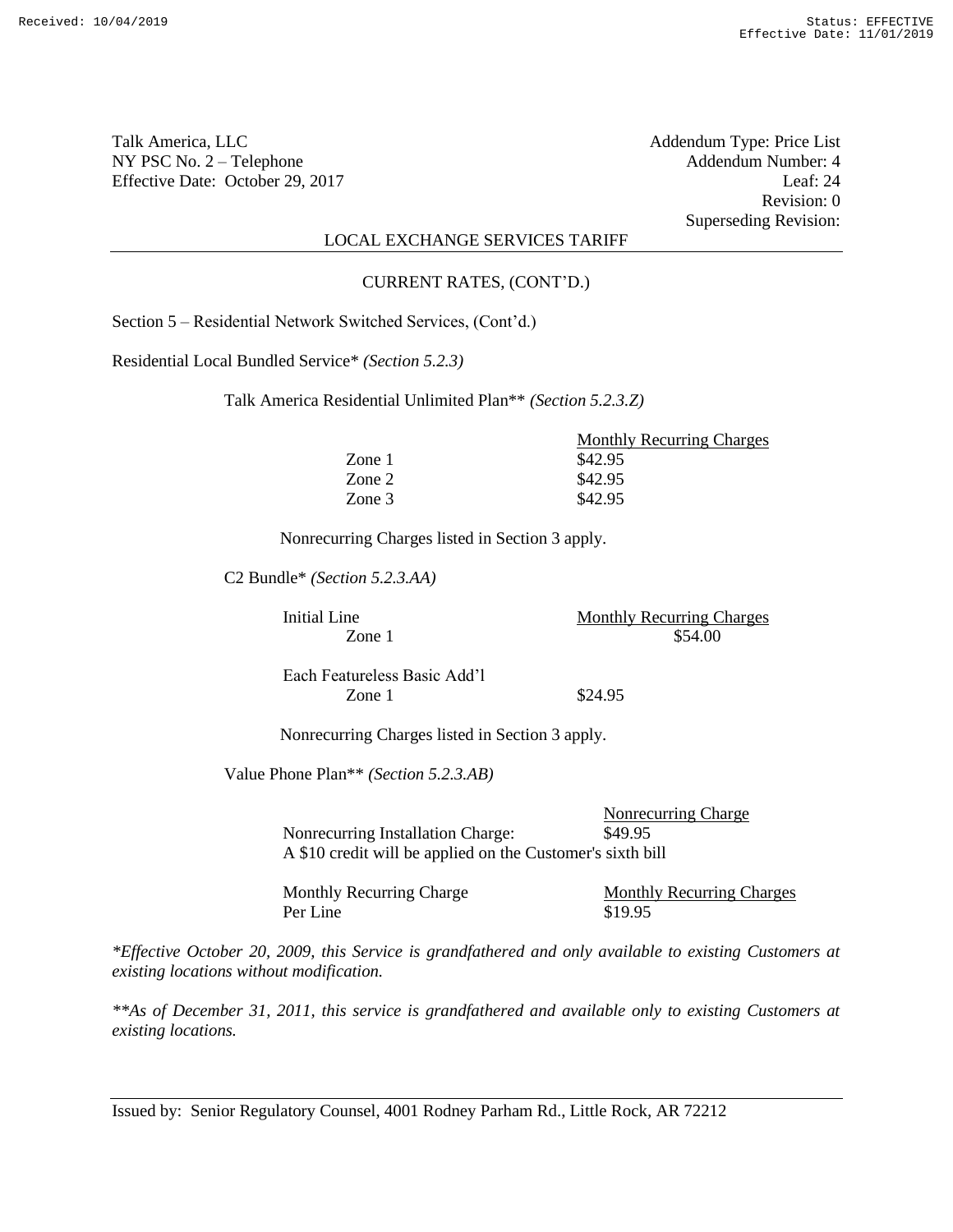| Talk America, LLC<br>NY PSC No. $2 -$ Telephone<br>Effective Date: October 29, 2017 |                                                              | Addendum Type: Price List<br>Addendum Number: 4<br>Leaf: 25<br>Revision: 0 |
|-------------------------------------------------------------------------------------|--------------------------------------------------------------|----------------------------------------------------------------------------|
|                                                                                     | <b>LOCAL EXCHANGE SERVICES TARIFF</b>                        | <b>Superseding Revision:</b>                                               |
|                                                                                     | CURRENT RATES, (CONT'D.)                                     |                                                                            |
|                                                                                     | Section 5 - Residential Network Switched Services, (Cont'd.) |                                                                            |
|                                                                                     | Local Connect* (Section 5.2.3.AC)                            |                                                                            |
|                                                                                     | Each Local Connect Line<br>Zone 1                            | <b>Monthly Recurring Charges</b><br>\$35.00                                |
|                                                                                     | Each Featureless Basic Add'l<br>Zone 1                       | \$19.95                                                                    |
|                                                                                     | Nonrecurring Charges listed in Section 3 apply.              |                                                                            |
|                                                                                     | Complete Connect* (Section 5.2.3.AD)                         |                                                                            |
|                                                                                     | Each Complete Connect Line<br>Zone 1                         | <b>Monthly Recurring Charges</b><br>\$45.00                                |
|                                                                                     | Each Featureless Basic Add'l<br>Zone 1                       | \$19.95                                                                    |
| Nonrecurring Charges listed in Section 3 apply.                                     |                                                              |                                                                            |
|                                                                                     | Boomer Phone Plan* (Section 5.2.3.AE)                        |                                                                            |
|                                                                                     | Each Boomer Phone Plan Line<br>Zone 1                        | <b>Monthly Recurring Charges</b><br>\$40.00                                |
|                                                                                     | Each Featureless Basic Add'l<br>Zone 1                       | \$19.95                                                                    |
|                                                                                     | Nonrecurring Charges listed in Section 3 apply.              |                                                                            |

*\*As of December 31, 2011, this service is grandfathered and available only to existing Customers at existing locations.*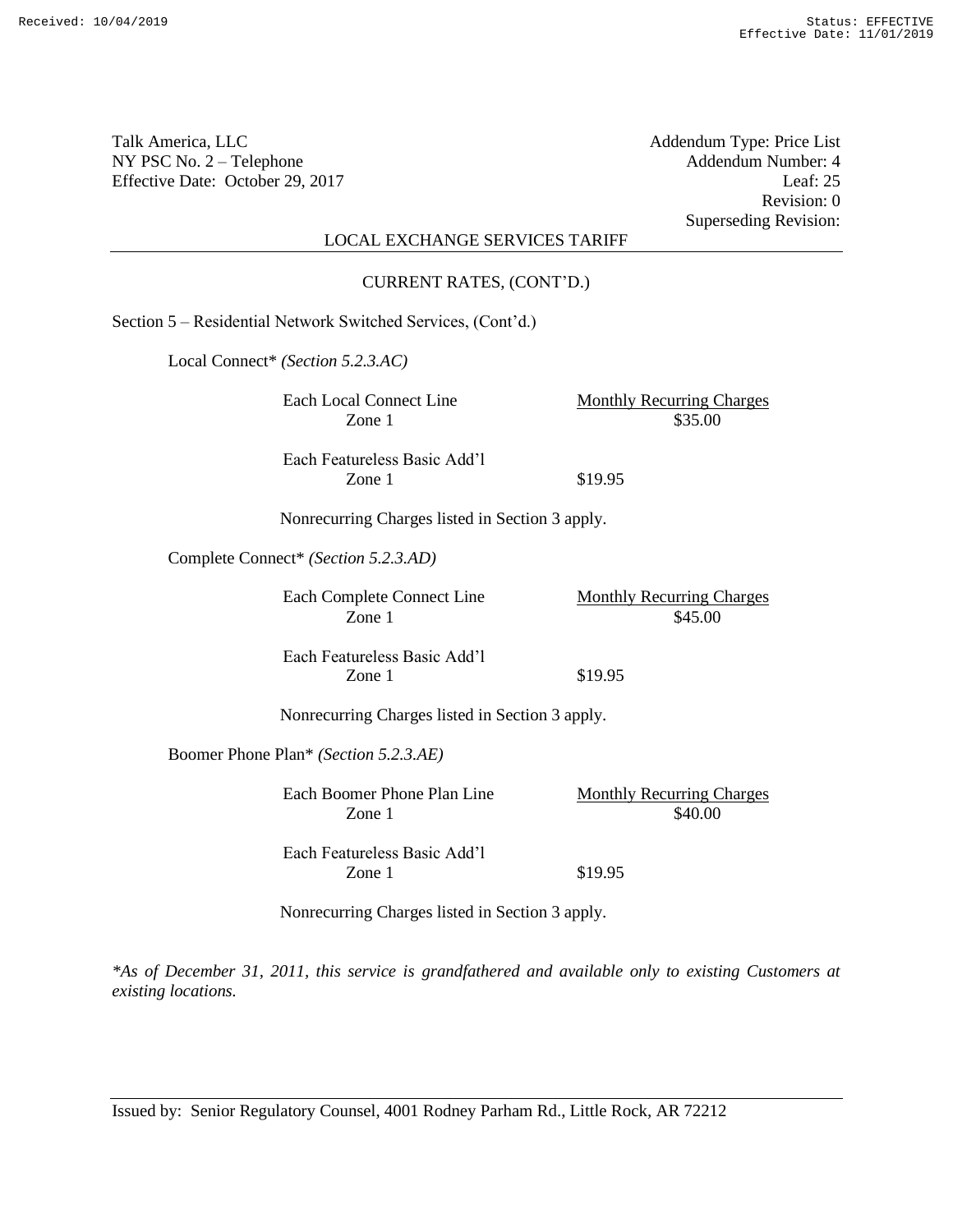Revision: 0 Superseding Revision:

# LOCAL EXCHANGE SERVICES TARIFF

CURRENT RATES, (CONT'D.)

Section 5 – Business Network Switched Services

Basic Business Line Service\*, *(Section 6.2.1)*

Message Rate Basic Business Line Service

| Nonrecurring Connection Charge                               | See Section 3 |
|--------------------------------------------------------------|---------------|
| <b>Monthly Recurring Charges</b><br>- Each Base Service Line | \$14.17       |
|                                                              |               |

Combination Charge

| <b>UNE-P Combination Charge</b>        | \$10.00 |
|----------------------------------------|---------|
| <b>Total Resale Combination Charge</b> | \$10.00 |

Message Usage Charges Within Primary Calling Area - Per Message  $\$0.1004$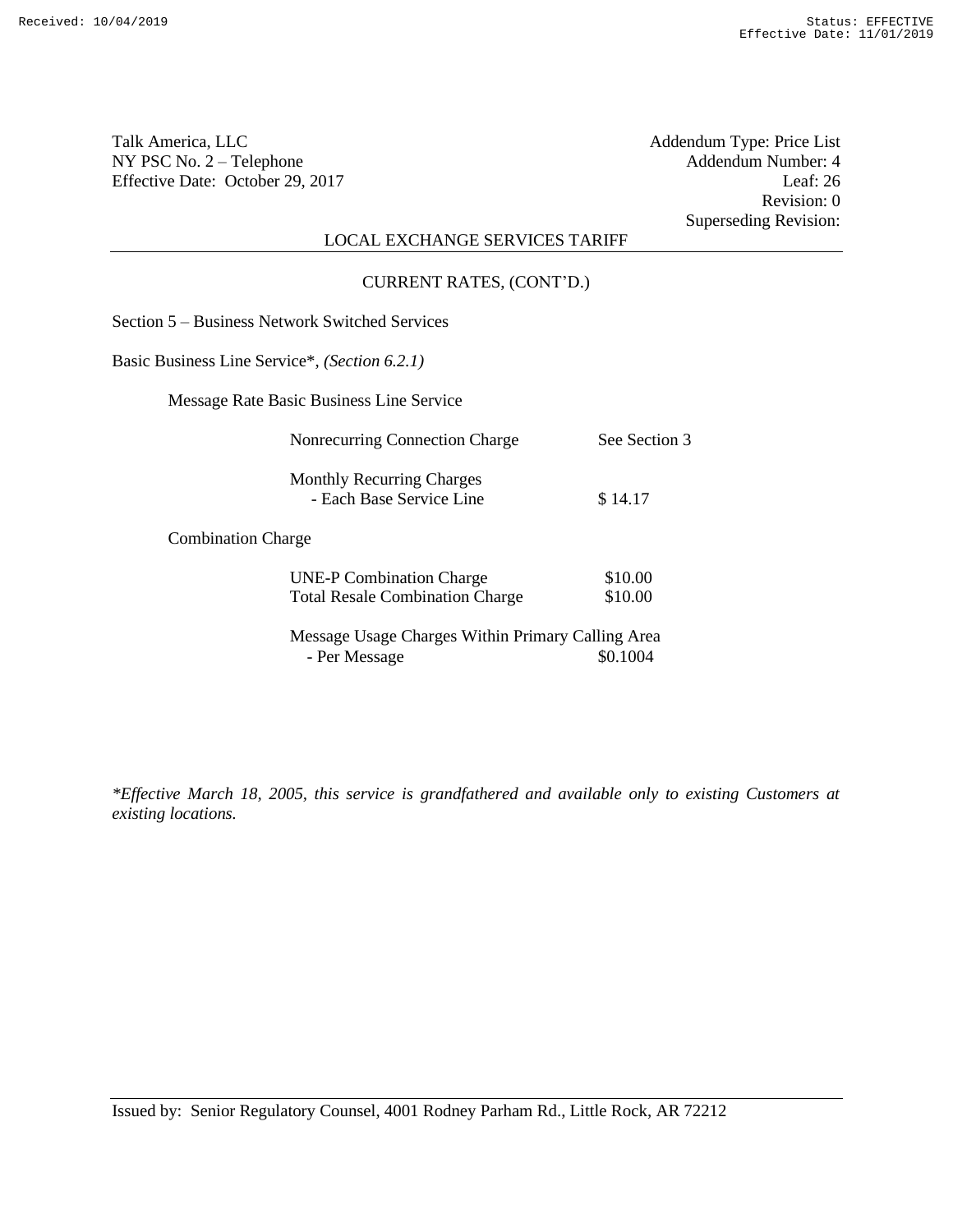Talk America, LLC Addendum Type: Price List NY PSC No. 2 – Telephone Addendum Number: 4<br>Effective Date: October 29, 2017 Leaf: 27 Effective Date: October 29, 2017

Revision: 0 Superseding Revision:

## LOCAL EXCHANGE SERVICES TARIFF

#### CURRENT RATES, (CONT'D.)

Section 6 – Business Network Switched Services, (Cont'd.)

6.2.2 PBX Trunk Service\* *(Section 6.2.2)*

| <b>Flat Rate Analog PBX Trunks</b> |              |
|------------------------------------|--------------|
| Nonrecurring Charge                | \$500.00     |
| <b>Monthly Recurring Charges</b>   | \$50.94      |
| <b>Terminal Numbers:</b>           |              |
| 1-10 lines in terminal group       | \$11.34      |
| 11-20 lines in terminal group      | \$11.25      |
| $21 +$ lines in terminal group     | \$11.16      |
| Message Rate Analog PBX Trunks     |              |
| Nonrecurring Connection Charge     | \$500.00     |
| <b>Monthly Recurring Charges</b>   |              |
| Each Trunk                         | \$50.94      |
| <b>Terminal Numbers</b>            |              |
| 1-10 lines in terminal group       | \$11.34      |
| 11-20 lines in terminal group      | \$11.25      |
| $21 +$ lines in terminal group     | \$11.16      |
| Message Usage Charges              |              |
| Per Message Charge                 | 0.095<br>\$. |
| <b>Analog DID Trunks</b>           |              |
| Nonrecurring Connection Charge     | \$600.00     |
| <b>Monthly Recurring Charges</b>   |              |
| <b>Each Trunk</b>                  | \$50.94      |
| <b>DID Station Numbers</b>         |              |
| Each Group of 20                   | \$3.28       |
| Each Group of 100                  | \$24.44      |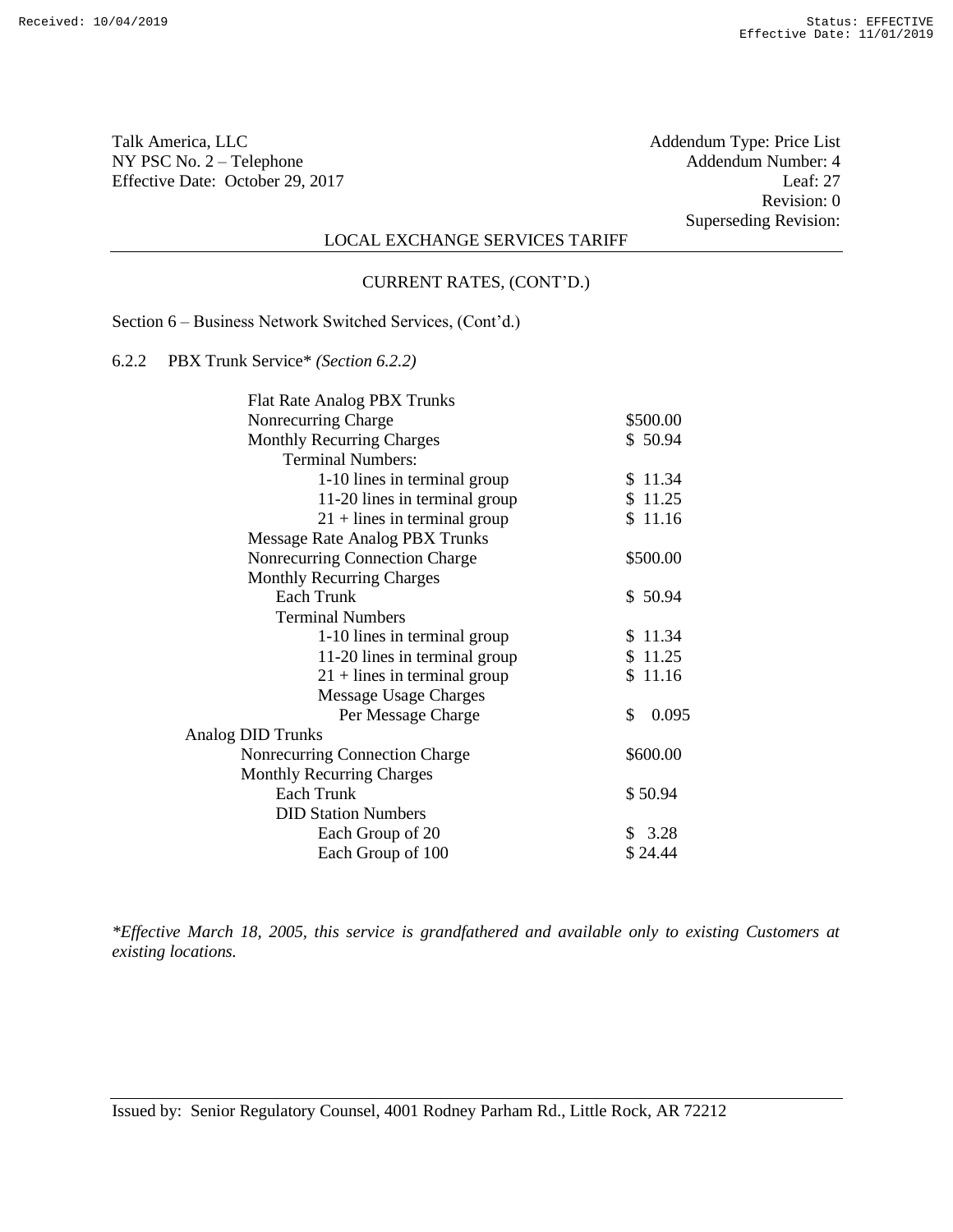Revision: 0 Superseding Revision:

# LOCAL EXCHANGE SERVICES TARIFF

#### CURRENT RATES, (CONT'D.)

Section 6 – Business Network Switched Services, (Cont'd.)

Business Bundled Local Service *(Section 6.2.3)*

Business Bundle Plan No. 1\* *(Section 6.2.3.B)*

| <b>Initial Line</b>  | <b>Monthly Recurring Charges</b> |
|----------------------|----------------------------------|
| Zone 1               | \$52.95                          |
| Zone 2               | \$57.95                          |
| Zone 3               | \$62.95                          |
| Each Additional Line |                                  |
| Zone 1               | \$48.00                          |
| Zone 2               | \$48.00                          |
| Zone 3               | \$53.00                          |

Nonrecurring Service Charges, as set forth in Section 3 apply.

Talk America Strictly Business Plan\* *(Section 6.2.3.C)*

| Initial Line         | <b>Monthly Recurring Charges</b> |
|----------------------|----------------------------------|
| Zone 1               | \$40.95                          |
| Zone 2               | \$49.95                          |
| Zone 3               | \$49.95                          |
|                      |                                  |
| Each Additional Line |                                  |
| Zone 1               | \$36.00                          |
| Zone 2               | \$45.00                          |
| Zone 3               | \$45.00                          |

Nonrecurring Service Charges, as set forth in Section 3 apply.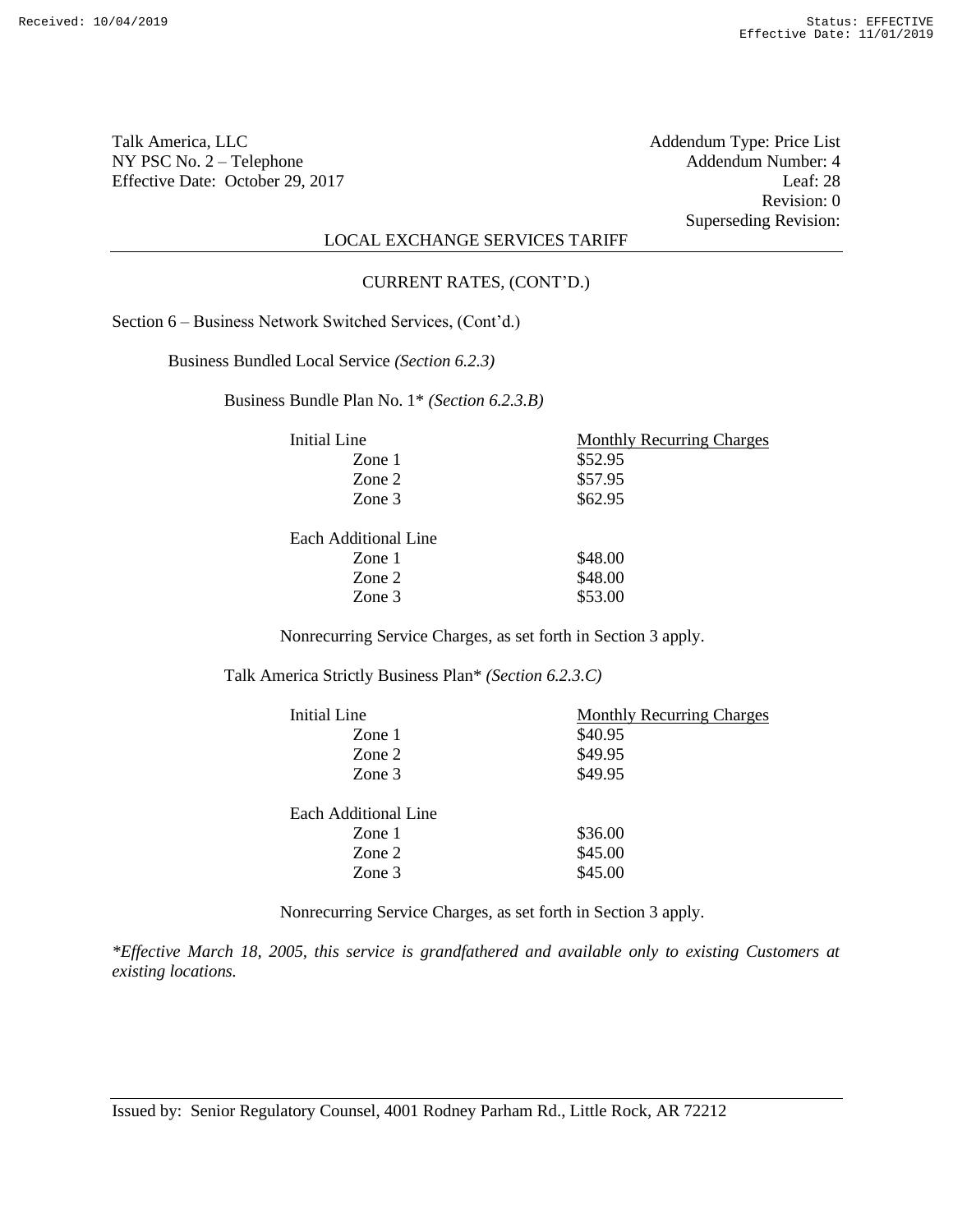Talk America, LLC Addendum Type: Price List NY PSC No. 2 – Telephone <br>
Effective Date: October 29, 2017 <br>
Leaf: 29 Effective Date: October 29, 2017

Revision: 0 Superseding Revision:

# LOCAL EXCHANGE SERVICES TARIFF

#### CURRENT RATES, (CONT'D.)

Section 6 – Business Network Switched Services, (Cont'd.)

Business Bundled Local Service *(Section 6.2)*

Basic Business Bundle Plan\* *(Section 6.2.3.D)*

| Initial Line         | <b>Monthly Recurring Charges</b> |
|----------------------|----------------------------------|
| Zone 1               | \$33.95                          |
| Zone 2               | \$33.95                          |
| Zone 3               | \$42.95                          |
| Each Additional Line |                                  |
| Zone 1               | \$29.00                          |
| Zone 2               | \$29.00                          |
| Zone 3               | \$38.00                          |

Nonrecurring Service Charges, as set forth in Section 3 apply.

Talk America Strictly Business Plan v 1.0\* *(Section 6.2.3.E)*

| Initial Line         | <b>Monthly Recurring Charges</b> |
|----------------------|----------------------------------|
| Zone 1               | \$38.95                          |
| Zone 2               | \$38.95                          |
| Zone 3               | \$49.95                          |
|                      |                                  |
| Each Additional Line |                                  |
| Zone 1               | \$34.00                          |
| Zone 2               | \$34.00                          |
| Zone 3               | \$45.00                          |

Nonrecurring Service Charges, as set forth in Section 3 apply.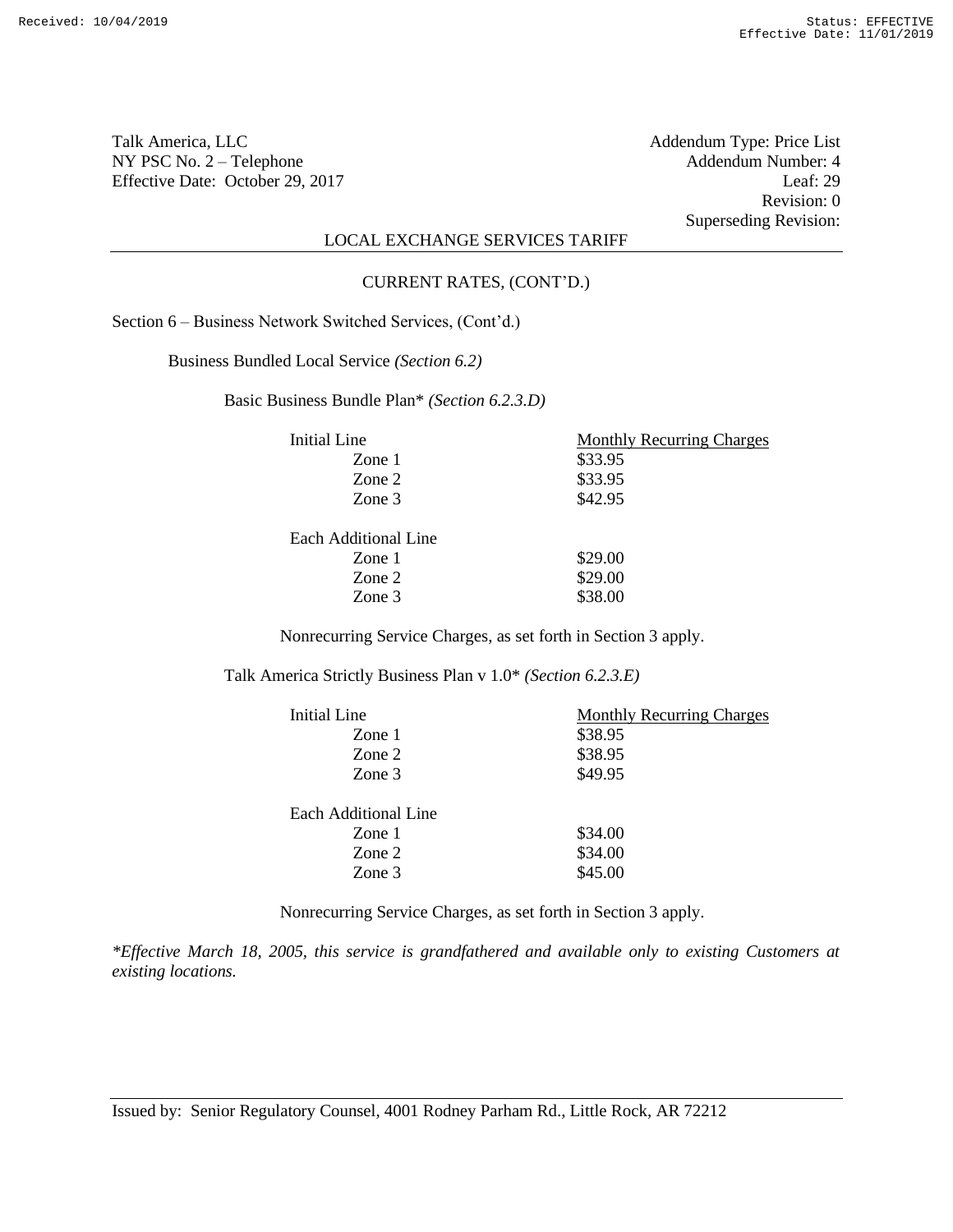Talk America, LLC Addendum Type: Price List NY PSC No. 2 – Telephone <br>
Effective Date: October 29, 2017 <br>
Leaf: 30 Effective Date: October 29, 2017

Revision: 0 Superseding Revision:

# LOCAL EXCHANGE SERVICES TARIFF

#### CURRENT RATES, (CONT'D.)

Section 6 – Business Network Switched Services, (Cont'd.)

Business Bundled Local Service *(Section 6.2)*

New York Business 200 Plan\* *(Section 6.2.3.F)*

| Initial Line         | <b>Monthly Recurring Charges</b> |
|----------------------|----------------------------------|
| Zone 1               | \$44.95                          |
| Zone 2               | \$44.95                          |
| Zone 3               | \$52.95                          |
| Each Additional Line |                                  |
| Zone 1               | \$40.00                          |
| Zone 2               | \$40.00                          |
| Zone 3               | \$48.00                          |
|                      |                                  |

Nonrecurring Service Charges, as set forth in Section 3 apply.

Business Bundle Plan v 1.0\* *(Section 6.2.3.G)*

| Initial Line         | <b>Monthly Recurring Charges</b> |
|----------------------|----------------------------------|
| Zone 1               | \$49.95                          |
| Zone 2               | \$49.95                          |
| Zone 3               | \$62.95                          |
|                      |                                  |
| Each Additional Line |                                  |
| Zone 1               | \$45.00                          |
| Zone 2               | \$45.00                          |
| Zone 3               | \$48.00                          |

Nonrecurring Service Charges, as set forth in Section 3 apply.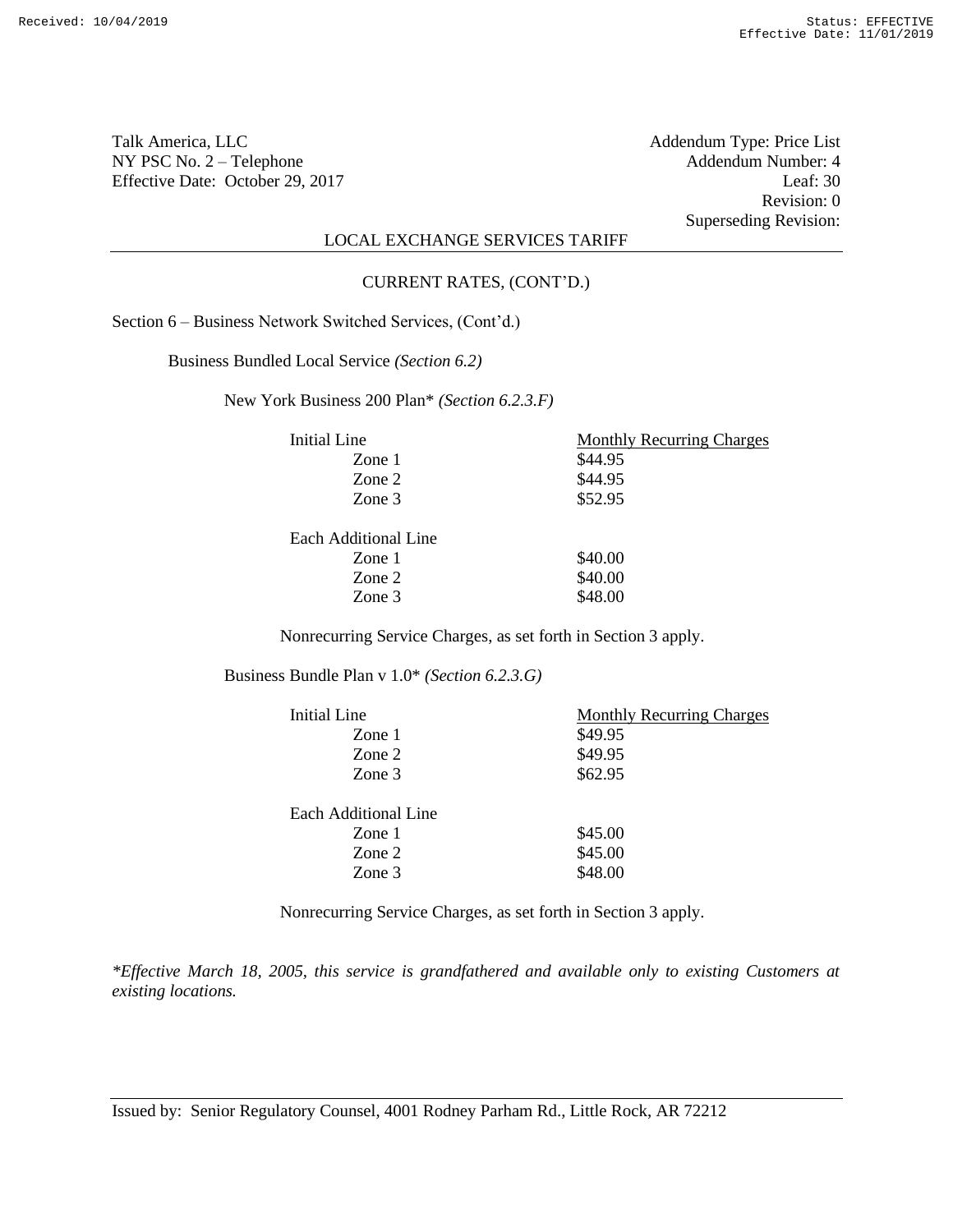Revision: 0 Superseding Revision:

# LOCAL EXCHANGE SERVICES TARIFF

#### CURRENT RATES, (CONT'D.)

Section 6 – Business Network Switched Services, (Cont'd.)

Business Bundled Local Service *(Section 6.2)*

Unlimited Nationwide Business Plan v 1.0\* *(Section 6.2.3.H)*

| Initial Line         | <b>Monthly Recurring Charges</b> |
|----------------------|----------------------------------|
| Zone 1               | \$62.95                          |
| Zone 2               | \$67.95                          |
| Zone 3               | \$82.95                          |
| Each Additional Line |                                  |
| Zone 1               | \$58.00                          |
| Zone 2               | \$63.00                          |
| Zone 3               | \$78.00                          |

Nonrecurring Service Charges, as set forth in Section 3 apply.

Bonus Line for Business Bundled Plans\* *(Section 6.2.3.I)*

|        | <b>Monthly Recurring Charges</b> |
|--------|----------------------------------|
| Zone 1 | \$27.95                          |
| Zone 2 | \$28.95                          |
| Zone 3 | \$31.95                          |

Nonrecurring Charges

Nonrecurring Service Charges, as set forth in Section 3 apply.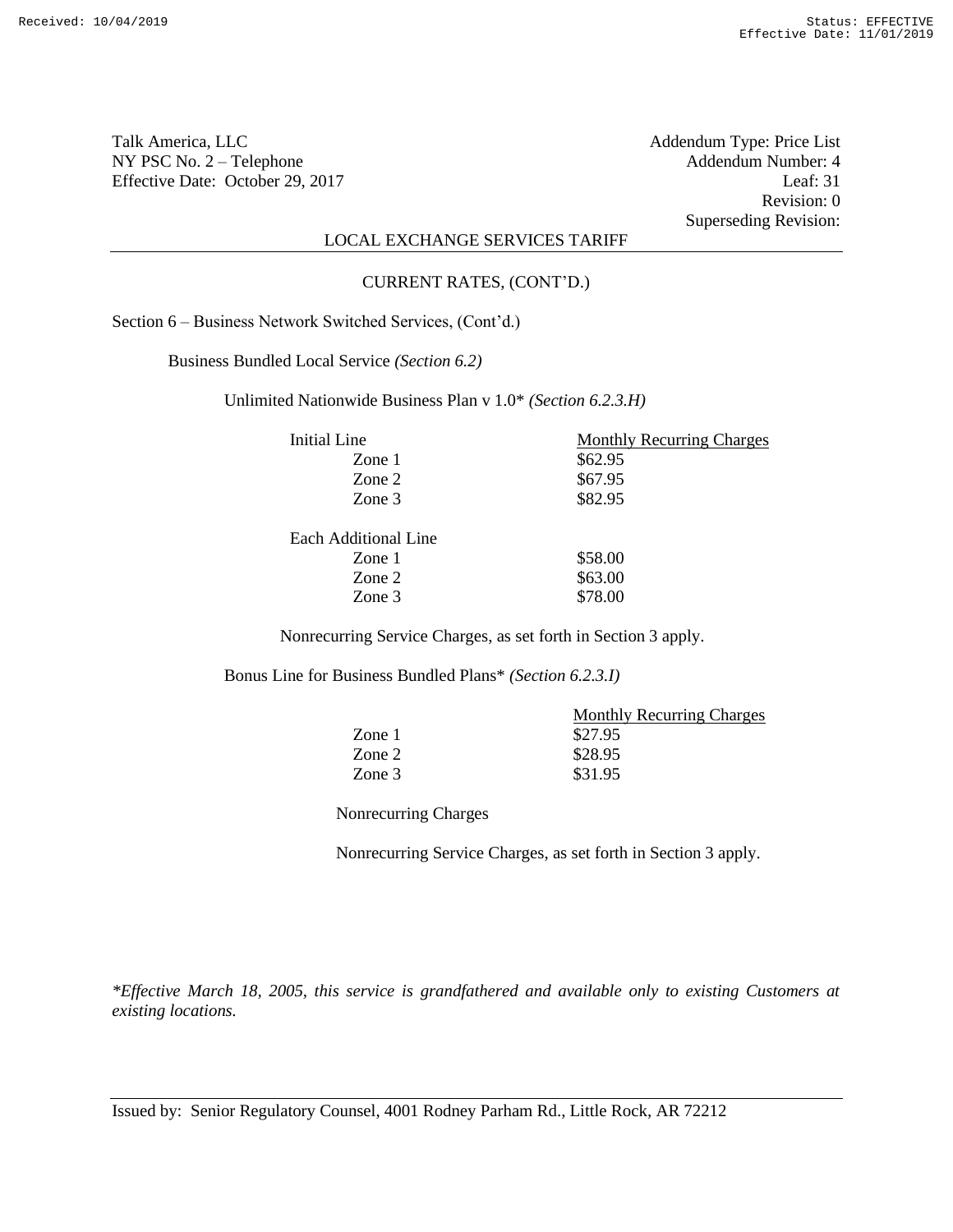Talk America, LLC Addendum Type: Price List NY PSC No. 2 – Telephone <br>Effective Date: October 29, 2017 Leaf: 32 Effective Date: October 29, 2017

Revision: 0 Superseding Revision:

# LOCAL EXCHANGE SERVICES TARIFF

#### CURRENT RATES, (CONT'D.)

Section 6 – Business Network Switched Services, (Cont'd.)

Business Bundled Local Service *(Section 6.2)*

BusinessTalk Basic\* *(Section 6.2.3.J)*

| Initial Line         | <b>Monthly Recurring Charges</b> |  |
|----------------------|----------------------------------|--|
| Zone 1               | \$19.95                          |  |
| Zone 2               | \$19.95                          |  |
| Zone 3               | \$19.95                          |  |
| Each Additional Line |                                  |  |
| Zone 1               | \$19.95                          |  |
| Zone 2               | \$19.95                          |  |
| Zone 3               | \$19.95                          |  |

The following per call rate applies to calls in excess of the monthly call allowance of 100 free local calls per billing cycle:

|               | Per Call |              |
|---------------|----------|--------------|
| Per Call Rate |          | $$0.095$ (I) |

Optional Additional Feature Package

|                                      | <b>Monthly Recurring Charges</b> |
|--------------------------------------|----------------------------------|
| Caller ID, Call Waiting, Repeat Dial | \$7.00                           |

Nonrecurring Service Charges, as set forth in Section 3 apply.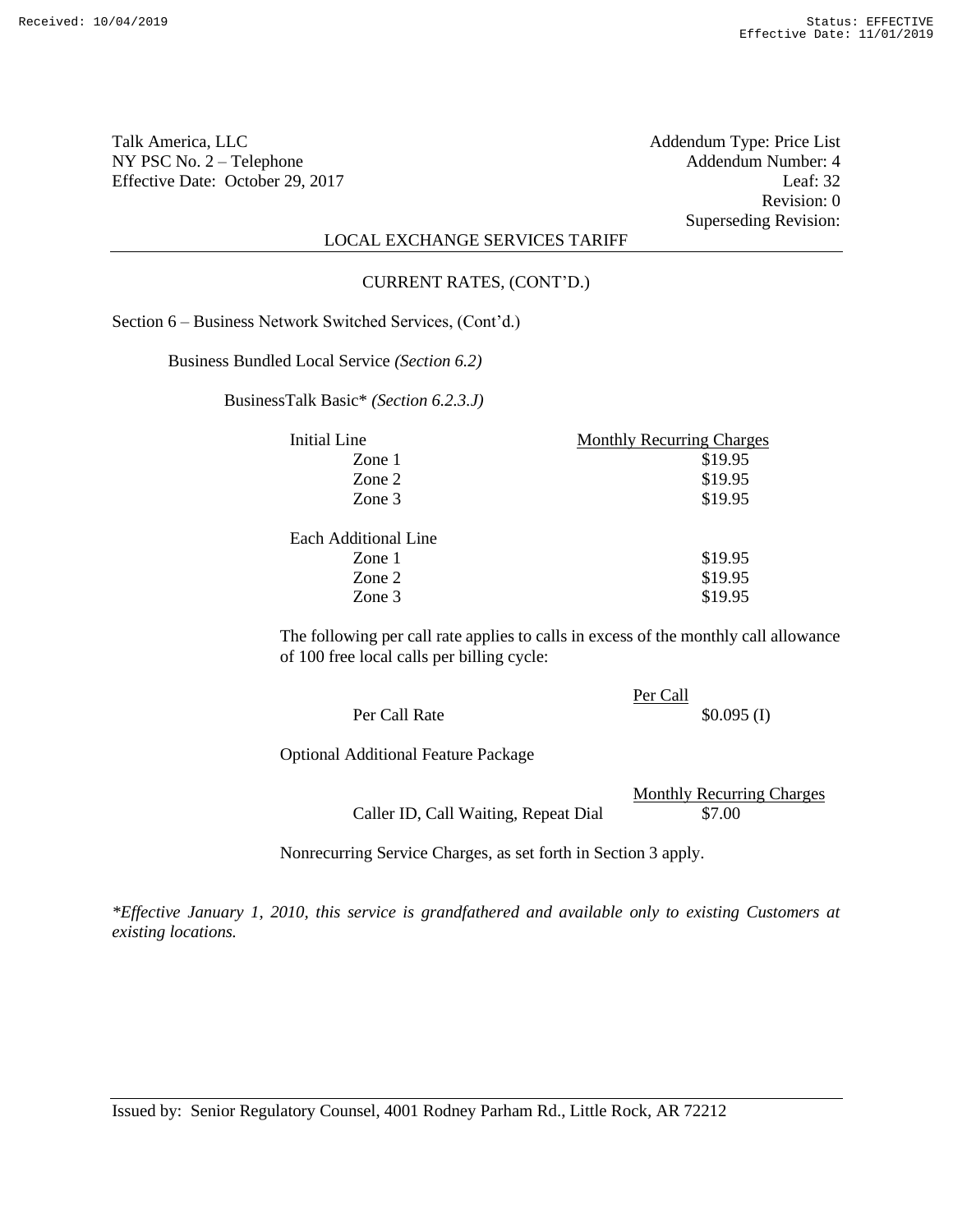Talk America, LLC Addendum Type: Price List NY PSC No. 2 – Telephone Addendum Number: 4<br>Effective Date: October 29, 2017 Leaf: 33 Effective Date: October 29, 2017

Revision: 0 Superseding Revision:

## LOCAL EXCHANGE SERVICES TARIFF

#### CURRENT RATES, (CONT'D.)

Section 6 – Business Network Switched Services, (Cont'd.)

Business Bundled Local Service *(Section 6.2)*

BusinessTalk Value\**(Section 6.2.3.K)*

| Initial Line         | <b>Monthly Recurring Charges</b> |
|----------------------|----------------------------------|
| Zone $1$             | \$26.95                          |
| Zone 2               | \$26.95                          |
| Zone 3               | \$26.95                          |
| Each Additional Line |                                  |
| Zone $1$             | \$26.95                          |
| Zone 2               | \$26.95                          |
| Zone 3               | \$26.95                          |

Nonrecurring Service Charges, as set forth in Section 3 apply.

BusinessTalk Unlimited\* *(Section 6.2.3.L)*

| Initial Line         | <b>Monthly Recurring Charges</b> |
|----------------------|----------------------------------|
| Zone 1               | \$47.00                          |
| Zone 2               | \$47.00                          |
| Zone 3               | \$47.00                          |
|                      |                                  |
| Each Additional Line |                                  |
| Zone 1               | \$42.00                          |
| Zone 2               | \$42.00                          |
| Zone 3               | \$42.00                          |

Nonrecurring Service Charges, as set forth in Section 3 apply.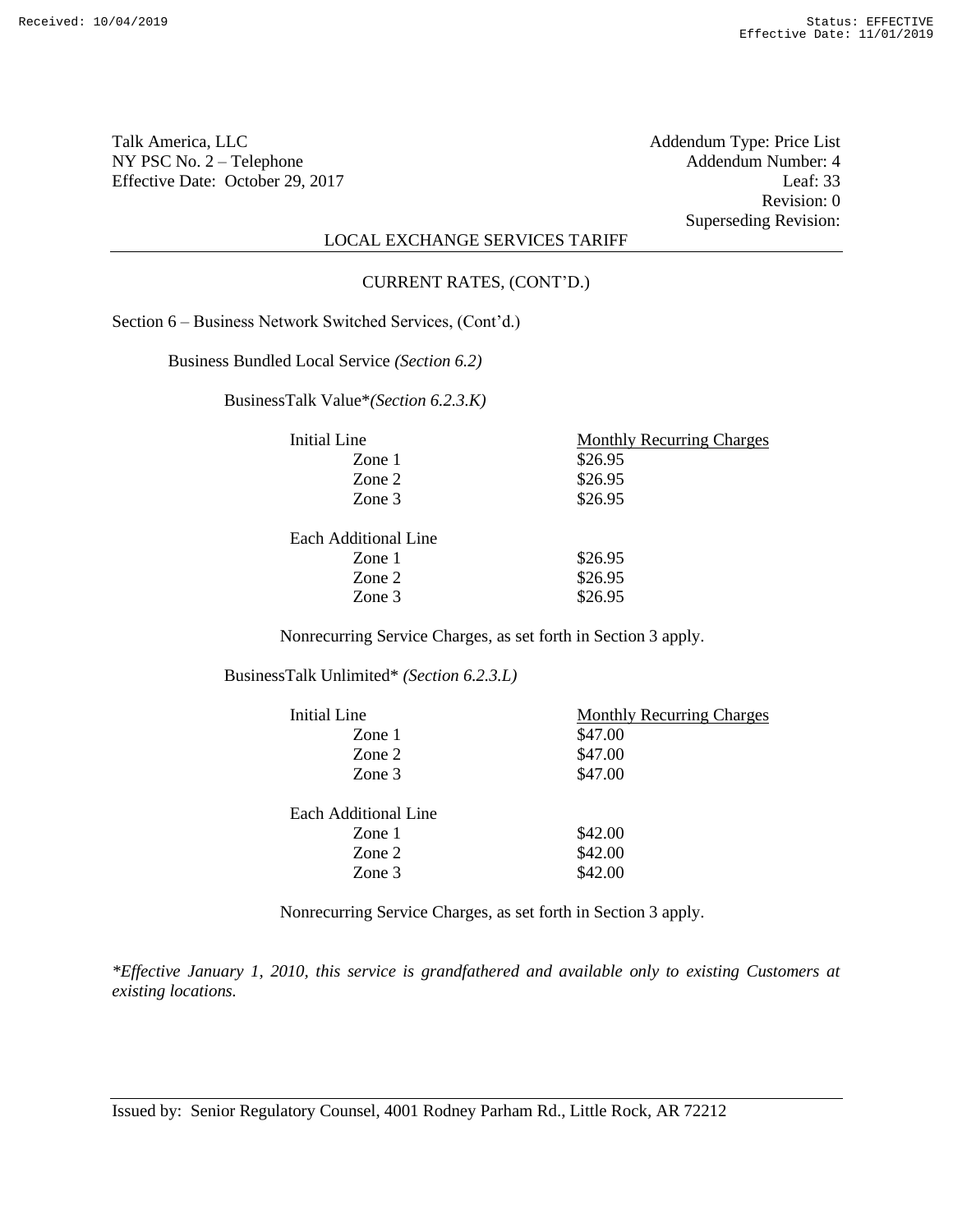Talk America, LLC Addendum Type: Price List NY PSC No. 2 – Telephone Addendum Number: 4<br>Effective Date: October 29, 2017 Leaf: 34 Effective Date: October 29, 2017

Revision: 0 Superseding Revision:

## LOCAL EXCHANGE SERVICES TARIFF

#### CURRENT RATES, (CONT'D.)

Section 6 – Business Network Switched Services, (Cont'd.)

Business Bundled Local Service *(Section 6.2)*

BusinessTalk Plus *(Section 6.2.3.M)*

| Initial Line         | <b>Monthly Recurring Charges</b> |
|----------------------|----------------------------------|
| Zone $1$             | \$36.95                          |
| Zone 2               | \$36.95                          |
| Zone 3               | \$36.95                          |
| Each Additional Line |                                  |
| Zone $1$             | \$36.95                          |
| Zone 2               | \$36.95                          |
| Zone 3               | \$36.95                          |

Nonrecurring Service Charges, as set forth in Section 3 apply.

BusinessTalk Premium *(Section 6.2.3.N)*

| Initial Line         | <b>Monthly Recurring Charges</b> |
|----------------------|----------------------------------|
| Zone 1               | \$57.00                          |
| Zone 2               | \$57.00                          |
| Zone 3               | \$57.00                          |
| Each Additional Line |                                  |
| Zone 1               | \$52.00                          |
| Zone 2               | \$52.00                          |
| Zone 3               | \$52.00                          |
| Nonrecurring Charge  | Nonrecurring Charge<br>\$26.80   |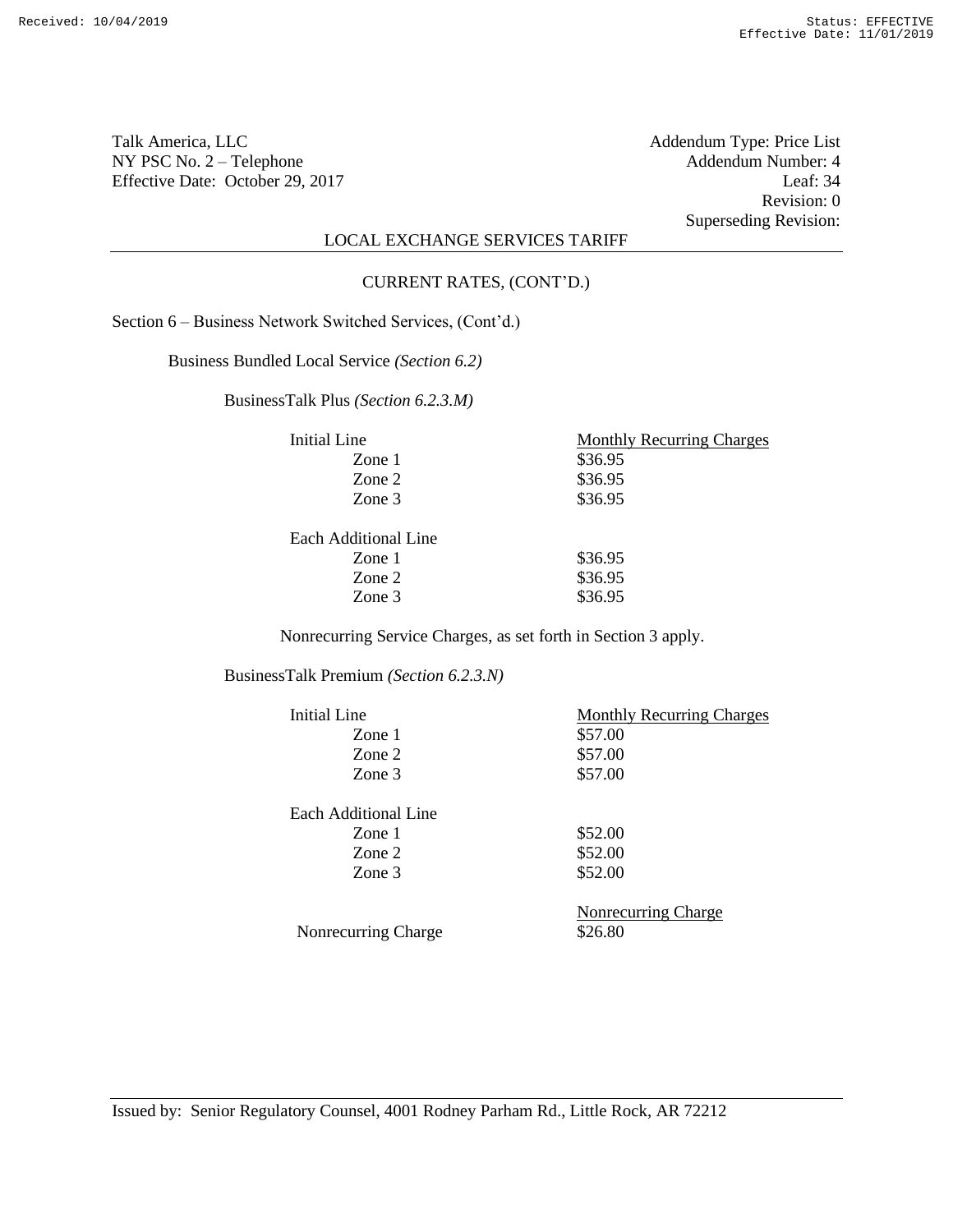Talk America, LLC<br>
NY PSC No. 2 – Telephone<br>
Addendum Number: 4 NY PSC No. 2 – Telephone <br>
Effective Date: October 29, 2017 <br>
Leaf: 35 Effective Date: October 29, 2017

Revision: 0 Superseding Revision:

## LOCAL EXCHANGE SERVICES TARIFF

### CURRENT RATES, (CONT'D.)

Section 6 – Business Network Switched Services, (Cont'd.)

Business Bundled Local Service *(Section 6.2)*

Accelerate Complete *(Section 6.2.3.O)*

Nonrecurring Installation Charge

| <b>Contract Term</b> |           |
|----------------------|-----------|
| 1 Year Term          | \$500.00  |
| 2 Year Term          | \$250.00  |
| 3 Year Term          | No Charge |
| 5 Year Term          | No Charge |

Monthly Recurring Charge

|                                                       | <b>Contract Term</b> |                    |                    |                    |
|-------------------------------------------------------|----------------------|--------------------|--------------------|--------------------|
| <b>Accelerate Complete</b><br>Including 3 Voice Lines | 1 Year<br>\$430.00   | 2 Year<br>\$394.00 | 3 Year<br>\$355.00 | 5 Year<br>\$319.00 |
| Each Additional Line                                  | \$25.00              | \$23.00            | \$20.00            | \$18.00            |
| <b>Optional Unlimited Long Distance, Per Line</b>     | \$25.00              | \$25.00            | \$25.00            | \$25.00            |
| Additional Toll Free Numbers, Per Line                | \$ 3.00              | \$ 3.00            | \$ 3.00            | \$3.00             |

Per Minute Outbound and Inbound Domestic Long Distance Usage Rate

The per minute usage rate applicable to outbound direct dialed domestic long distance calls and to inbound long distance calls that exceed the usage allowances is found in the Company's New York long distance tariff.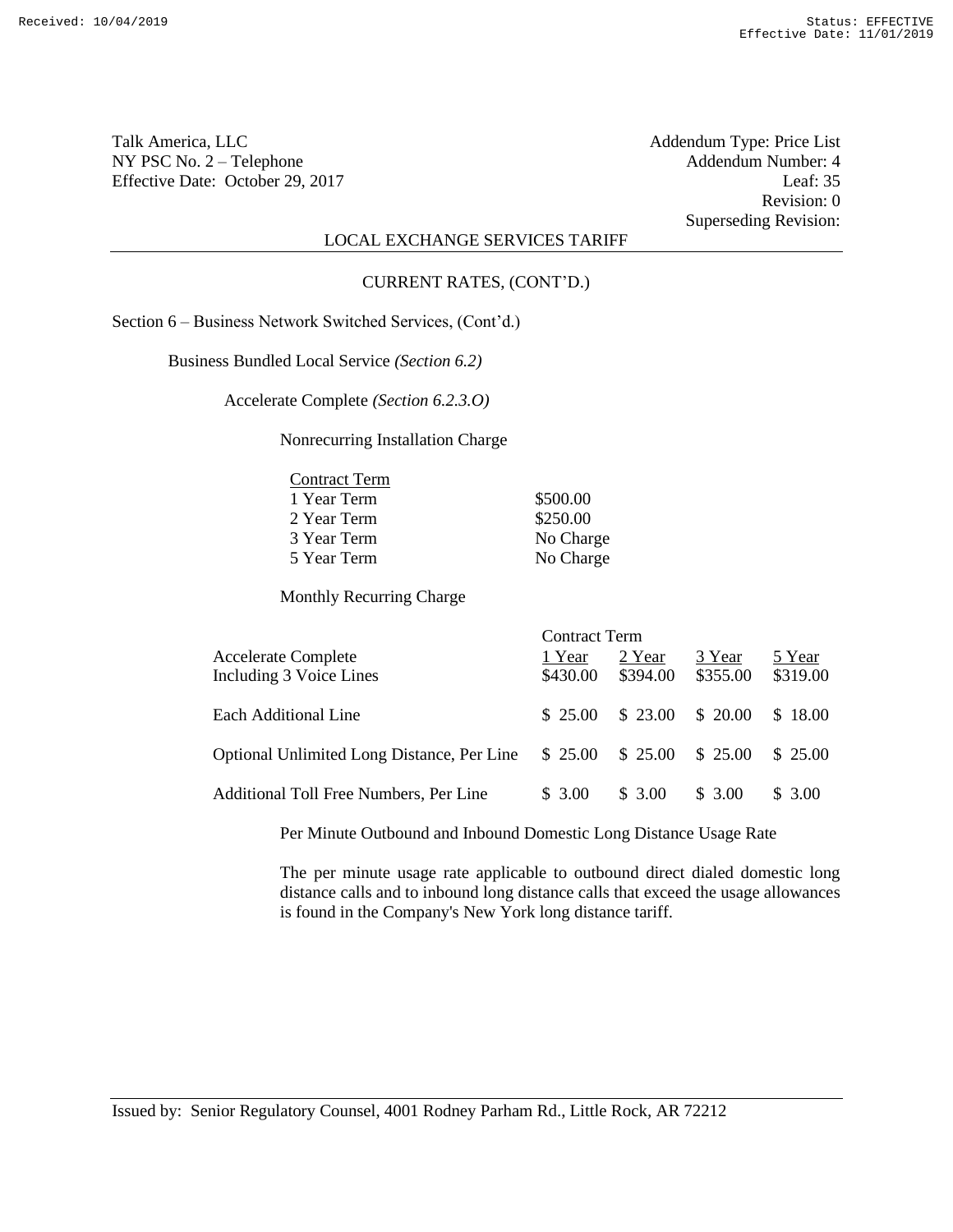Talk America, LLC Addendum Type: Price List NY PSC No. 2 – Telephone Addendum Number: 4<br>Effective Date: October 29, 2017 Leaf: 36 Effective Date: October 29, 2017

Revision: 0 Superseding Revision:

# LOCAL EXCHANGE SERVICES TARIFF

#### CURRENT RATES, (CONT'D.)

Section 6 – Business Network Switched Services, (Cont'd.)

Business Bundled Local Service *(Section 6.2)*

Business Talk Basic *(Section 6.2.3.P)*

Nonrecurring Installation Charge\*

| <b>Contract Term</b> |           |
|----------------------|-----------|
| Month-to-Month       | \$26.80   |
| 1 Year Term          | \$26.80   |
| 2 Year Term          | \$26.80   |
| 3 Year Term          | No Charge |
| 5 Year Term          | No Charge |

*\*Installation Charge is waived on ported lines.*

Monthly Recurring Charge, Per Line

| <b>Contract Term</b> |         |
|----------------------|---------|
| Month-to-Month       | \$19.95 |
| 1 Year Term          | \$18.95 |
| 2 Year Term          | \$18.00 |
| 3 Year Term          | \$17.10 |
| 5 Year Term          | \$16.25 |

Per Call Charges

The following per call charges apply to local calls that exceed the usage allowance.

| <b>Contract Term</b> |         |
|----------------------|---------|
| Month-to-Month       | \$0.084 |
| 1 Year Term          | \$0.074 |
| 2 Year Term          | \$0.064 |
| 3 Year Term          | \$0.054 |
| 5 Year Term          | \$0.050 |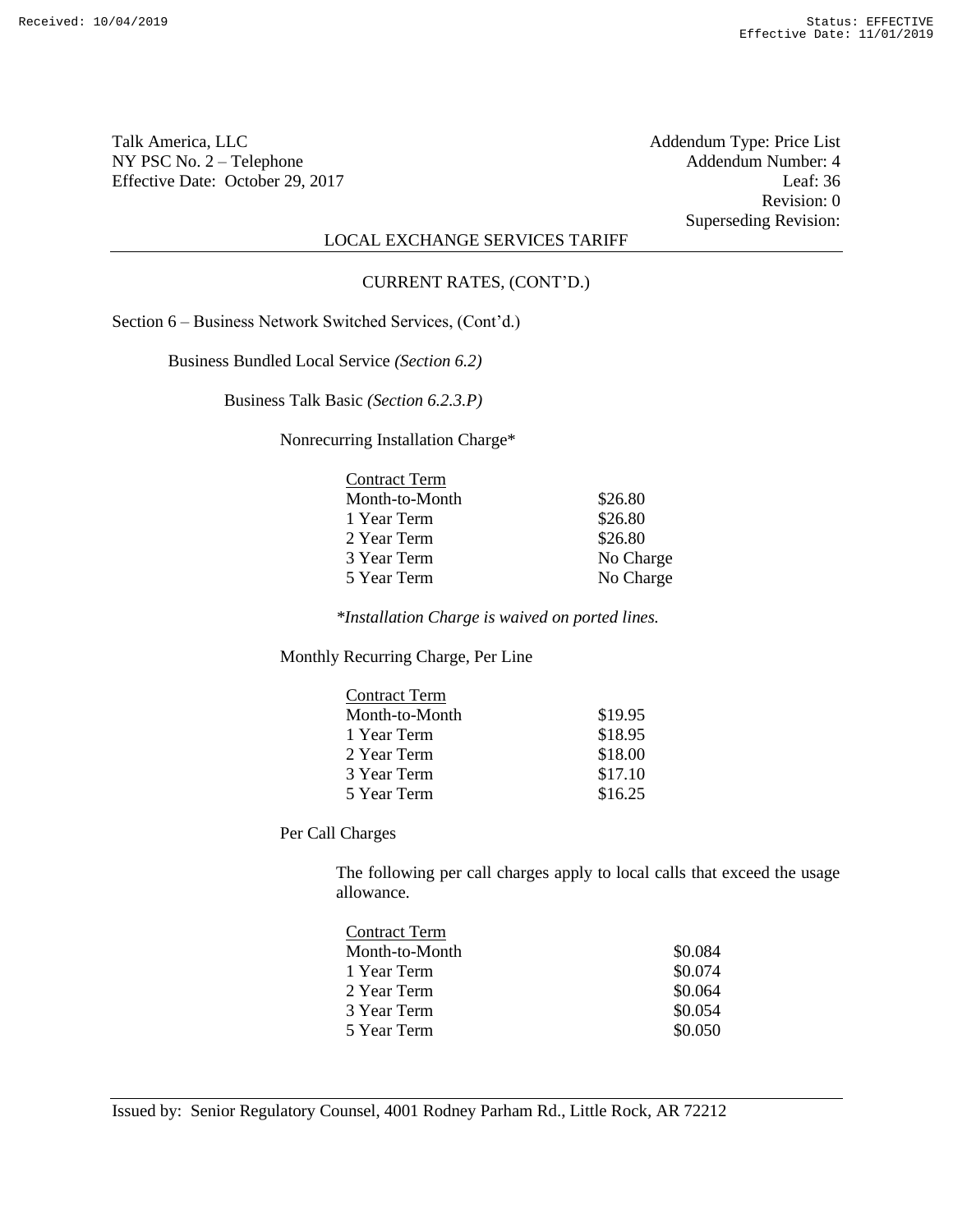Talk America, LLC<br>
NY PSC No. 2 – Telephone<br>
Addendum Number: 4 NY PSC No. 2 – Telephone Addendum Number: 4<br>Effective Date: October 29, 2017 Leaf: 37 Effective Date: October 29, 2017

Revision: 0 Superseding Revision:

# LOCAL EXCHANGE SERVICES TARIFF

### CURRENT RATES, (CONT'D.)

Section 6 – Business Network Switched Services, (Cont'd.)

Business Bundled Local Service *(Section 6.2), (Cont'd)*

Business Talk Basic *(Section 6.2.3.P), (Cont'd)*

Per Call Charges

The following per call charges apply to local calls that exceed the usage allowance.

| <b>Contract Term</b> |         |
|----------------------|---------|
| Month-to-Month       | \$0.084 |
| 1 Year Term          | \$0.074 |
| 2 Year Term          | \$0.064 |
| 3 Year Term          | \$0.054 |
| 5 Year Term          | \$0.050 |

Per Minute Usage Rate

The per minute usage rates applicable to direct dialed domestic long distance calls are found in the Company's New York long distance tariff.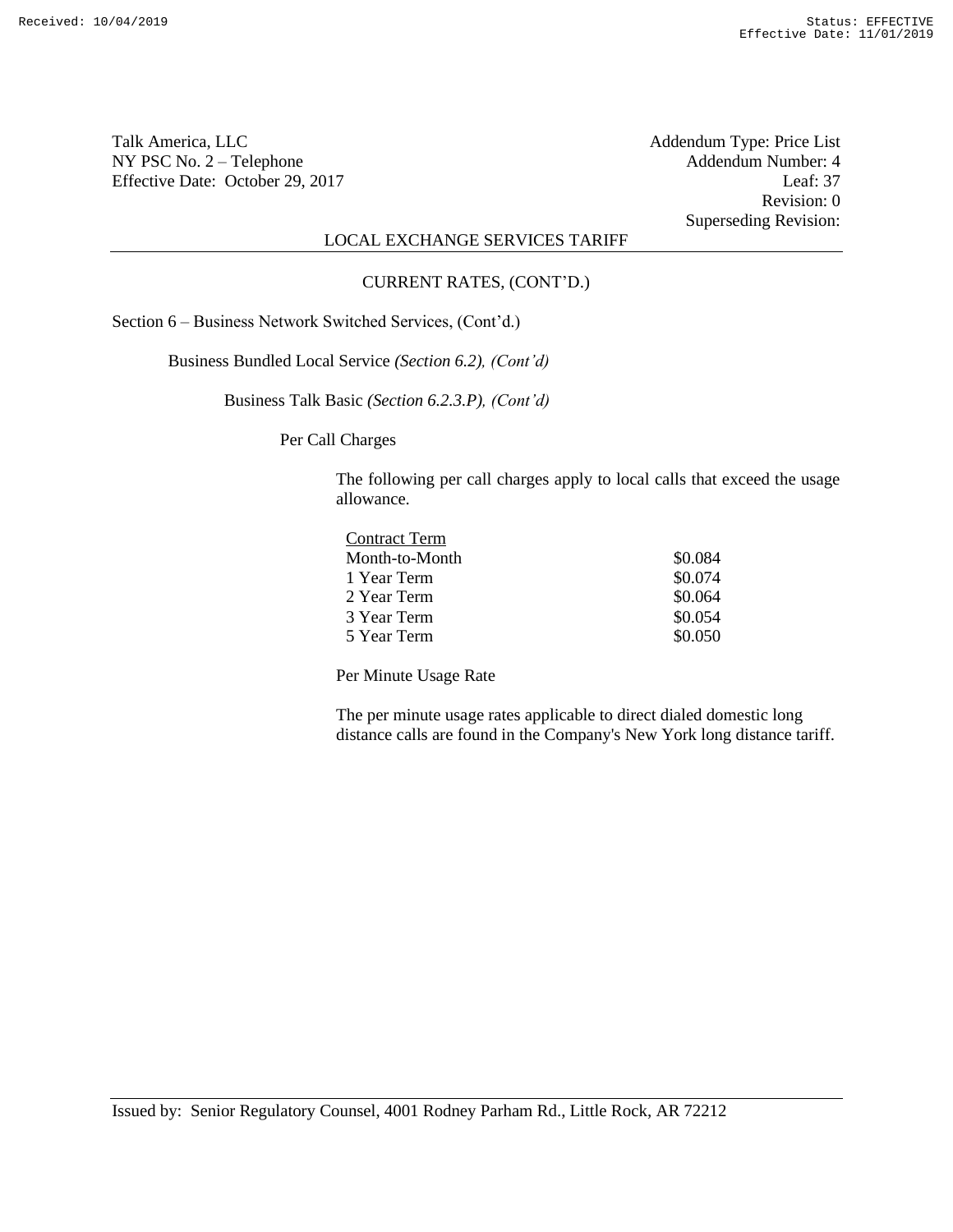Talk America, LLC<br>
NY PSC No. 2 – Telephone<br>
Addendum Number: 4 NY PSC No. 2 – Telephone Addendum Number: 4<br>Effective Date: October 29, 2017 Leaf: 38 Effective Date: October 29, 2017

Revision: 0 Superseding Revision:

# LOCAL EXCHANGE SERVICES TARIFF

#### CURRENT RATES, (CONT'D.)

Section 6 – Business Network Switched Services, (Cont'd.)

Business Bundled Local Service *(Section 6.2)*

Business Talk Value*(Section 6.2.3.Q)*

Nonrecurring Installation Charge\*

| <b>Contract Term</b> |           |
|----------------------|-----------|
| Month-to-Month       | \$26.80   |
| 1 Year Term          | \$26.80   |
| 2 Year Term          | \$26.80   |
| 3 Year Term          | No Charge |
| 5 Year Term          | No Charge |

Monthly Recurring Charge, Per Line

| <b>Contract Term</b> |         |
|----------------------|---------|
| Month-to-Month       | \$26.95 |
| 1 Year Term          | \$25.60 |
| 2 Year Term          | \$24.30 |
| 3 Year Term          | \$23.10 |
| 5 Year Term          | \$21.95 |

Per Minute Usage Rate

The per minute usage rate applicable to direct dialed domestic long distance calls are found in the Company's New York long distance tariff.

*\*Installation Charge is waived on ported lines.*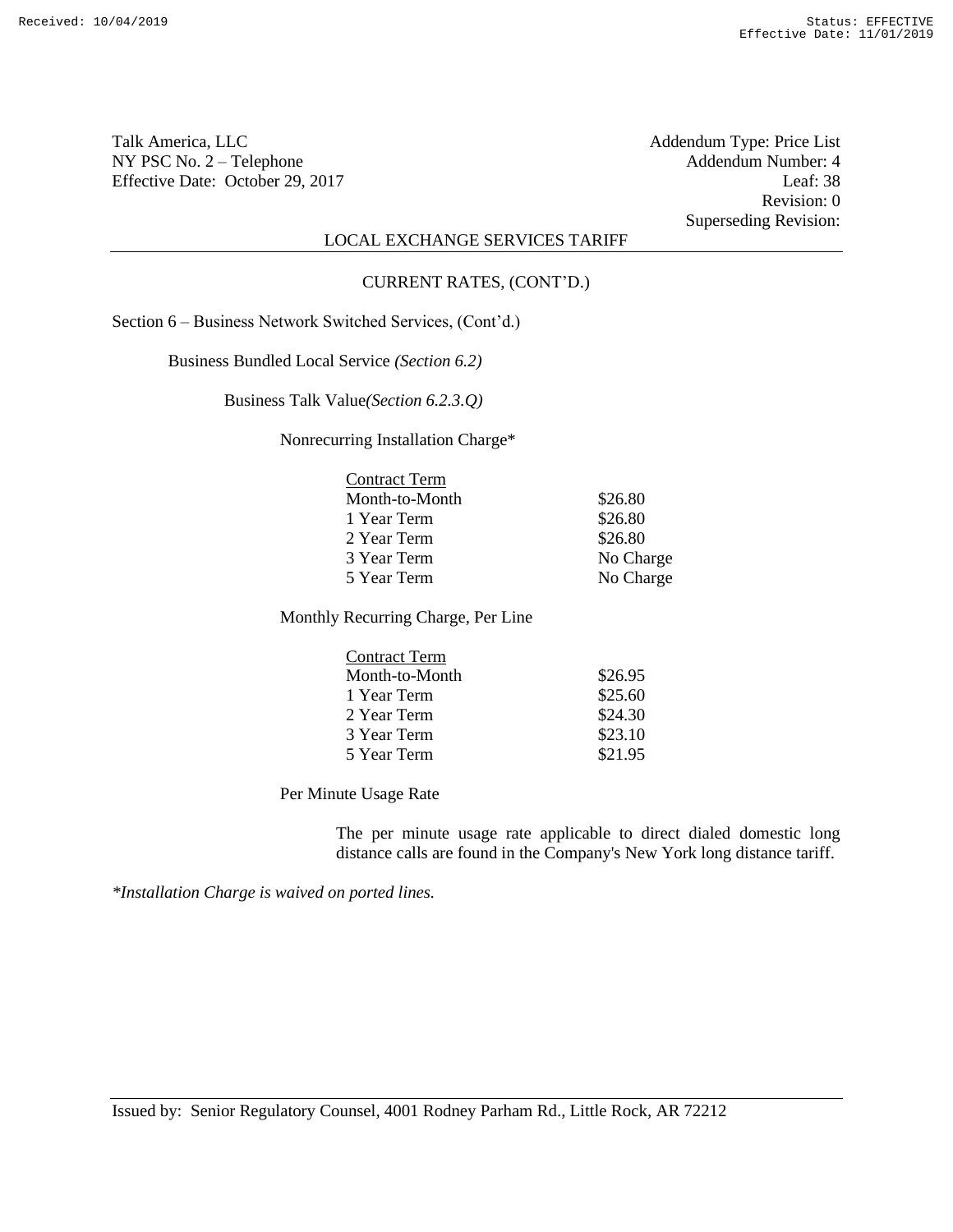Talk America, LLC Addendum Type: Price List NY PSC No. 2 – Telephone Addendum Number: 4<br>Effective Date: October 29, 2017 Leaf: 39 Effective Date: October 29, 2017

Revision: 0 Superseding Revision:

# LOCAL EXCHANGE SERVICES TARIFF

#### CURRENT RATES, (CONT'D.)

Section 6 – Business Network Switched Services, (Cont'd.)

Business Bundled Local Service *(Section 6.2)*

Business Talk Unlimited *(Section 6.2.3.R)*

Nonrecurring Installation Charge\*

| \$26.80   |
|-----------|
| \$26.80   |
| \$26.80   |
| No Charge |
| No Charge |
|           |

Monthly Recurring Charge

|                      |         | Each       |
|----------------------|---------|------------|
| <b>Contract Term</b> | Initial | Additional |
|                      | Line    | Line       |
| Month-to-Month       | \$47.00 | \$42.00    |
| 1 Year Term          | \$47.00 | \$42.00    |
| 2 Year Term          | \$47.00 | \$42.00    |
| 3 Year Term          | \$47.00 | \$42.00    |
| 5 Year Term          | \$47.00 | \$42.00    |

*\*Installation Charge is waived on ported lines.*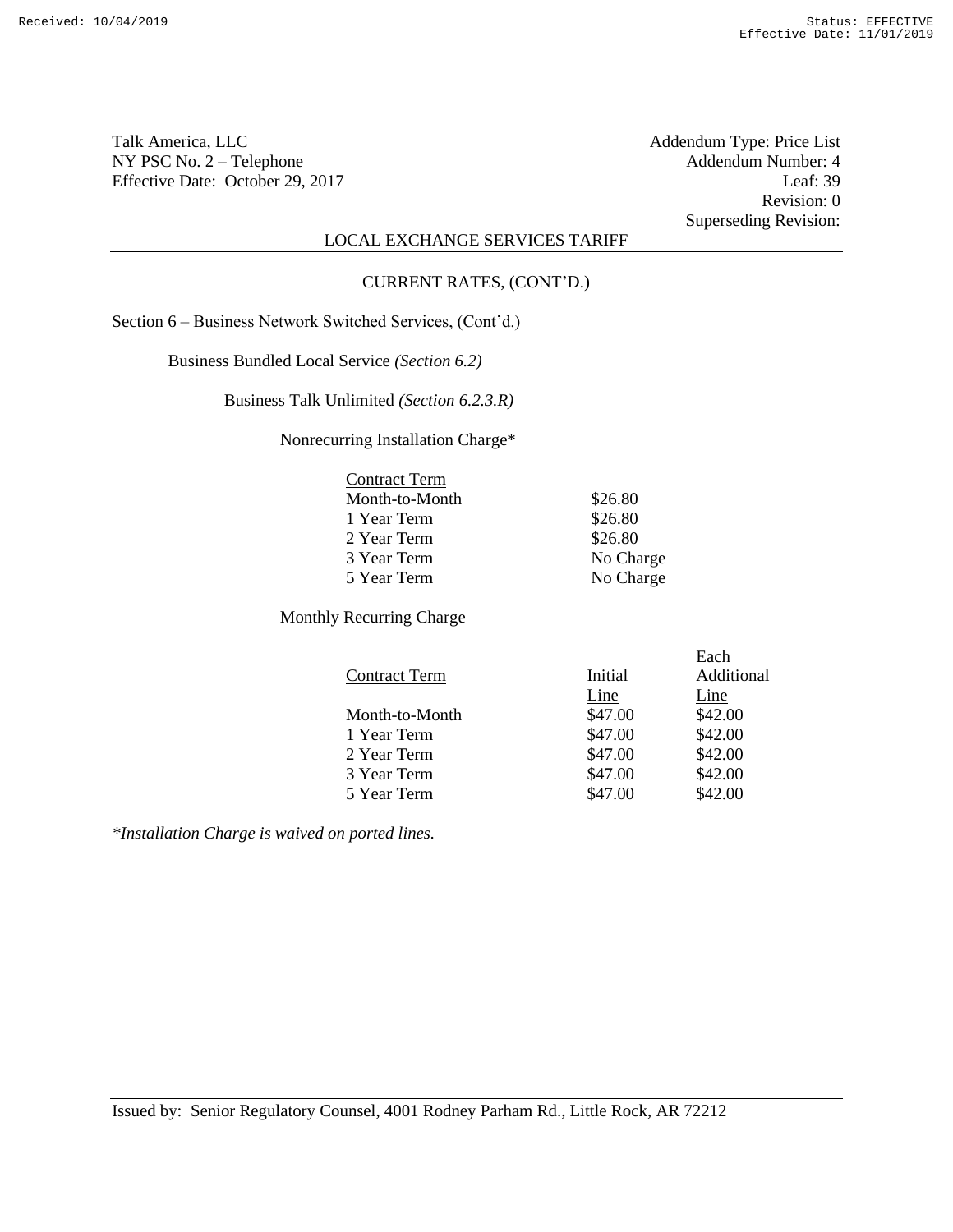Talk America, LLC Addendum Type: Price List NY PSC No. 2 – Telephone Addendum Number: 4<br>Effective Date: October 29, 2017 Leaf: 40 Effective Date: October 29, 2017

Revision: 0 Superseding Revision:

## LOCAL EXCHANGE SERVICES TARIFF

#### CURRENT RATES, (CONT'D.)

Section 6 – Business Network Switched Services, (Cont'd.)

Business Bundled Local Service *(Section 6.2)*

Business Talk Advantage *(Section 6.2.3.S)*

### 1. Nonrecurring Installation Charge

| <b>Contract Term</b> |           |
|----------------------|-----------|
| Month-to-Month       | \$75.00   |
| 1 Year Term          | \$50.00   |
| 2 Year Term          | \$25.00   |
| 3 Year Term          | No Charge |
| 5 Year Term          | No Charge |

2. Monthly Recurring Charge, Per Line

| <b>Contract Term</b> |         |
|----------------------|---------|
| Month-to-Month       | \$35.00 |
| 1 Year Term          | \$30.00 |
| 2 Year Term          | \$29.00 |
| 3 Year Term          | \$28.00 |
| 5 Year Term          | \$27.00 |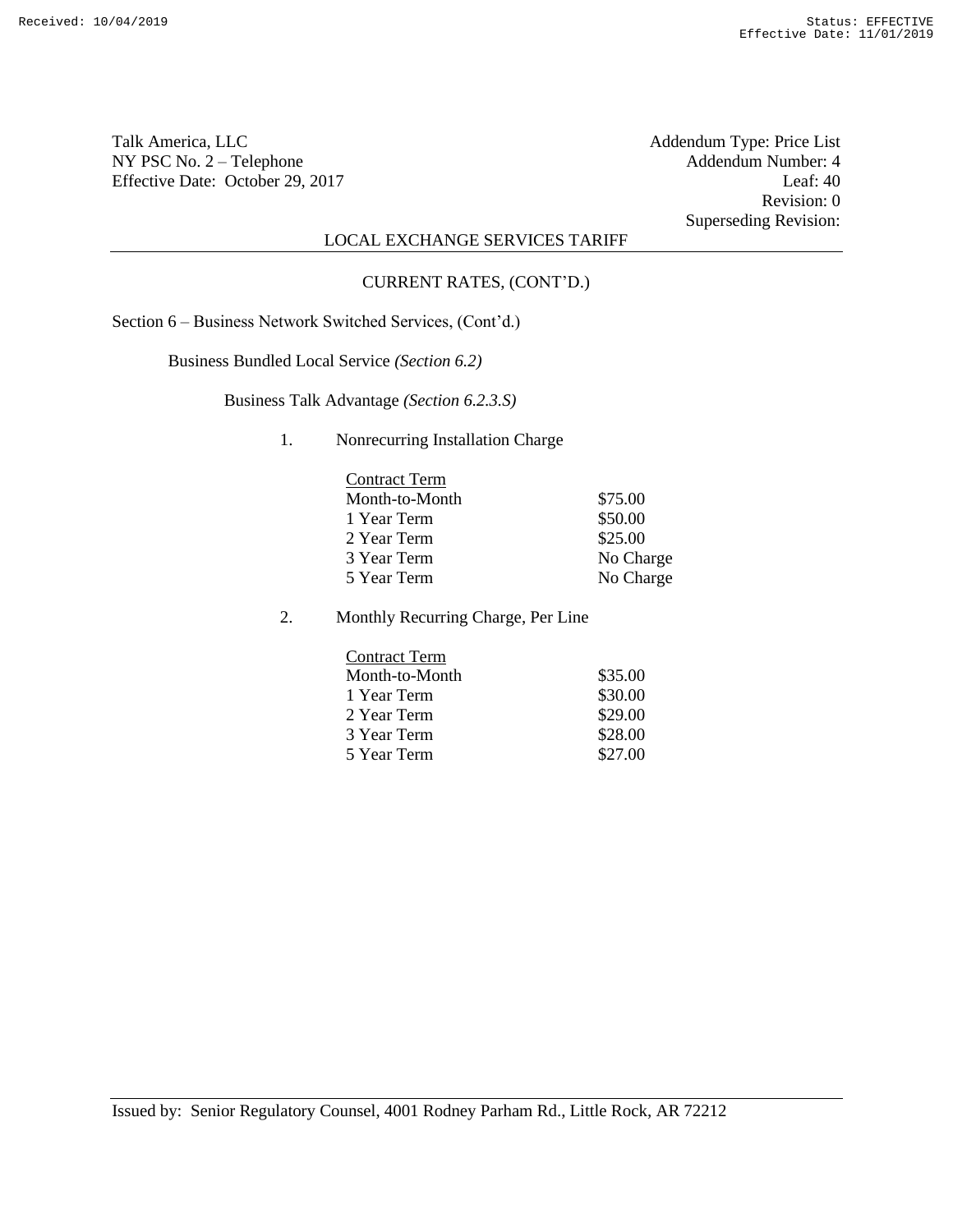Talk America, LLC Addendum Type: Price List NY PSC No. 2 – Telephone Addendum Number: 4<br>Effective Date: October 29, 2017 Leaf: 41 Effective Date: October 29, 2017

Revision: 0 Superseding Revision:

## LOCAL EXCHANGE SERVICES TARIFF

#### CURRENT RATES, (CONT'D.)

Section 6 – Business Network Switched Services, (Cont'd.)

Business Bundled Local Service *(Section 6.2)*

Business Talk Complete *(Section 6.2.3.T)*

### 1. Nonrecurring Installation Charge

| <b>Contract Term</b> |           |
|----------------------|-----------|
| Month-to-Month       | \$75.00   |
| 1 Year Term          | \$50.00   |
| 2 Year Term          | \$25.00   |
| 3 Year Term          | No Charge |
| 5 Year Term          | No Charge |

2. Monthly Recurring Charge, Per Line

| <b>Contract Term</b> |         |
|----------------------|---------|
| Month-to-Month       | \$45.00 |
| 1 Year Term          | \$40.00 |
| 2 Year Term          | \$37.00 |
| 3 Year Term          | \$36.00 |
| 5 Year Term          | \$35.00 |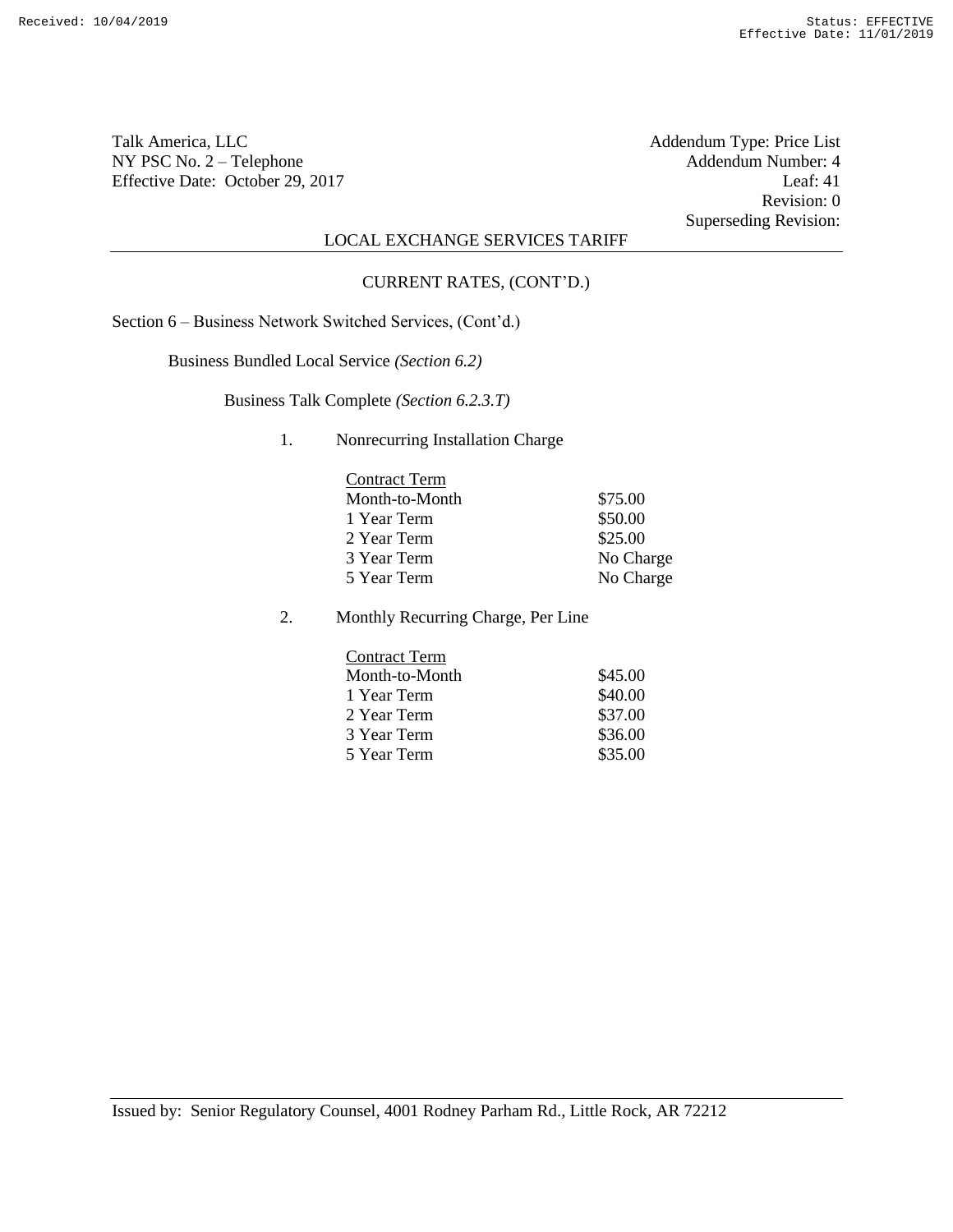Talk America, LLC Addendum Type: Price List NY PSC No. 2 – Telephone Addendum Number: 4<br>Effective Date: October 29, 2017 Leaf: 42 Effective Date: October 29, 2017

Revision: 0 Superseding Revision:

# LOCAL EXCHANGE SERVICES TARIFF

#### CURRENT RATES, (CONT'D.)

Section 6 – Business Network Switched Services, (Cont'd.)

Business Bundled Local Service *(Section 6.2)*

Business Talk Essentials *(Section 6.2.3.U)*

### 1. Nonrecurring Installation Charge

| <b>Contract Term</b> |           |
|----------------------|-----------|
| Month-to-Month       | \$75.00   |
| 1 Year Term          | \$50.00   |
| 2 Year Term          | \$25.00   |
| 3 Year Term          | No Charge |
| 5 Year Term          | No Charge |

2. Monthly Recurring Charge, Per Line

| <b>Contract Term</b> |         |
|----------------------|---------|
| Month-to-Month       | \$29.00 |
| 1 Year Term          | \$24.00 |
| 2 Year Term          | \$23.00 |
| 3 Year Term          | \$22.00 |
| 5 Year Term          | \$21.00 |

3. Local Per Call Charges

The following per call charges apply to all local calls.

| <b>Contract Term</b> |         |
|----------------------|---------|
| Month-to-Month       | \$0.084 |
| 1 Year Term          | \$0.074 |
| 2 Year Term          | \$0.064 |
| 3 Year Term          | \$0.054 |
| 5 Year Term          | \$0.050 |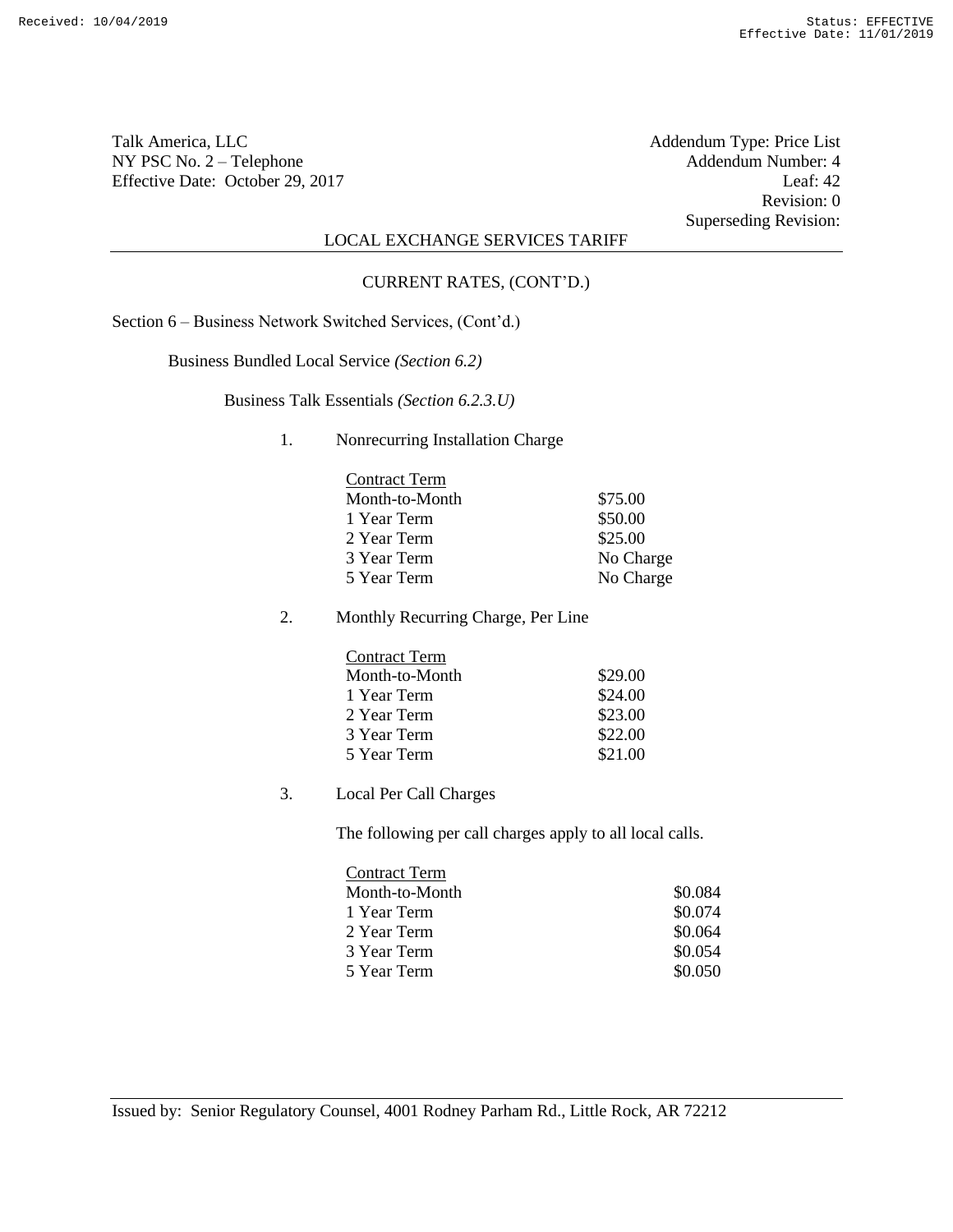Talk America, LLC Addendum Type: Price List NY PSC No. 2 – Telephone Addendum Number: 4<br>Effective Date: October 29, 2017 Leaf: 43 Effective Date: October 29, 2017

Revision: 0 Superseding Revision:

## LOCAL EXCHANGE SERVICES TARIFF

#### CURRENT RATES, (CONT'D.)

Section 6 – Business Network Switched Services, (Cont'd.)

Business Bundled Local Service *(Section 6.2)*

Business Talk Extended *(Section 6.2.3.V)*

### 1. Nonrecurring Installation Charge

| <b>Contract Term</b> |           |
|----------------------|-----------|
| Month-to-Month       | \$75.00   |
| 1 Year Term          | \$50.00   |
| 2 Year Term          | \$25.00   |
| 3 Year Term          | No Charge |
| 5 Year Term          | No Charge |

2. Monthly Recurring Charge, Per Line

| <b>Contract Term</b> |         |
|----------------------|---------|
| Month-to-Month       | \$40.00 |
| 1 Year Term          | \$40.00 |
| 2 Year Term          | \$40.00 |
| 3 Year Term          | \$40.00 |
| 5 Year Term          | \$40.00 |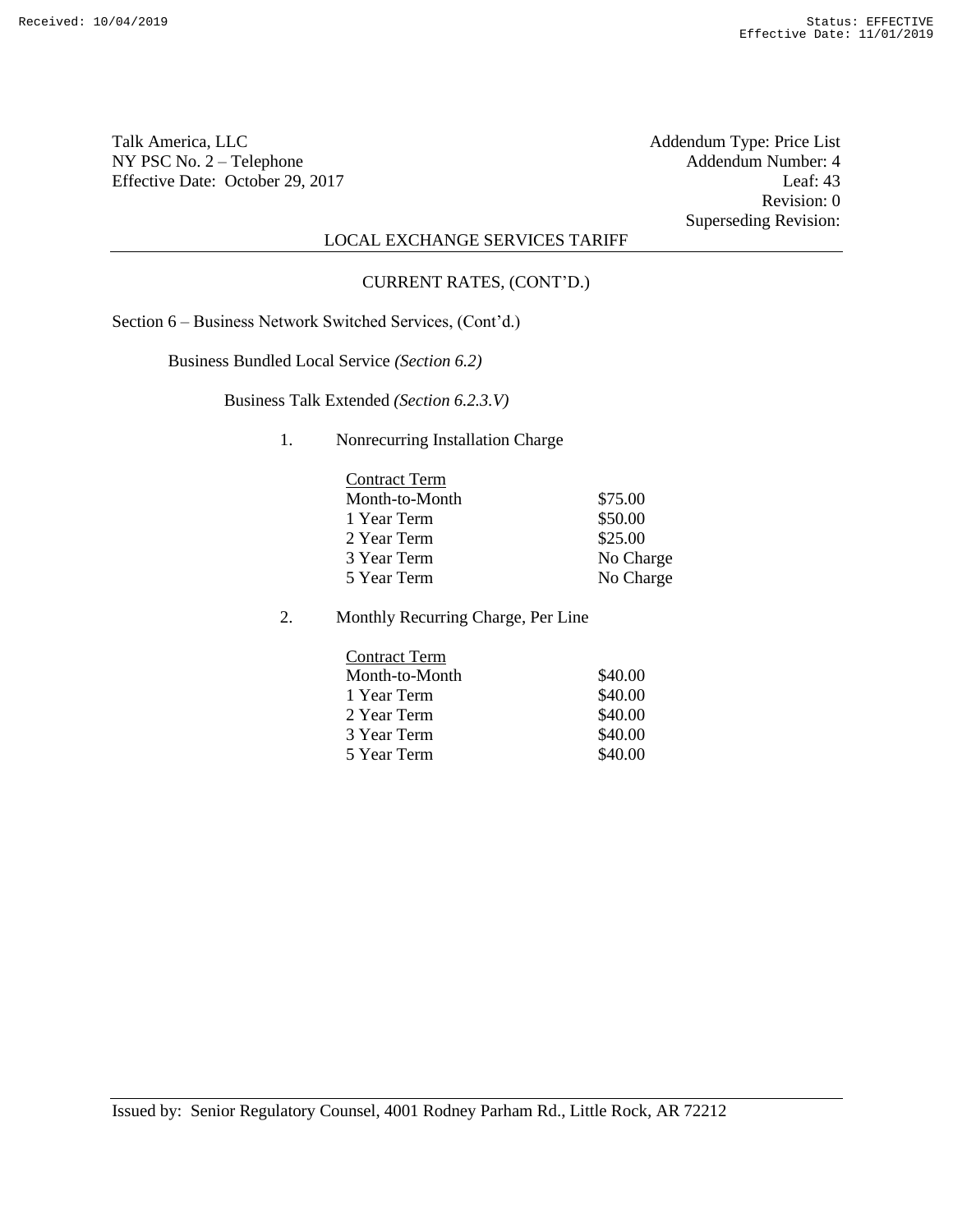Talk America, LLC Addendum Type: Price List NY PSC No. 2 – Telephone Addendum Number: 4<br>Effective Date: October 29, 2017 Leaf: 44 Effective Date: October 29, 2017

Revision: 0 Superseding Revision:

# LOCAL EXCHANGE SERVICES TARIFF

### CURRENT RATES, (CONT'D.)

Section 6 – Business Network Switched Services, (Cont'd.)

Business Bundled Local Service *(Section 6.2)*

Peace of Mind Business Bundle - Unlimited Plan *(Section 6.2.3.W)*

Nonrecurring service charges, as set forth in Section 3 of this tariff apply.

|                      | Monthly Recurring Charge* |
|----------------------|---------------------------|
| Initial Line         | \$69.99                   |
| Each Additional Line | \$30.00                   |

\*If any required component of the service bundle is discontinued, bundle discounts may no longer apply and/or all remaining components may convert to the regular tariffed monthly rate.